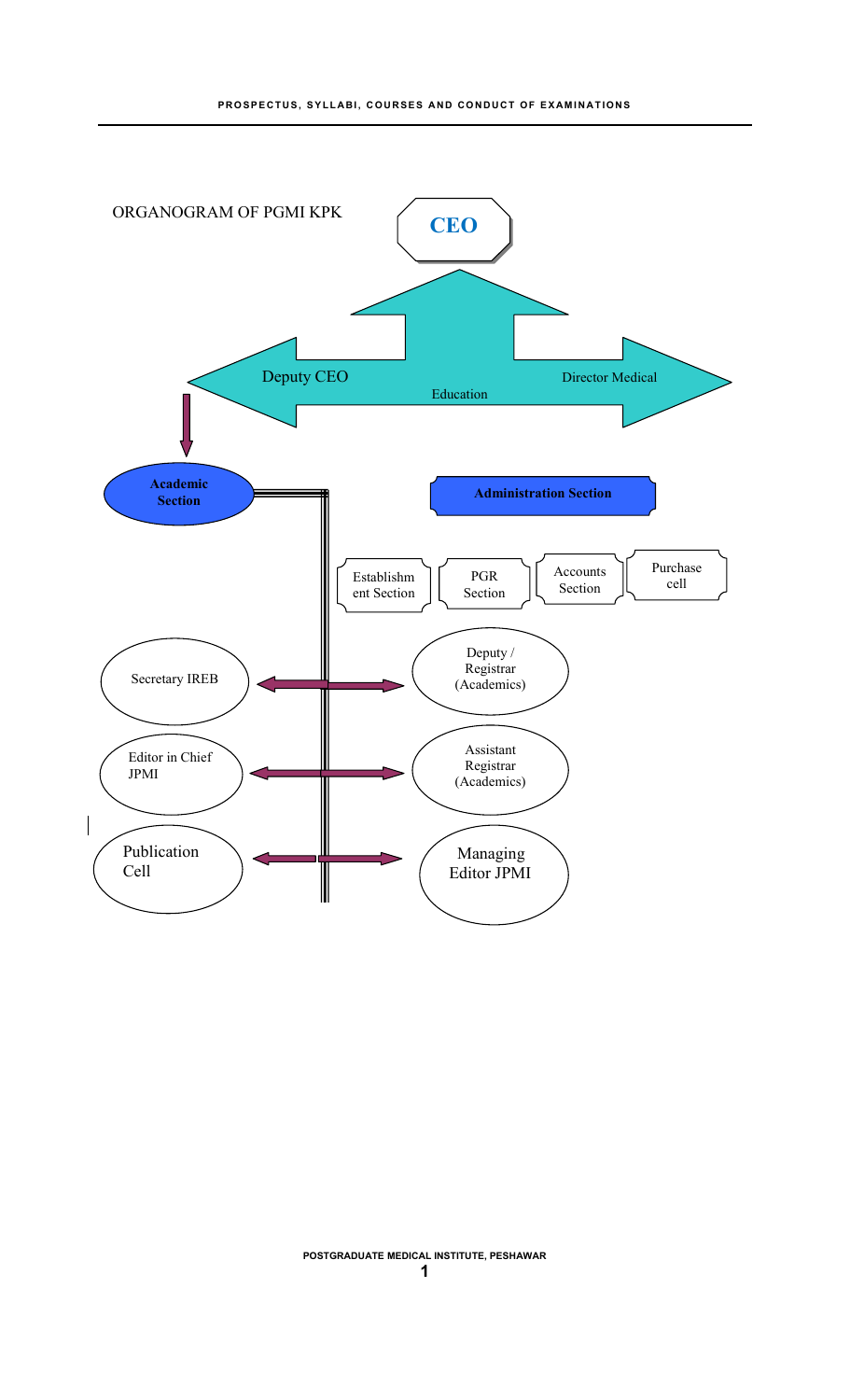#### **CONTENTS**

1. Preface

2. Foreword

## **PART-I: ABOUT PGMI**

- 1. History/ background
- 2. Vision, Mission and Values of PGMI
- 3. Administration of Central Secretariat of PGMI
- 4. PGMI Committees
- 5. Department of Medical Education
- 6. Academic Activities
- 7. Journal of Postgraduate Medical Institute
- 8. Libraries of PGMI

## **PART-II: RULES, STATUTES AND REGULATIONS**

| Section-A | Statutes and Regulations of KMU (www.kmu.edu.pk) |
|-----------|--------------------------------------------------|
| Section-B | Rules and Regulations of PGMI (www.pgmi.edu.pk)  |

Section-C CPSP Rules and Regulations (www.cpsp.edu.pk)

## **PART-III: DIPLOMAS OF PGMI:**

Diploma in Child Health (DCH) Diploma in Gynecology and Obstetrics (DGO) Diploma in Ophthalmology (DO) Diploma in Laryngo-otology (DLO) Diploma in Clinical Pathology (DCP) Diploma in Anesthesiology (DA) Diploma in Medical & Radiological Diagnosis (DMRD) Diploma in TB and Chest Diseases (DTCD) Diploma in Medical Jurisprudence (DMJ) Diploma in Clinical Dentistry (DCD)

## **PART-IV: INDUCTION CRITERIA**

- FCPS Part-II Training
- MCPS training
- Diploma courses

## **PART-V: APPENDICES**

- Guidelines for Supervisors
- Training contract

**Page**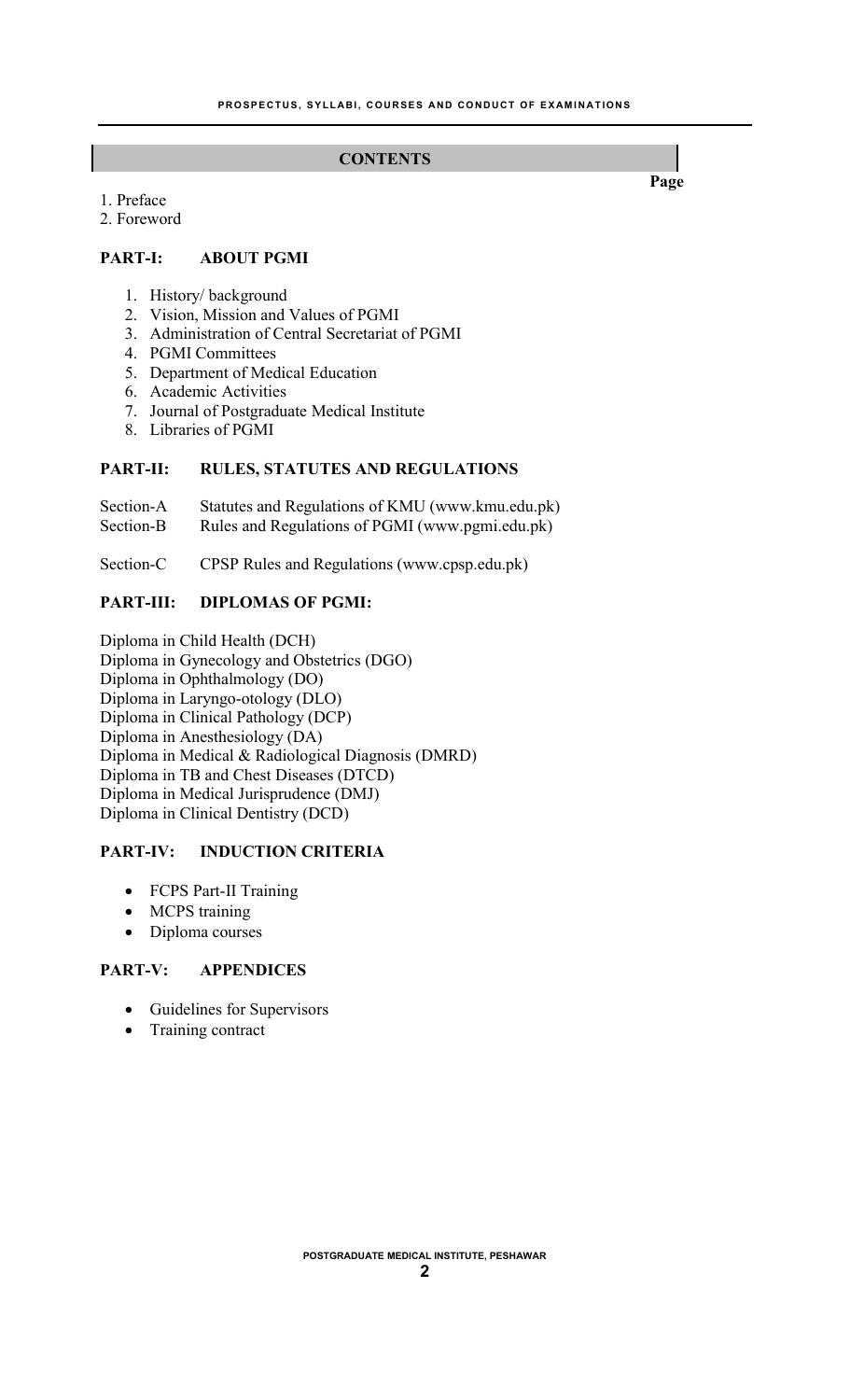#### MESSAGE OF THE CEO

Keeping in view the enhanced specialized health care, needs of the province and the severe shortage of specialists to meet those needs, the Government of Khyber Pakhtunkhwa decided to establish a separate and independent Postgraduate Medical Institute at Lady Reading Hospital Peshawar in 1984 with the objectives to prepare and train doctors through a center of excellence enabling them to offer the highest quality of tertiary health care services to the community and to promote medical education & research in all fields of medicine.

The staff of Postgraduate Medical Institute (PGMI) accepted this challenging task with firm determination and total commitment. Despite major obstacles including lack of adequate infrastructure, manpower and equipment, the staff and students of Postgraduate Medical Institute worked extremely hard and converted the dream of postgraduate qualification in the province into a reality. The institute now stands recognized as a premier teaching and training institute by PMC/PMDC/PM&DC, College of Physicians & Surgeon of Pakistan, Khyber Medical University Peshawar and the Royal Colleges of UK and Ireland. The institute celebrated its 35 years of existence in 2019.

The CEO and staff of Postgraduate Medical Institute can rightly claim that the institute has not only served the health needs of the province as major Human Resource Development (HRD) center, but has also succeeded in introducing a culture of research among faculty as well as postgraduate students. The research is regularly published in the Journal of Postgraduate Medical Institute (JPMI) and in many other national and international medical journals. PGMI has Institutional Review & Ethical Board named "IREB", the only ethical committee in Khyber Pukhtunkhwa which is registered with Office of Human Research Protection (OHRP) USA.

PGMI has its own Department of Medical Education (DME) structured according to WHO standards. It is the only public sector institute which has fellow of the FAIMER (Foundation for Advancement of International Medical Education & Research Institute). The JPMI is one of the best journals in the country recognized by Pakistan Medical Commission (PMC/PMDC) (erstwhile PM&DC) registered with Higher Education Commission (HEC) in category X and the 2nd best journal of Pakistan as declared by South Asian Cochrane Network. The supervisors conduct mock exams in the shape of TOACs & OSCEs. The trainees are assessed and evaluated with feedback.

We hope and pray that in the coming years, we will witness further major successful strides towards achieving the goals of postgraduate medical education.

The revision and updating of this important document was made possible because of the long hours and dedicated work of all staff members. I would like to thank them all for their time, devotion and hard work.

Prof. Dr. Muhammad Arif Khan **Chief Executive Officer** Postgraduate Medical Institute, Hayatabad Peshawar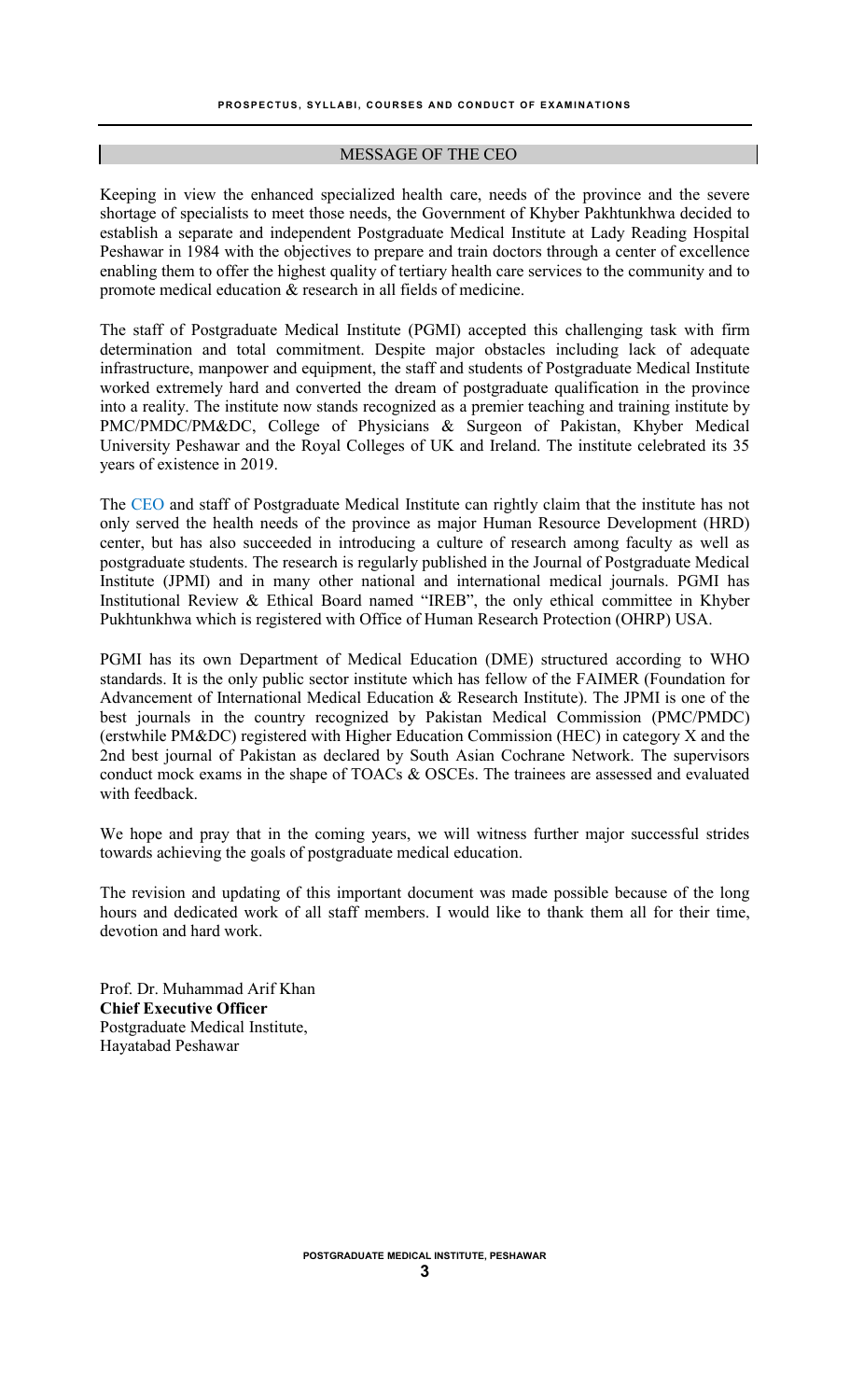#### **FOREWORD**

This prospectus shall apply to all the postgraduate courses offered by PGMI from January, 2021 onwards unless changed. The Executive Council (EC) has the right to make changes in the rules and regulations, fee structure, syllabi, curriculum and examination for any course as and when required to do so by PMC/PMDC (erstwhile PM & DC) or Khyber Medical University at any time during the course of studies without prior notification.

Errors and omissions are subject to rectification.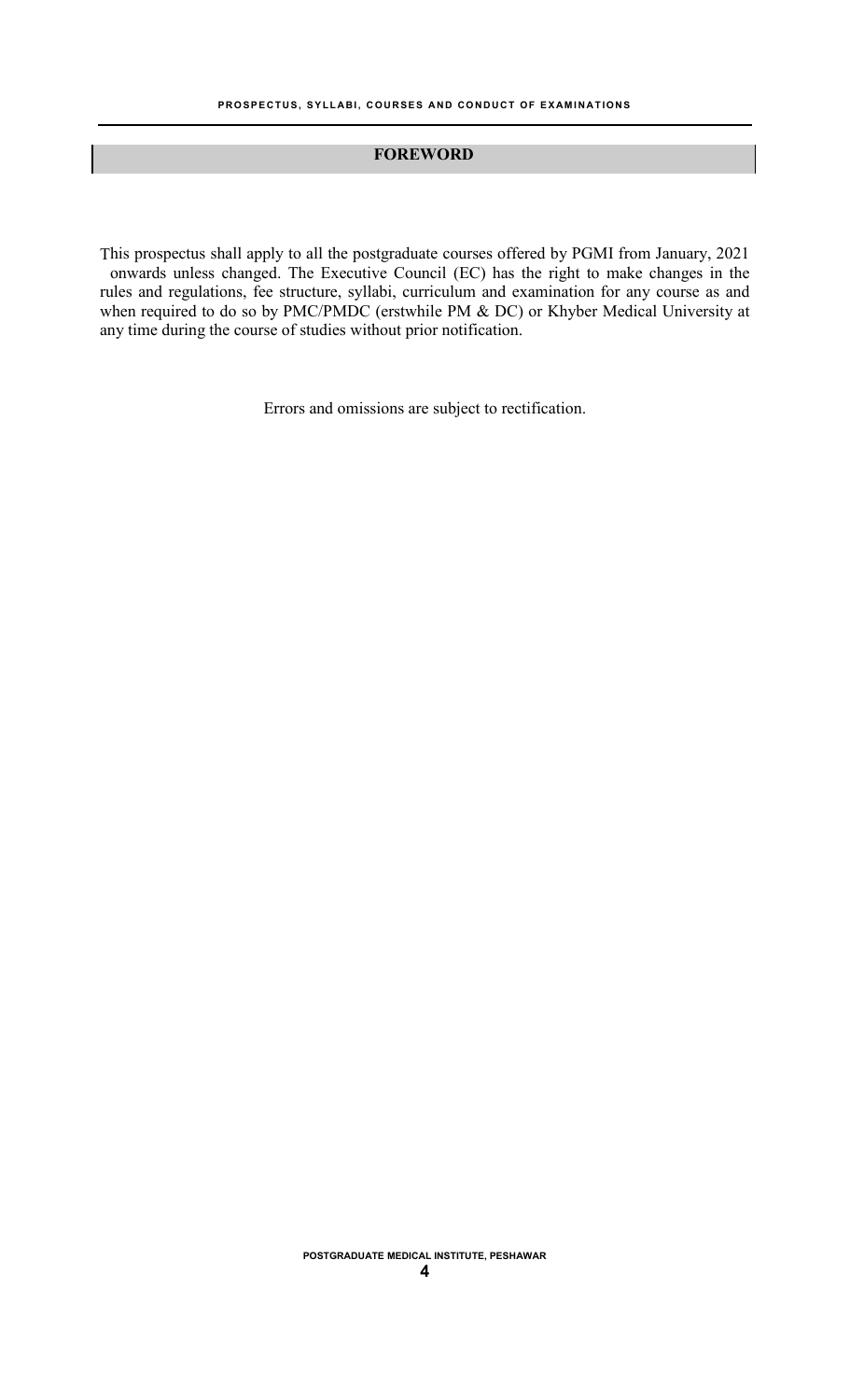## **PART-I**

#### **History / Background**

Medical profession is one of the fastest growing fields of Pakistan. Its demands are increasing day by day and it is the need of the hour to keep pace with the changing world of medicine. Previously doctors of this province used to go to teaching institutes of other provinces for the sake of training and specialization. That was costly and cumbersome. Looking at the diverse and ever increasing teaching and training needs of the province, the provincial Government of Khyber Pakhtunkhwa decided to establish a Postgraduate Medical Institute. The month of October 1984, was glistening with the crown of the long awaited dream come true. Lady Reading Hospital, Peshawar, being the oldest and the most prestigious medical facility of the province, was given the honor to host the prestigious Postgraduate Medical Institute. The main objectives of PGMI are:

- (i) Teaching and training, (ii) Promotion of research and (iii) Improvement of patient care and professional ethics. During phase I, the institute started clinical diplomas including DGO, DCH, DLO, DA, DCP, DO, DMRD, DTCD. The FCPS training program was added in Phase II. PGMI started in 1984 with 90 postgraduate medical trainees training for Diploma courses from University of Peshawar and FCPS/MCPS courses from College of Physicians and Surgeons of Pakistan (CPSP). With the passage of time, the will of young doctors to receive postgraduate training and degrees increased and so did the number of applicants for training slots at PGMI which stood in thousands. PGMI is affiliated with Khyber Medical University Peshawar for the award of degrees and diplomas and recognized/accredited by College of Physicians and Surgeons of Pakistan for the award of FCPS and MCPS diplomas in various specialties. Courses offered\* by PGMI are as under:
- FCPS
- MCPS
- Diplomas(Registered with KMU)

PGMI acts as the governing body for the selection and distribution of Postgraduate Residents (PGRs) (formerly Trainee Medical Officers) for FCPS as well as MCPS and Diploma training programs\*\*. All the training and stipend records of PGRs are maintained by PGMI head office located at Hayatabad, Peshawar.

\*Subject to change

\*\*New PGMI functional Rules 2017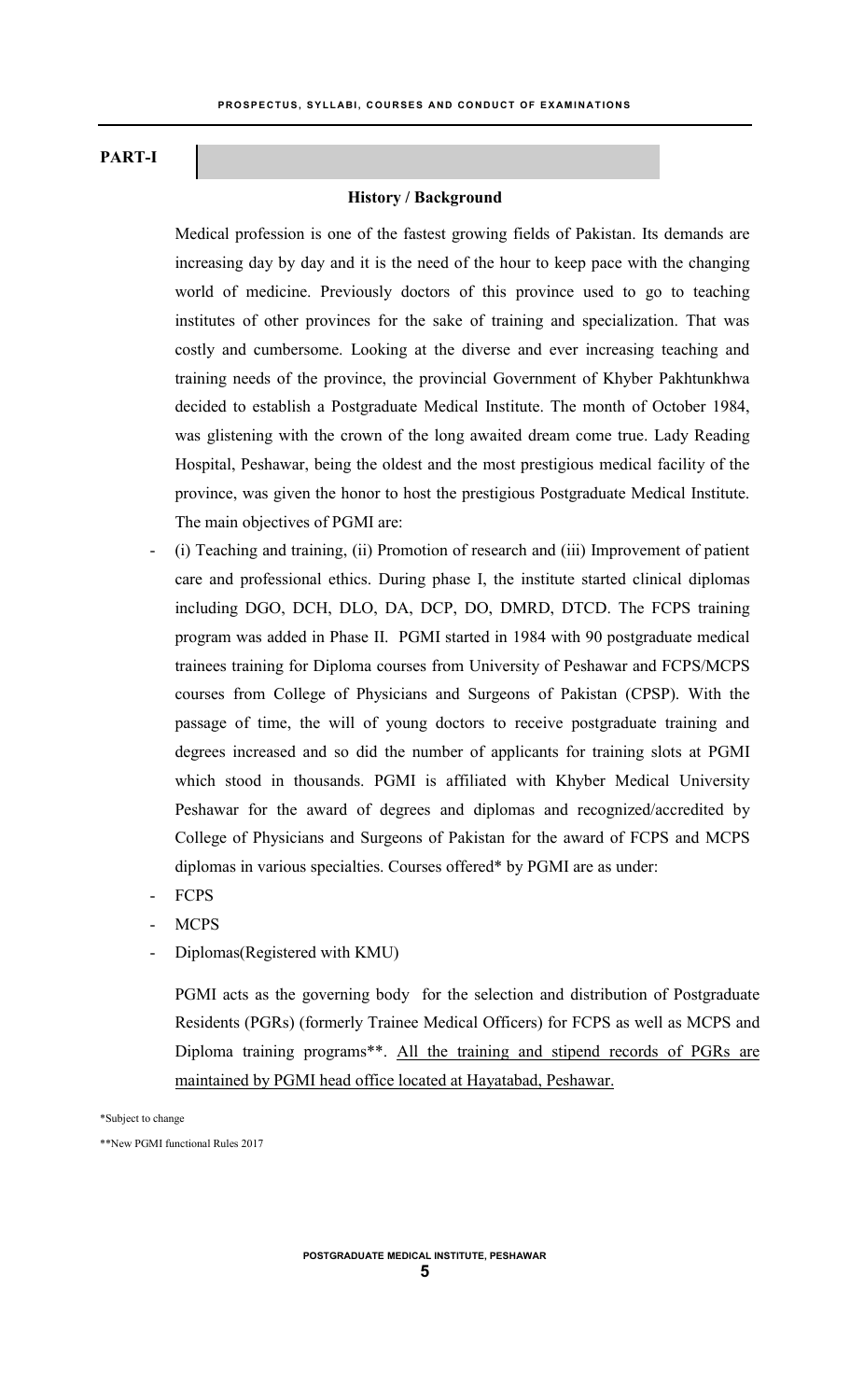#### **Postgraduate trainings are offered at:**

- Lady Reading Hospital (**LRH**), Peshawar
- Hayatabad Medical Complex (**HMC**), Peshawar.
- 
- ► Khyber Teaching Hospital (KTH), Peshawar<br>
► Khyber Medical College (KMC) Peshawar<br>
► Khyber College of Dentistry (KCD). Peshaw Khyber Medical College (KMC) Peshawar
- $\triangleright$  Khyber College of Dentistry (KCD), Peshawar<br>  $\triangleright$  Ayub Teaching Hospital (ATH), Abbottabad
- Ayub Teaching Hospital (ATH), Abbottabad<br>
Alberta Bacha Khan Medical College Mardan<br>
Alberta Bannu Medical College, Bannu<br>
Alberta Gomal Medical College, Dera Ismail Khan
- Bacha Khan Medical College Mardan
- Bannu Medical College, Bannu
- $\triangleright$  Gomal Medical College, Dera Ismail Khan<br> $\triangleright$  Saidu Groups of Hospitals. Swat
- $\geq$  Saidu Groups of Hospitals. Swat<br>  $\geq$  Qazi Hussain Ahmad Teaching H
- $\geq$  Qazi Hussain Ahmad Teaching Hospital Nowshera<br>  $\geq$  Combined Military Hospitals
- Combined Military Hospitals

#### **VISION, MISSION AND OBJECTIVES**

**VISION:** To be the leader in providing highest quality postgraduate medical education in Pakistan by using innovative teaching and learning methodologies and research based knowledge focused on the needs of community.

#### **MISSION**

- $\Box$  To provide state of the art postgraduate training facilities in medical field in the province at par with international standards.
- $\Box$  To ensure professionally trained, ethically sound, competent and caring specialists in all major and minor specialties of medicine and surgery.
- $\Box$  To foster ethical and need based research culture focusing on local health issues.
- $\Box$  To inculcate professionalism in trainees and produce future leaders in medical field.

## **OBJECTIVES**

- $\square$  Implementation of structured training programs in all teaching hospitals/units in accordance with CPSP and International accrediting agencies' regulations and shall be observed and evaluated by Department of Medical Education (DME).
- Introduction of workplace based methodologies with feedback (Mini-CEX, DOPS and MSF).
- $\Box$  Establishing Clinical Skills Labs for imparting advanced professional skills according to the international standards.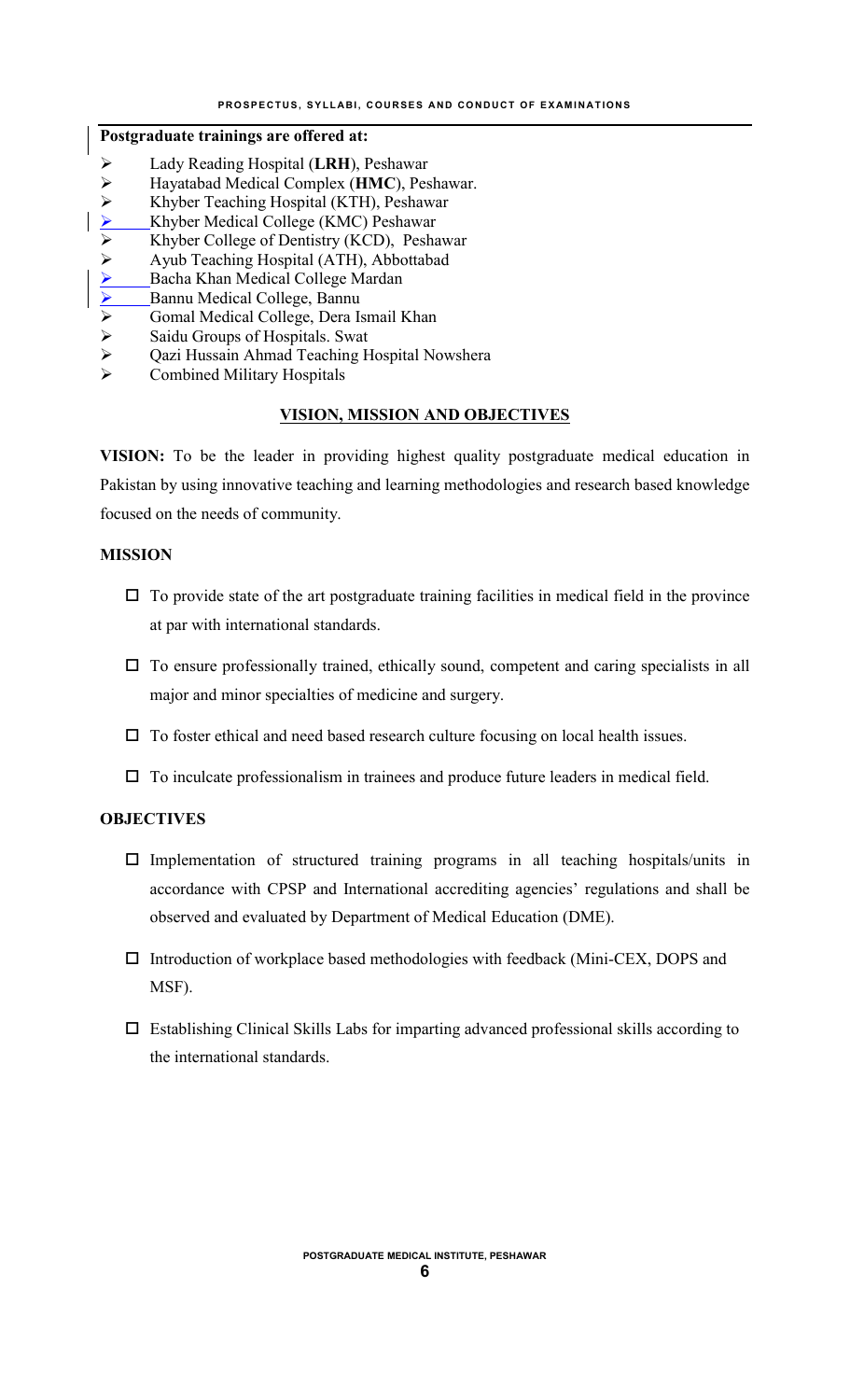## **ADMINISTRATION OF CENTRAL SECRETERIATE OF PGMI**

The PGMI is administered by the following administrative structure.

The CEO, PGMI while having the overall administrative and academic responsibilities is assisted by the following hierarchy:

- A. Academic Administration
	- > Associate Deans
	- $\triangleright$  Deputy CEO
	- **Deputy Registrar**
	- **EXECUTE:** Research Registrar
	- $\triangleright$  Demonstrators
	- $\triangleright$  Technical and support staff
- B. Ministerial Administration.
	- PGR Section.
	- **Establishment Section**
	- > Litigation Section
	- Account Section
	- $\triangleright$  I.T. Section

The following committees provide advice and assistance in the management:

- Executive Council
- $\triangleright$  Disciplinary Committee
- Prospectus Committee
- $\triangleright$  Finance Committee
- JPMI Editorial Board
- $\triangleright$  Appellate Disciplinary Committee
- $\triangleright$  Appellate Induction Committee
- Office of Research Innovation and Commercialization (ORIC)
- > Library /Publications Committee.
- $\triangleright$  Institutional Research & Ethics Board (IREB)
- Departmental Selection and Promotion Committee
- Medical Reimbursement Committee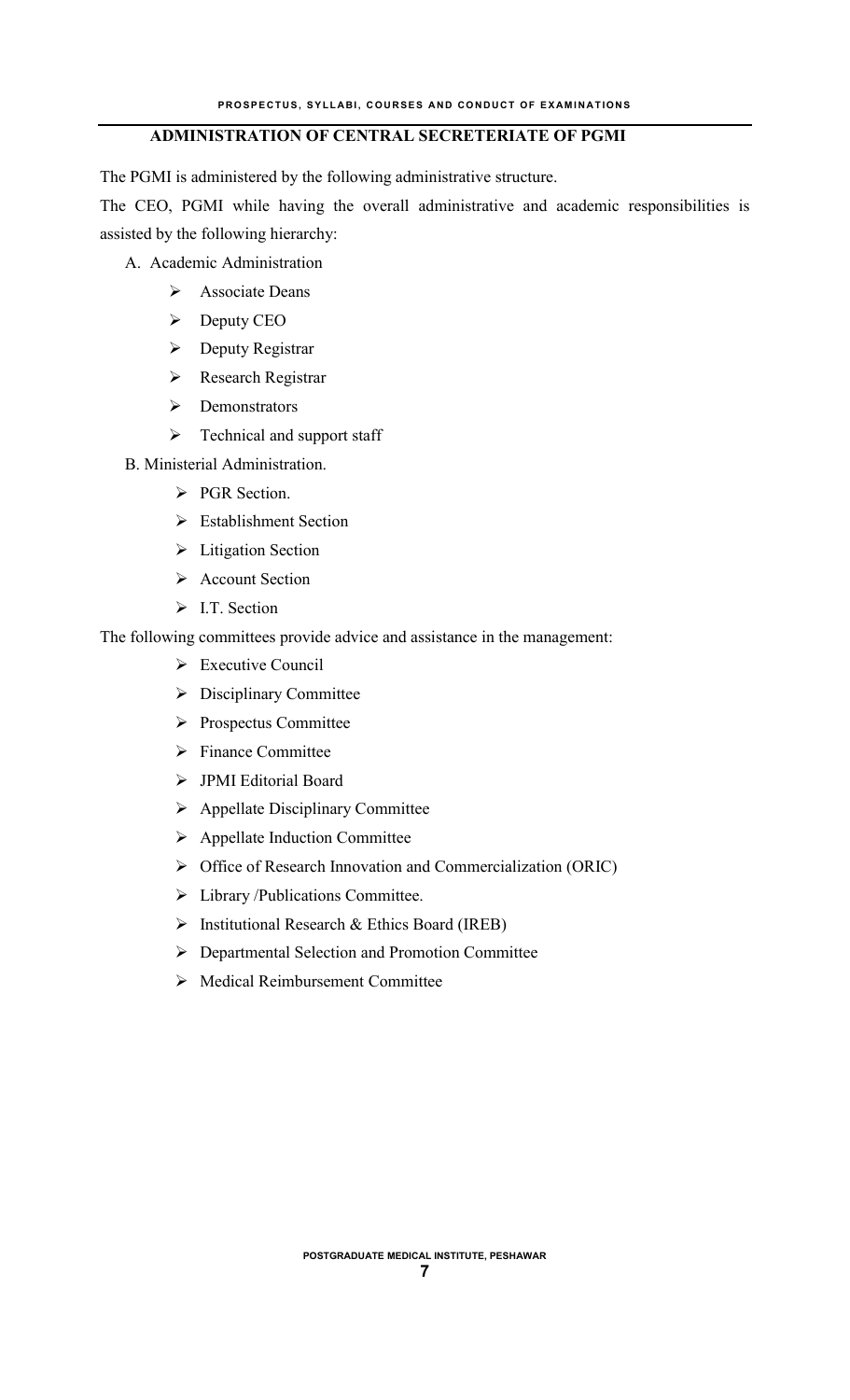## **PGMI COMMITTEES IN DETAIL**

## I. **EXECUTIVE COUNCIL**

- CEO PGMI (Chairman)
- All Associate Deans from constituents & affiliated teaching Hospitals
- Deputy CEO (Secretary)

#### **FUNCTIONS**

- The Executive Council is the supreme decision-making body of PGMI.
- The Executive Council will determine the requirements of medical education in the light of rules and regulations of Pakistan Medical Commission, College of Physicians and Surgeons of Pakistan, Higher Education Commission, Khyber Medical University, Peshawar, other Universities in the country and various Colleges/Institutions abroad.
- It discusses ways and means to improve the standard of postgraduate teaching, training and research.
- It makes policies for award of stipend, disciplinary actions, fee structure, medical education, curriculum, syllabi, distribution of duties and other activities of the affiliated institutions.
- It considers ways and means to improve the library services of the Institute.
- It addresses any questions referred to it by the Govt. or any educational authority and reports its opinion or recommendations.

#### II **Appellate Disciplinary Committee**

- Associate Dean, MTI,HMC Chairman
- Associate Dean, MTI,KTH Member
- Associate Dean, MTI,LRH Member
- Deputy CEO Secretary

#### III. Appellate Induction Committee

- Prof. Dr. Ghareeb Nawaz Chairman
- Prof. Dr. Nowshad Khan Member
- Prof. Dr. Zakir Ullah Member
- Prof. Dr. Zafar Mehmood Member

#### IV. **Prospectus Committee**

- Associate Dean, MTI,KTH Chairman
- Dr. Fazlina Shaid Member
- Dr. Mumtaz Muhammad Member
- Dr. Fatima Humaira Member
- Mr. Irshad Khaliq Secretary

#### IV **Technical & Evaluation Committee**

| $\bullet$ | Associate Dean, MTI, KTH            | Chairman  |
|-----------|-------------------------------------|-----------|
| $\bullet$ | <b>Audit Officer PGMI</b>           | Member    |
| $\bullet$ | <b>Accounts Officer PGMI</b>        | Member    |
| $\bullet$ | Dr. Hamid Shehzad I/C A&E, MTI, LRH | Member    |
| $\bullet$ | Dr. Mumtaz Muhammad                 | Secretary |
|           |                                     |           |

#### V **Departmental Selection and Promotion Committee (BPS 11 to 15)**

|           | POSTGRADUATE MEDICAL INSTITUTE, PESHAWAR |          |
|-----------|------------------------------------------|----------|
| $\bullet$ | Representative of Health Department      | Member   |
| $\bullet$ | Chief Executive Officer PGMI             | Chairman |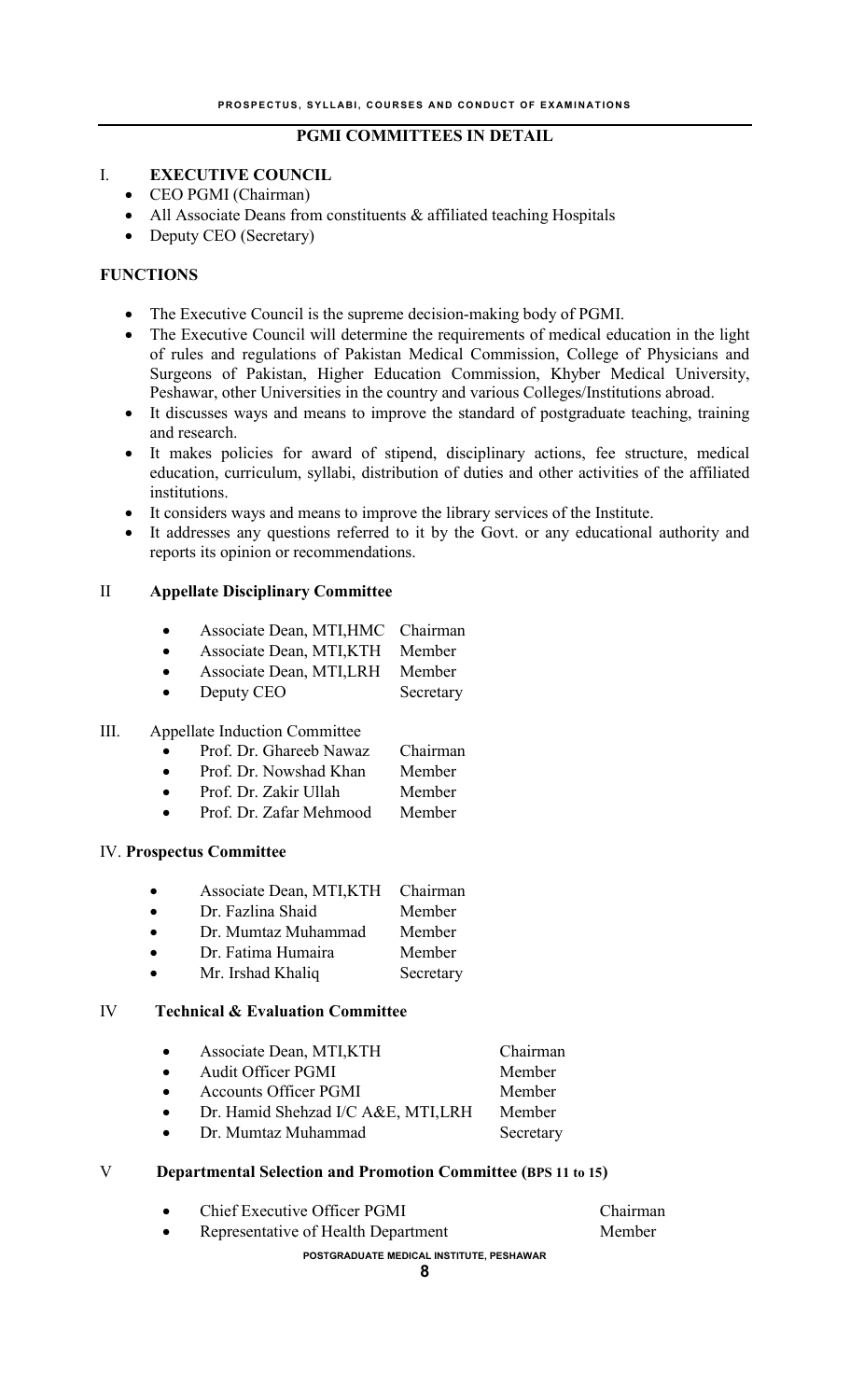- Representative. of Establishment Depart: Member
- Representative of Finance Deptt: Member
- Deputy CEO PGMI Member/Secretary
- Co Opted Member Member

## VI **Departmental Selection and Promotion Committee (BPS.1 to 10)**

- Dy: Chief Executive Officer PGMI Chairman (Appointing Authority)
- Rep. of Health Deptt: Member
- Rep. of Establishment Deptt: Member<br>
Rep. of Finance Deptt. Member<br>
Member
- $\bullet$  Rep. of Finance Deptt.
- Co Opted Member Member
- An Officer to be nominated by the appointing authority Member/Secretary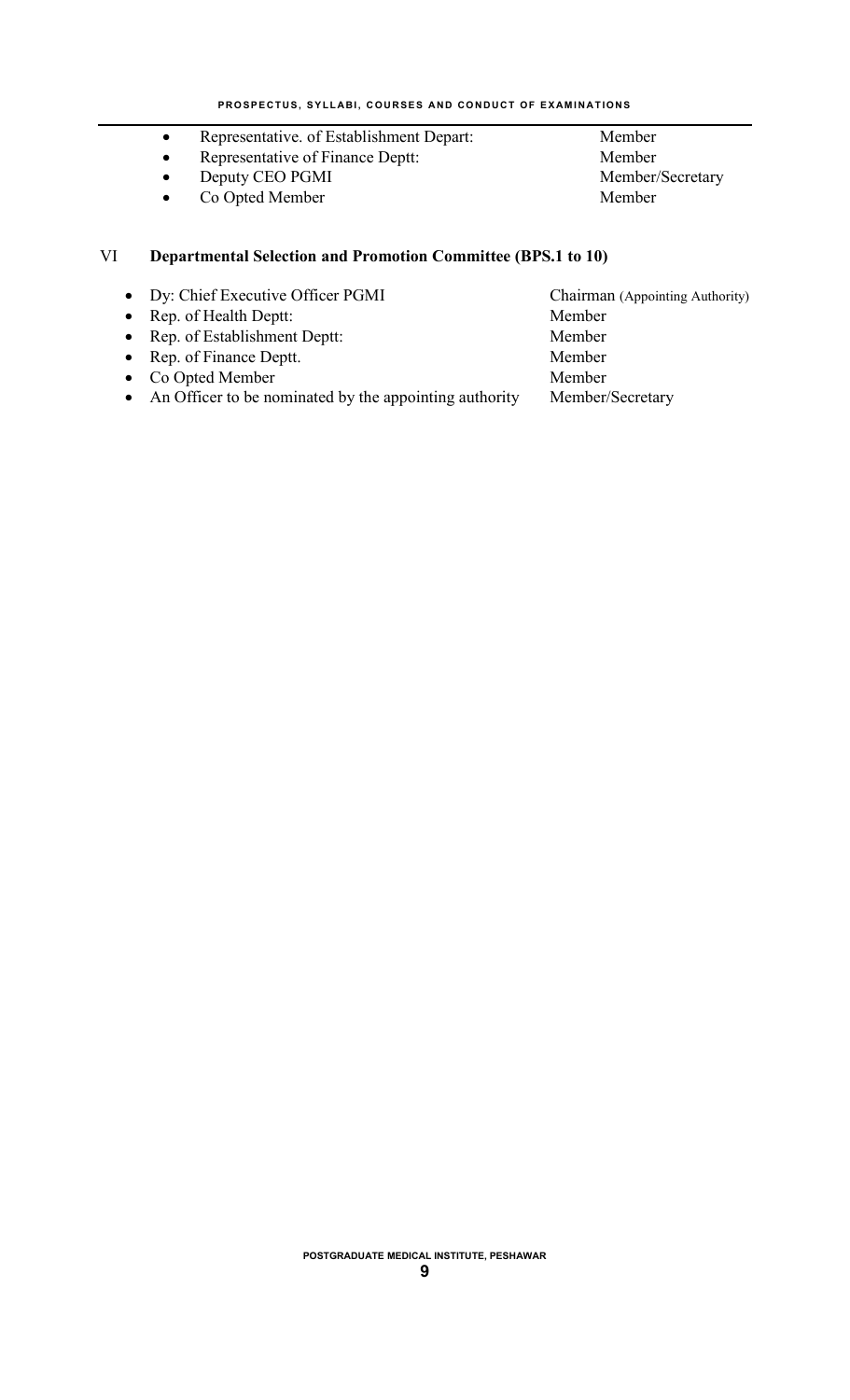#### **DEPARTMENT OF MEDICAL EDUCATION (DME)**

| $\bullet$ | Prof: Abid Jameel           | Chairman |
|-----------|-----------------------------|----------|
| $\bullet$ | Dr. Sahibzada Mehmood Noor  | Member   |
| $\bullet$ | Dr. Tariq Mehar             | Member   |
|           | <b>SKILL LABS COMMITTEE</b> |          |
| $\bullet$ | Prof: Noor Wazir            | Chairman |
|           | Prof. Muhammad Zareen       | Member   |

Dr. Hamid Shehzad Member

#### **SYMPOSIUM SEMINAR, WORKSHOP/WEBINAR COMMITTEE**

- Prof: Sanaullah Jan Chairman
- Dr. Mian Mukhtar ul Haq Member
- Dr. Yousaf Jamal Mahsood Member
- Dr. Muhammad Ibrahim Member
- Dr. Ali Hassan Nasir Member

In line with the latest trends internationally, PGMI has a Department of Medical Education (DME). DME has its own infrastructure and is housed in PGMI. It works under the overall supervision of CEO and is headed by Director Medical Education *who is assisted by a Deputy Director and demonstrators. PGMI takes pride in the fact that all the members of DME are either qualified in Health Professions Education (HPE) or properly trained in HPE from reputable institutions of the country.* It is also CME credit awarding body after KMU and Orthopedic association in the province.

DME is helping PGMI with CME/CPD activities. DME organizes workshops and symposia for PGRs and faculty in order to improve their communication skills, ethics, professionalism and other soft skills. DME is not only training PGRs and faculty of its own institution but also other postgraduate medical institutions of the province by conducting regular workshops for them.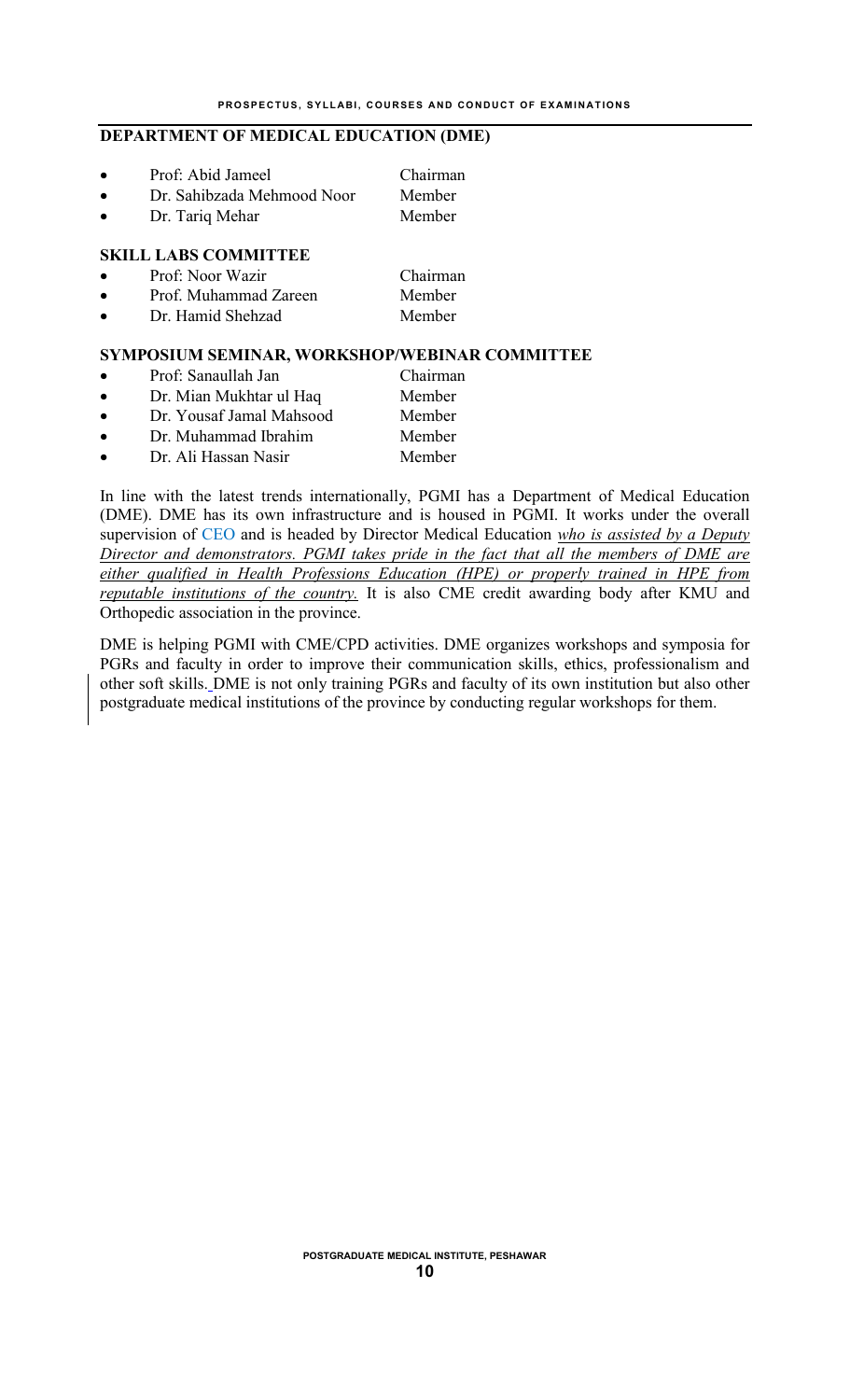## **ACADEMIC ACTIVITIES**

Since its creation in 1984, PGMI has grown into a model teaching institute of this province. There are multiple teaching hospitals with highly qualified faculty imparting training to postgraduate students of PGMI.All of the units are recognized by the CPSP for formal training of FCPS trainees. Besides the degree courses, some of the units are also offering diploma courses such as DCH, DGO, DO, DLO, DCP, DA, DTCD, DMRD and DCD in Orthodontics, Periodontics, Paedodontics and Operative Dentistry.

All of the teaching units have a "Minimum Mandatory Teaching Program" for the trainees. The salient features of the mandatory teaching program include teaching rounds, grand rounds, interactive lectures by the faculty members, departmental CPC presented by the PGRs, journal clubs, case presentations (both short and long), besides departmental audit, mortality meetings and intradepartmental meetings. Mini-CEX and DOPS shall be started soon in PGMI.

PGMI also regularly organizes seminars, symposia and workshops on common and important subjects. The institute also invites eminent speakers and authorities from abroad to speak on important subjects. The institute also supports and participates in the CPSP workshops being conducted for the trainees and teachers of the PGMI.

Pre-examination intensive Courses/MOCK examinations for FCPS Part II and IMM are organized by PGMI in collaboration with Departments of Medicine, Surgery, Gynae /Obstetrics etc. Many trainees from all over the country attend these courses.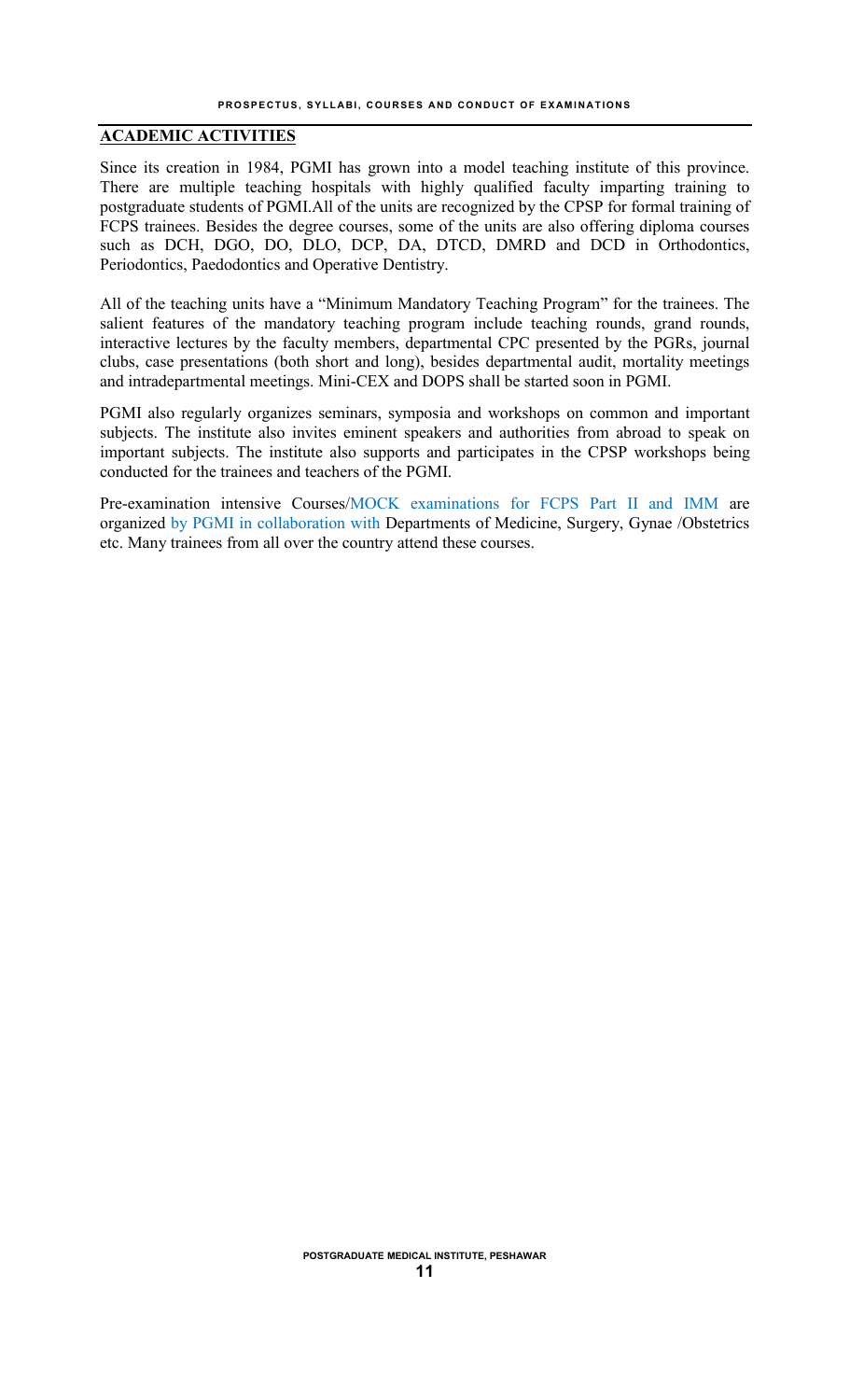## 8. **THE PGMI JOURNAL [\(www.jpmi.edu.pk](http://www.jpmi.edu.pk/))**

JPMI is the official Journal of Postgraduate Medical Institute, Peshawar, Pakistan and was started in 1986. It is a peer reviewed, quarterly journal recognized by PMDC and HEC in category X. It is also indexed in WHO Index Medicus (IMEMR), Index Copernicus, Index Academics, Global Health, EMBASE, EMBASE/Excerpta Medica Netherlands, WHO IMEMR Current Contents, Index Copermicus Poland, SCOPUS, CAB Abstract and Global Health, UK, International Serials Data System of France, Pakmedinet, Open-J gate India, Directory of Open Access Journals, Google Scholar and ISC index Iran by ISSN. It is dedicated to encourage and facilitate research at all levels and in all fields of medicine.

With advancing time, the standard of articles being published in JPMI is continuously improving and today the journal stands at par with many of its contemporaries in the country and the region at large.

 It considers original research articles for publication on all topics pertaining to various disciplines of medicine. Its goal is to provide the reader reports of original research conducted nationally and internationally, original clinical observations accompanied by analysis and discussion, critical reviews, case reports with discussions and feedback on articles in the form of letters to editors. The journal is intended primarily for those in the health professions, researchers, practitioners, educators, administrators and medical students. It especially encourages local research, which has international application and contributes positively to the knowledge of disease and problems not commonly encountered in the West.

#### **JOURNAL OF POSTGRADUATE MEDICAL INSTITUTE (JPMI)**

- Prof. Mahammad Arif Khan Patron
- Prof. Sadaqat Jabeen Editor in Chief
- Dr. Zahid Nazar Executive Editor
- Dr. Khalid Mahmood Associate Editor
- Dr. Zafar Ali Senior Managing Editor
- Dr Mumtaz Muhammad Managing Editor

#### **Editorial Board**

- Dr. Waqar Alam Jan, Pakistan
- Dr. Javed Iqbal Farooqi, Pakistan
- Dr. Muhammad Abdur Rahman Afridi, Pakistan
- Dr. Muhammad Irfan, Pakistan
- Dr. Faaiz Ali Shah, Pakistan
- Dr. Irfan Ullah, Pakistan
- Dr. Wajid Ali, Pakistan
- Dr. Khalid Mahmood Khan, Pakistan
- Dr. Lal Rehman, Pakistan

#### **International Advisory Board**

- Dr. Saeed Farooq (UK)
- Dr. Lelia Duley (UK)
- Dr. Ashfaq Shuaib (Canada)
- Dr. Paul Jones (UK)
- Dr. Adrian Ooi (Malaysia)
- Dr. Martin Partridge (UK)
- Dr. Puna Rerk (Thailand)
- Dr. Uma M Irfan (USA)
- Dr. Qazi Naiyer (UK)
- Dr. Sajad ur Rehman (Qatar)
- Dr. Tariq Azam Siddique ( Saudi Arabia)

**POSTGRADUATE MEDICAL INSTITUTE, PESHAWAR**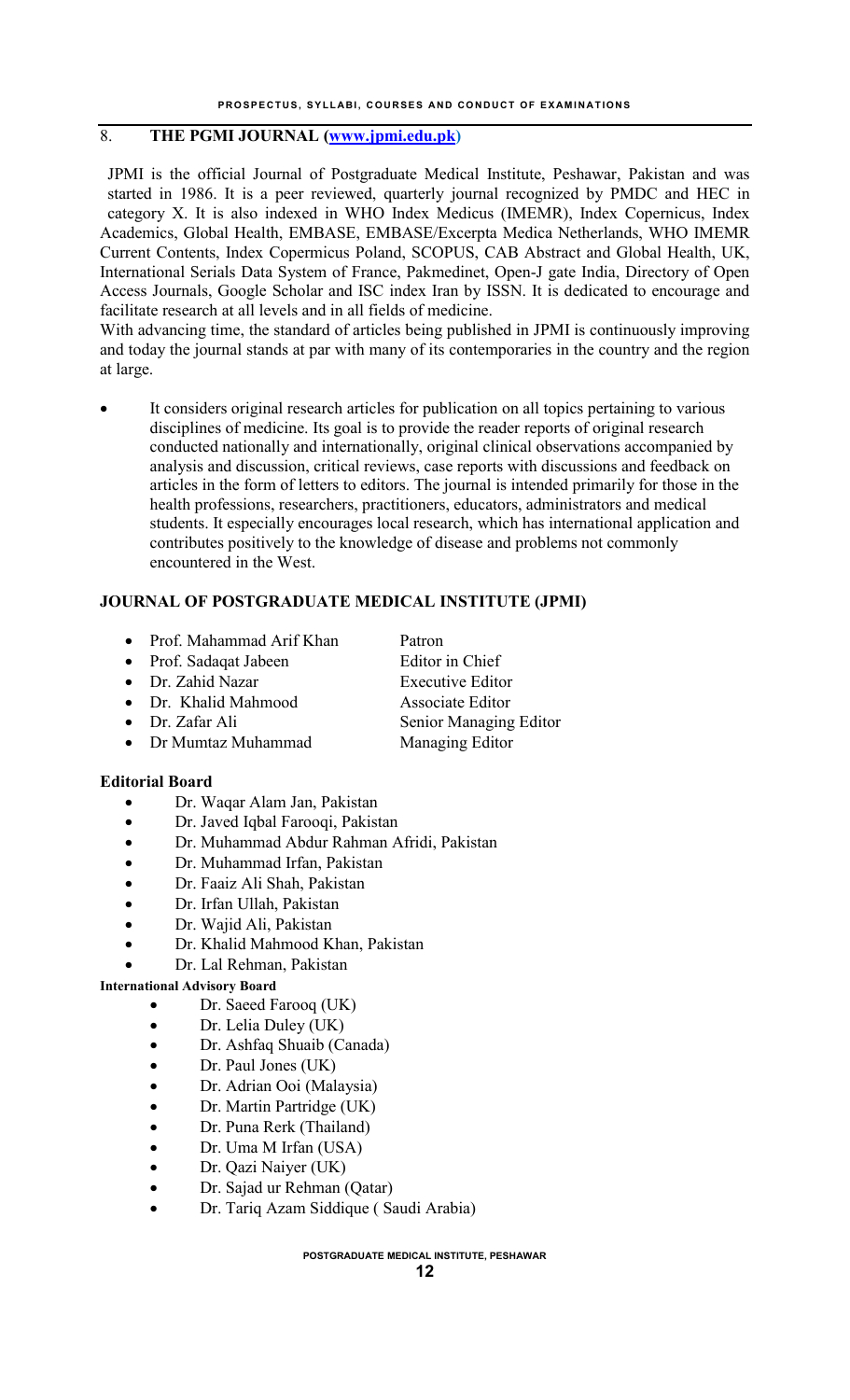## **LIBRARIES OF PGMI**

#### **Library Committee.**

| Dr. Abdul Sattar Assistant Professor (Orthopedic) HMC | Chairman |
|-------------------------------------------------------|----------|
| Dr. Shiraz Iqbal I/C A&E HMC                          | Member   |
| Dr. Muhammad Zaib SPR Medical "B" HMC                 | Member   |

Library is the backbone of every teaching institute. It provides a place of easy reference both for teachers and students of the institute, besides providing an ideal place for the purpose of study. To keep up breast with the very fast day to day developments taking place in the field of medicine, the induction of new facilities into libraries has become mandatory to enable the readers a swift reference to the international literature. That is why there is a very strong emphasis on the introduction of computer technology into these stations of learning. The students and faculty members of PGMI, Khyber Pakhtunkhwa, are lucky to have state of the art libraries with latest medical journals, textbooks and computers with internet connection in teaching hospitals.

## **MEMBERSHIP ELIGIBILTY:**

Use of PGMI Library is strictly reserved for the readers possessing a library card. The following are eligible for library membership.

- a. Current TMOs
	- b. Ex-TMOs
	- c. HOs (Depending upon the availability of seats current HOs of HMC membership will be given up-to six months after completion of House job)
	- d. Teaching faculty

## **MEMBERSHIP FEE:**

| Security fee                         | Rs. 5000 (Refundable)     |
|--------------------------------------|---------------------------|
| Annual fee                           | Rs. 1000 (Non refundable) |
| <b>PGMI</b> staff & faculty members: | Free                      |

#### **TIMINGS**

08:00 AM to 02:00 AM

Library will remain closed on Sunday and other public holidays.

#### **IT FACILITY**:

Computer and internet connection facility is available in the library free for registered members.

**Note: Rules & Regulations are to be strictly followed. Violation of the library rules can lead to disciplinary actions including cancellation of membership and ban for reregistration.**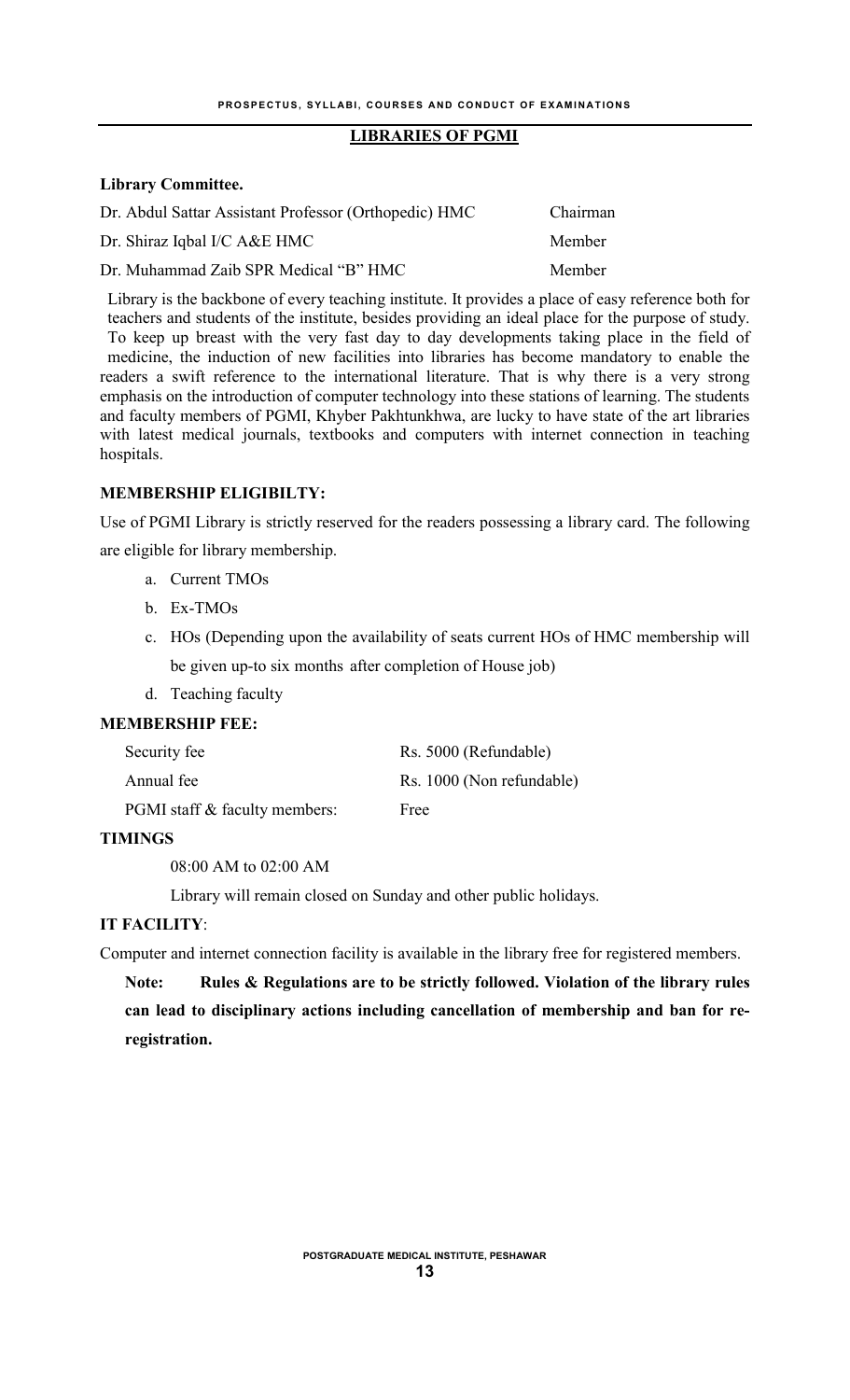## PART-II STATUTES AND REGULATIONS

Section-A: General Statutes and Regulations

Section-B: PGMI Rules and Regulations for Diplomas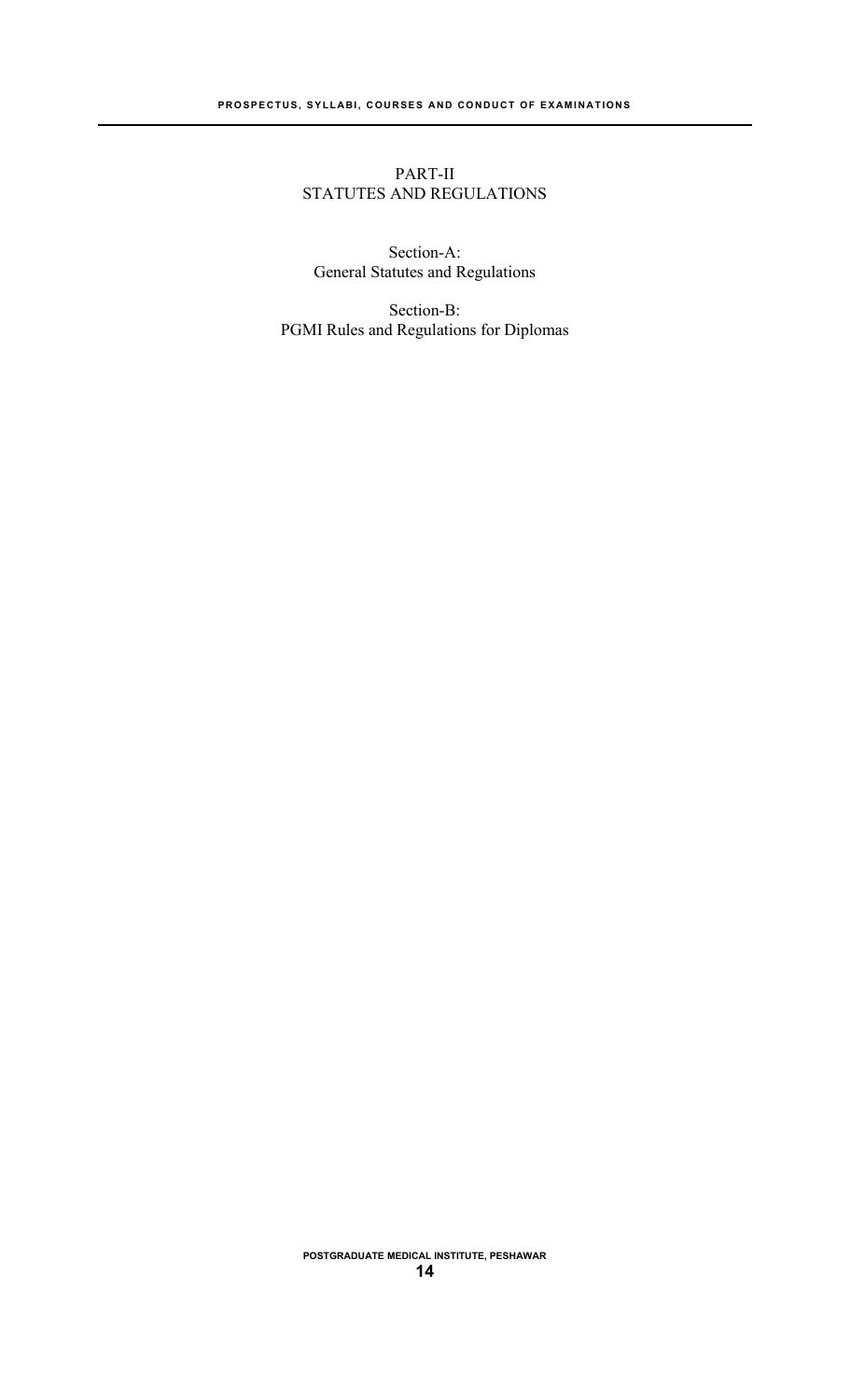## **PART-II Section-A**

#### **General statutes and regulations (Khyber Medical University)**

(Also see the Individual Diploma/Degrees Section for variations in these general statutes and regulations).

Those general statutes and regulations common to various diploma and degree courses are given in this chapter. The specific statutes and regulations are given in the relevant chapters.

#### **General rules and regulations for diploma courses:**

- 1. The courses shall be held at the institutions affiliated with PGMI, KP.
- 2. No accommodation will be provided to the trainees by PGMI.
	- 3. No stipend shall be paid to Diploma students, {except DMRD (9 Seats) DCP (13 Seats) and DA (27Seats) per two years}. For these three paid diplomas Govt: Employees training in PGMI shall obtain E.O.L from Health Department to make them eligible for stipend from PGMI.
	- 4. Fee will not be refunded in any diploma course.
	- 5. If a candidate resigns from a stipendary slot, the total stipend received will be recovered.
	- 6. If a candidate has availed stipendary training in one program and is interested to join another program without passing the first one, he/she has to refund the total stipend received.
	- 7. English shall be the medium of instruction and examination.
	- 8. Seats vacated due to any reason within one month time period from the start of the course will be refilled from the waiting list on the recommendation of I/C diploma course.
	- 9. The domicile of candidates should be of Khyber Pukhtunkhwa, the domicile of husband will be considered in case of married female.

#### **Eligibility:**

- i. Medical Graduate of any of the universities recognized and registered by PMC/PMDC/PM&DC.
- ii. Completed one-year house job.
- iii. Foreign candidates with temporary registration from PMC/PM&DC for the specific training.
- Note: All Govt: servants should apply through proper channel.

\* as decided vide WP No.3944/2019, dated. 23/06/2020 Dr. Muzdalfa Pervez vs Govt.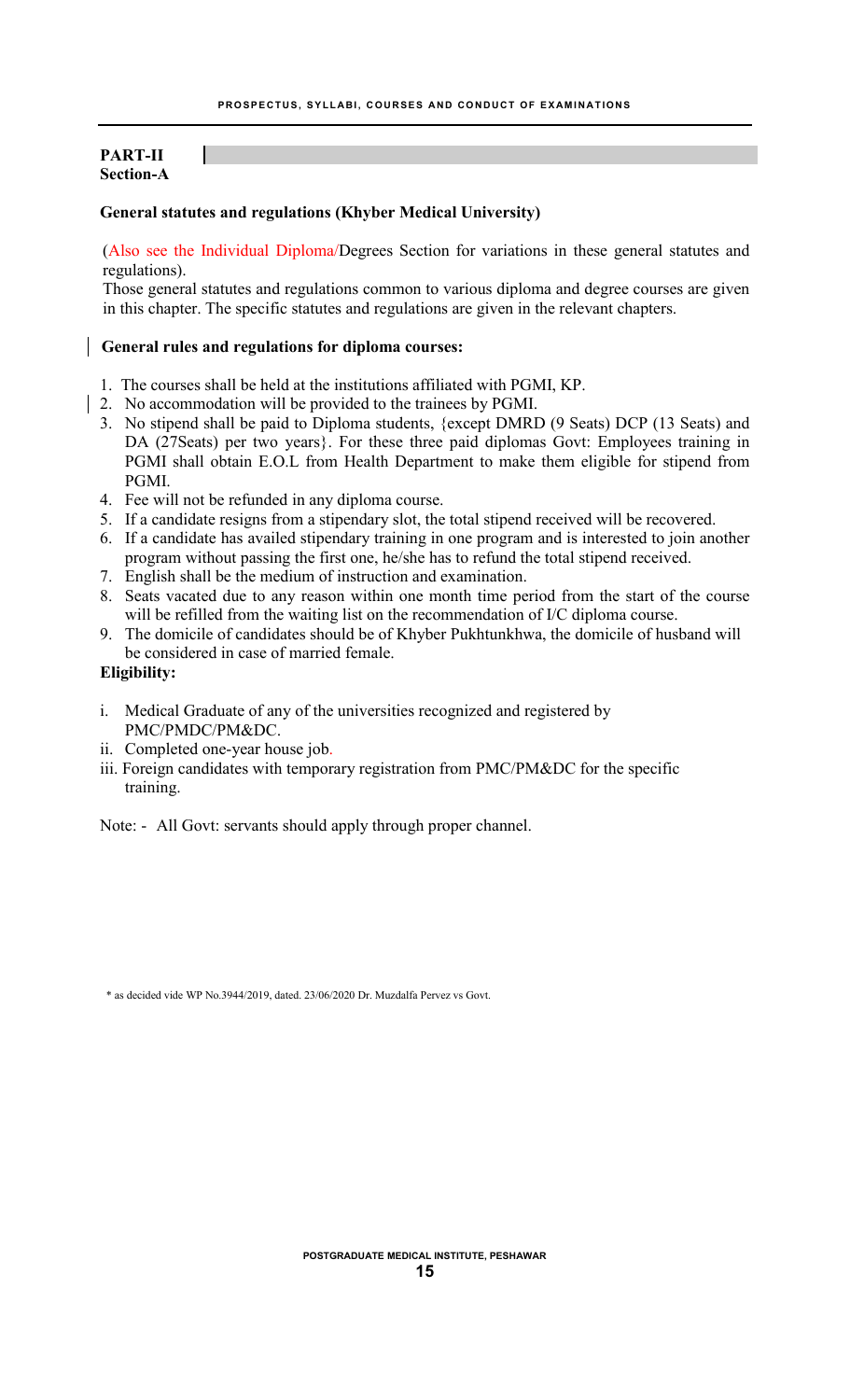## **Admissions**

- 1. Diplomas session will start from January each year. Applications will be invited through advertisement in the press. Applications received after the due date or incomplete will not be entertained.
- 2. The required documents, duly attested by a **gazetted officer,** must be submitted with application form.
- 3. Applicants for various Diplomas / Degree courses shall undergo a written entry test interview.
- 4. The qualified candidates will be placed in different units/hospitals by the incharge diploma courses.

| N <sub>o</sub> | Academics                                                           | Weightage |
|----------------|---------------------------------------------------------------------|-----------|
|                |                                                                     | marks     |
|                | Matric/Equivalent                                                   |           |
| $\overline{2}$ | Intermediate pre- Medical (A-level/F. Sc)                           |           |
| $\mathcal{E}$  | MBBS /BDS Professional examination                                  | 15        |
|                | For Foreign Graduates; 1) Foreign graduates whose DMC marks are     |           |
|                | given in percentage will be evaluated by the same formula as stated |           |
|                | in above Those who are unable to present their detailed marks in    |           |
|                | percentage will be awarded 60% average marks in MBBS/BDS            |           |
|                | professional examination marks                                      |           |
| 4.             | <b>Written Test</b>                                                 | 75        |
|                | Total                                                               | 100       |

#### **Adjustment of marks for admission to Diploma Courses:**

- 5. The candidates who secure equal marks and fall on same merit, preference will be given to the candidate whose age is more than that of other candidate.
- 6. No candidate undergoing training shall engage in any government or private service or private practice during the course. In case of any breach of contract strict disciplinary action will be initiated which may result in termination of their training.
- 7. In each diploma, reserved seats are\*:

| • Baluchistan                               | one seat |
|---------------------------------------------|----------|
| $\bullet$ Foreigners                        | one seat |
| • Armed Forces                              | one seat |
| • PGMI Employees (children/spouse) one seat |          |

In case no suitable candidate is available from the reserved quota then the vacant seat will be filled on merit from waiting list.

\*Subject to approval of competent authority.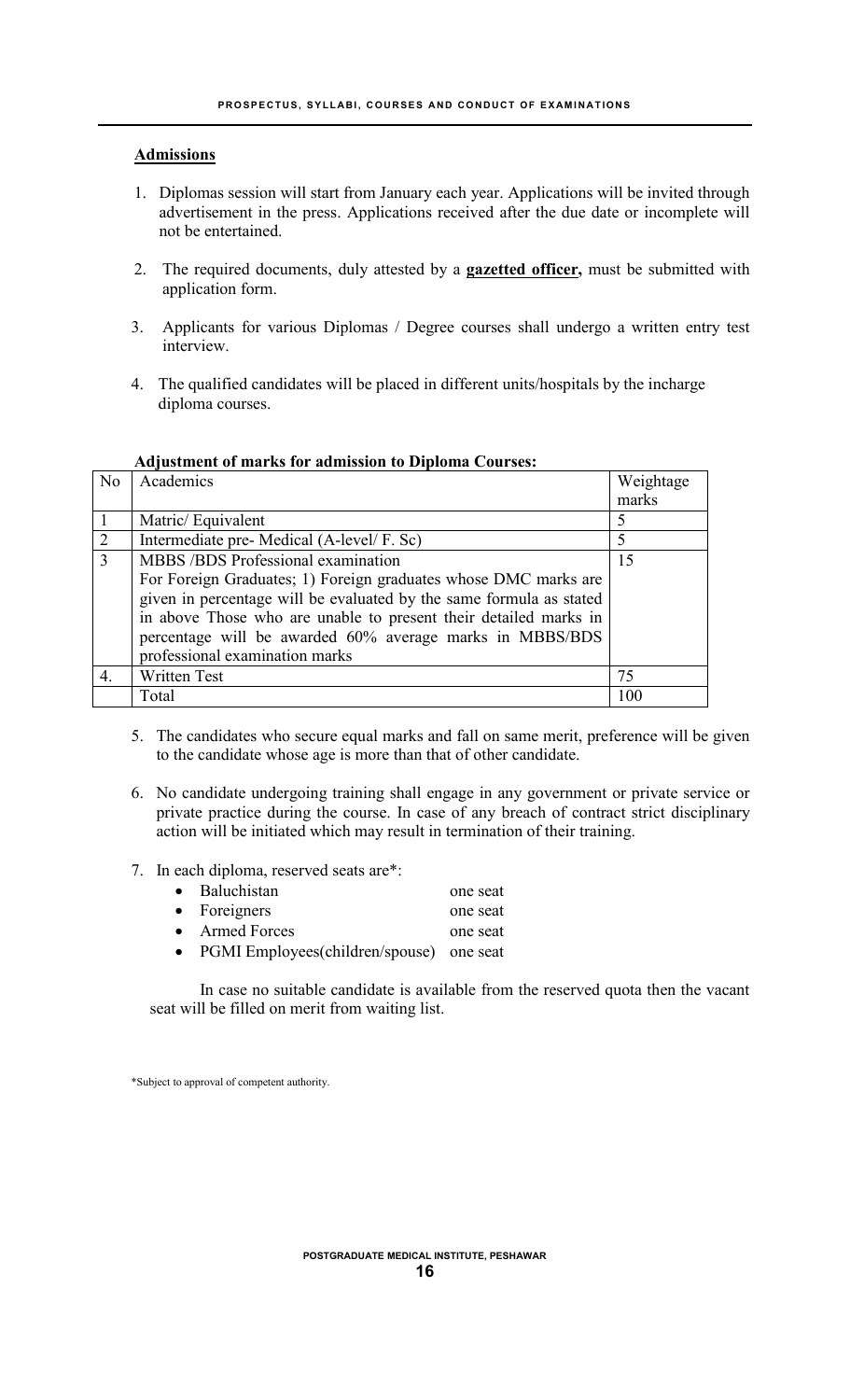11. The number of seats, both in services and private candidates, for various diploma courses are:

| DA             | (9 LRH, 9 KTH, 9 ATH) | $=27$ |
|----------------|-----------------------|-------|
| <b>DGO</b>     | (9 LRH, 9HMC, 9ATH)   | $=27$ |
| <b>DCH</b>     | (9 LRH/HMC, 4 ATH)    | $=13$ |
| D <sub>O</sub> | (HMC+LRH)             | $=9$  |
| <b>DLO</b>     | (HMC+LRH)             | $=9$  |
| <b>DMRD</b>    | (LRH)                 | $=9$  |
| <b>DTCD</b>    | (LRH)                 | $=9$  |
| <b>DCP</b>     | (HMC)                 | $=13$ |
| <b>DMJ</b>     | (KMC)                 | $=4$  |
| DCD            | (KCD)                 | $=6$  |
|                |                       |       |

## 12. **Training and examination**.

- a. All candidates are required to complete a log book during their training period duly attested by the relevant incharge diploma course / head of department.
- b. Internal assessment of all candidates is mandatory. It shall be conducted by their departmental faculty every six months and report submitted to the Department of Medical Education of PGMI.

 c. At the end of the course, an examination shall be held by Khyber Medical University. Peshawar at Postgraduate Medical Institute, KP. There shall be no supplementary examination.

- d. The maximum numbers of attempts for the Diploma examinations are four consecutive attempts after completion of the course. This rule is applicable to all Diplomas.
- e. A minimum of 80% attendance as reported by Incharge diploma course / Incharge of the Unit / specialty is mandatory to appear in the exam.
- f. The following workshops and a research paper / article submitted to PGMI will be mandatory to appear in examination.
	- Clinical Research Orientation and Project writing
	- Professionalism including Communication Skills
	- Bio-ethics
- g. Examination Fees:
	- a. Every candidate shall forward his/her application for examination to the Controller of Examination, Khyber Medical University Peshawar through the CEO, Postgraduate Medical Institute Peshawar thirty days before the commencement of the examination accompanied by the prescribed examination fee.
	- b. Following is the examination fees structure :
		- KMU Affiliation Retention fee Rs. 5000/per year
		- University (KMU) Registration Fee: Rs. 1800
		- Theory paper fee (per paper) Rs. 850/-
		- Practical/viva fee (perviva/ practical) Rs. 850/-
		- Detailed Marks Certificatecharges (KMU) Rs. 300/-<br>Re-totaling charges (KMU) Rs. 1500/-
		- Re-totaling charges (KMU)
		- Degree/Diploma charges Rs. 5000/-

Duplicate Diploma/Degreecharges Rs. 5000/-(This fee structure may be changed as and when required):

**POSTGRADUATE MEDICAL INSTITUTE, PESHAWAR**

- 
- 
- 
- 
-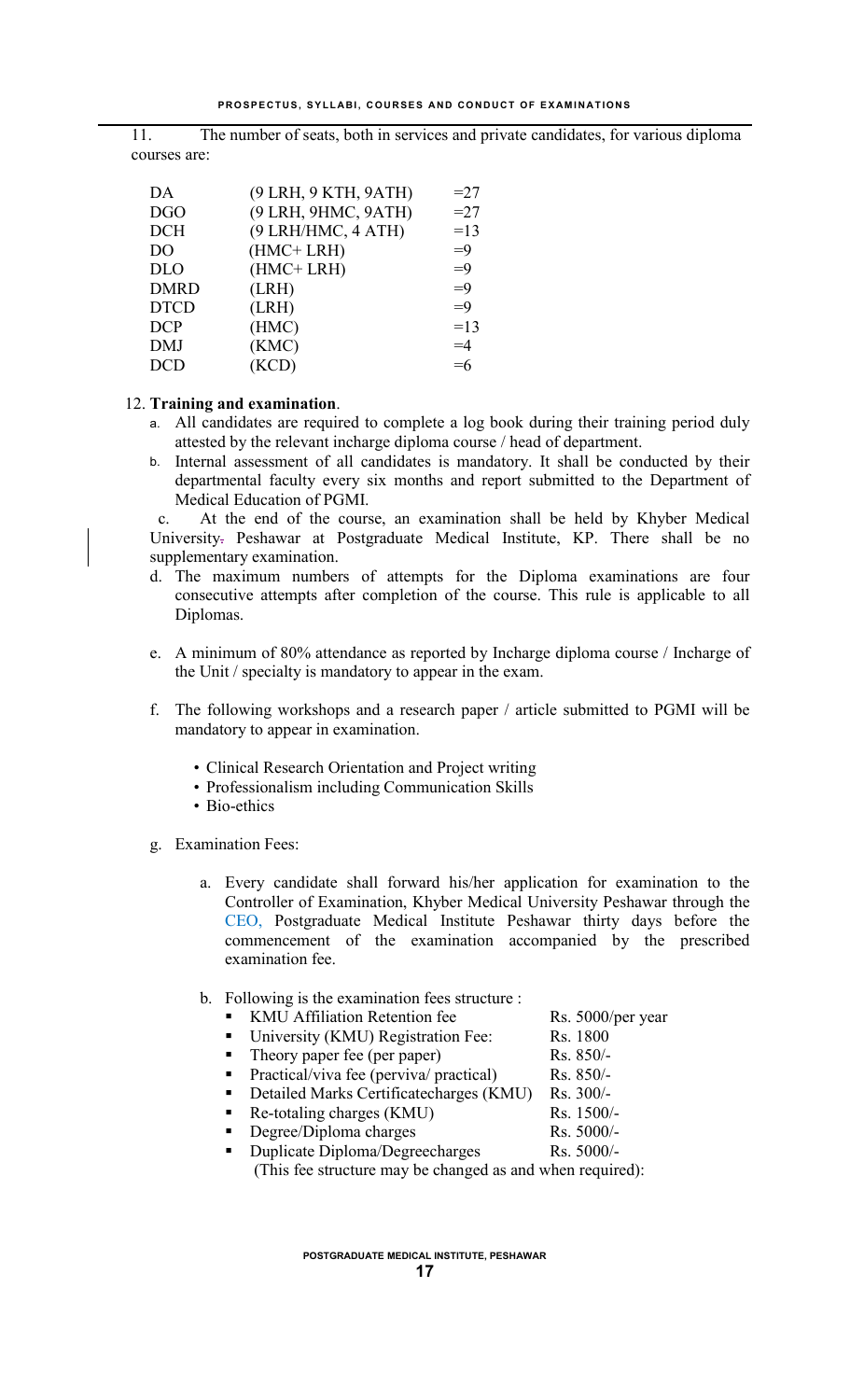#### **Admission fees for PGMI:**

- 1 The following fees and subscriptions are payable at the time of admission to Diploma and others conducted at Postgraduate Medical Institute, Peshawar.
	- PG Diploma full course: Rs. 30000
	- MCPS full course Rs. 30000

(This is subject to change as and when required/deemed necessary by PGMI).

2. Prospectus fee will be Rs.4000 payable to PGMI

#### **Annual Retention Fee:**

Annual Retention Fee Payable to KMU:

An annual retention fee is charged by KMU from all trainees as under. All trainees will have to pay the annual retention fee per year to PGMI to be paid to KMU annually (in addition to admission fee and examination fee)

1. Annual retention fee for Diploma: Rs. 5000/- per student per year

(NB: for variations and changes in these statutes, rules and regulations please also see the respective individual Diploma/Degree section). The annual retention fee may be changed by KMU any time.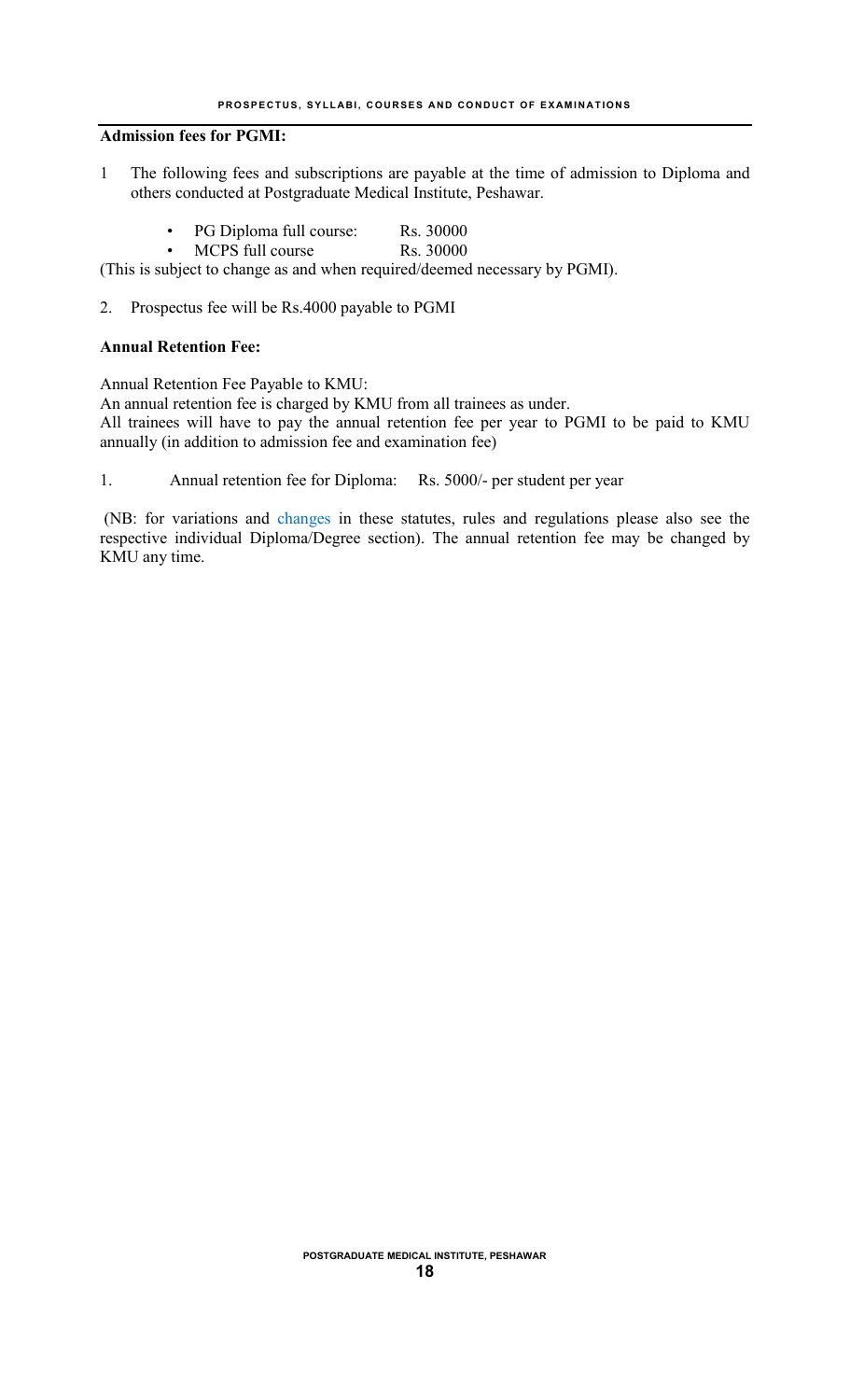#### **PART – III**

## **DIPLOMAS OF PGMI**

## PGMI DIPLOMAS

- 1. Diploma in Child Health (DCH)
- 2. Diploma in Gynecology and obstetrics (DGO)
- 3. Diploma in Ophthalmology (DO)
- 4. Diploma in Otolaryngology (DLO)
- 5. Diploma in Clinical Pathology (DCP)
- 6. Diploma in Anesthesiology (DA)
- 7. Diploma in Medical & Radiological Diagnoses (DMRD)
- 8. Diploma in TB and Chest Diseases (DTCD)
- 9. Diploma in Medical Jurisprudence (DMJ)
- 10. Diploma in Clinical Dentistry (DCD)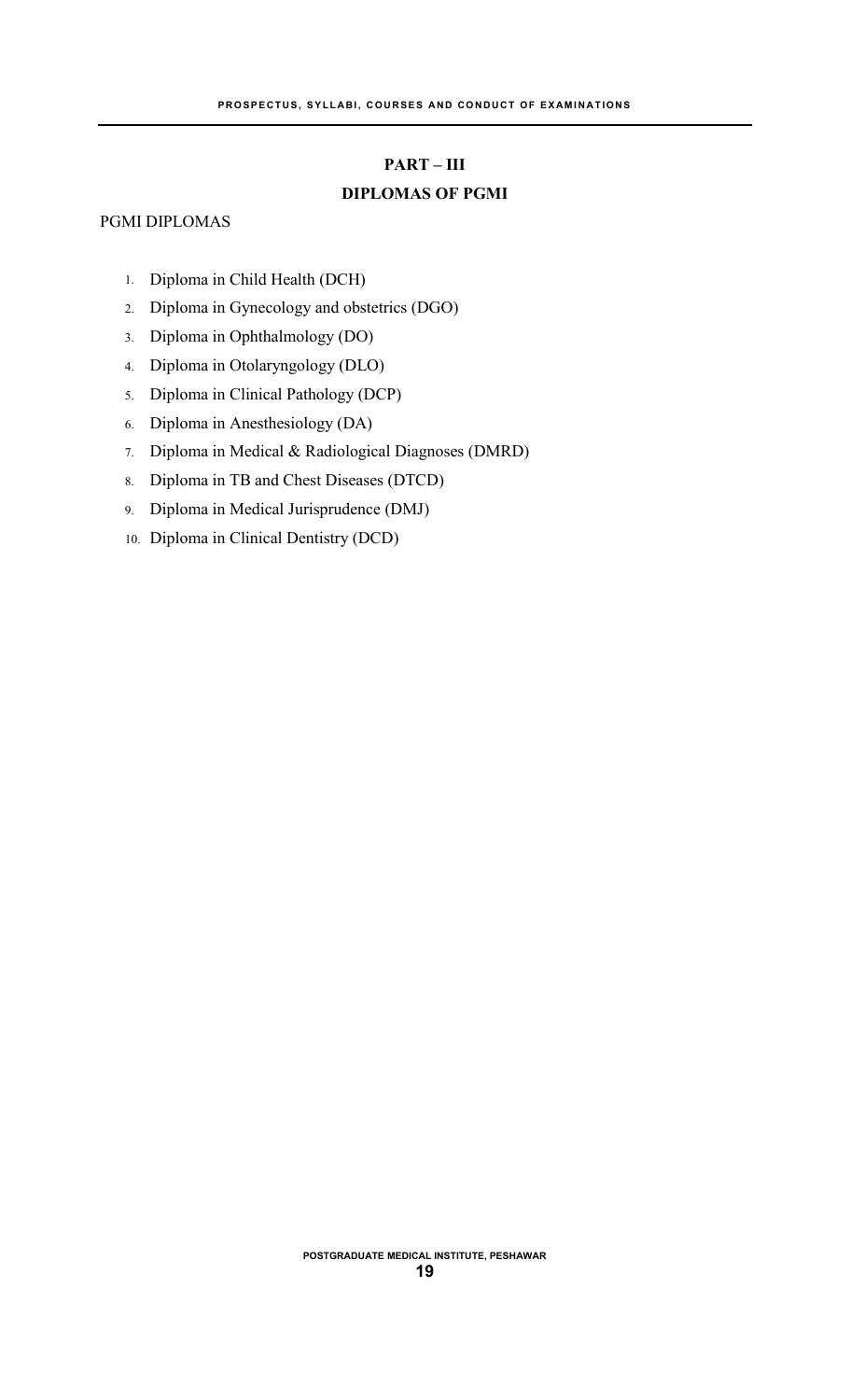## **DIPLOMA IN CHILD HEALTH (DCH) COURSE DURATION: TWO YEARS**

## **1. Course**

**Paper – A**

1. Neonatology

- 2. Diseases of the children
- a. Infection
- b. Diseases of gastrointestinal tract, cardiovascular system, nervous system, genitorurinary system, endocrines, musculoskeletal system, respiratory system, eye and nose & throat.
- c. Genetics and dysmorphology
- d. Hematology
- e. Oncology
- f. Allergy and Immunology.

#### **Paper - B**

- 1. Epidemiology
- 
- 2. Nutrition<br>3. Growth at
- 3. Growth and development 4. Preventive and social nedi Preventive and social pediatrics.

## **2. Log Book (25 marks)**

During 24 months of training candidate must have performed the following diagnostic and therapeutic procedures, duly entered in a log book.

| $\mathbf{1}$ .      | Case histories                     | 300 |
|---------------------|------------------------------------|-----|
| $\ddot{\mathbf{i}}$ | <b>OPD</b> attendants              | 50  |
| iii                 | Presentations on Departmental CPCs | 10  |
| iv                  | Presentations on Journal Club      | 10  |
| V                   | Intravenous Cannulations           | 500 |
| vi.                 | <b>Lumber Punctures</b>            | 50  |
| vii                 | <b>Bone Marrow Aspirations</b>     | 10  |
| V111.               | Paracentesis (Pleural/Peritoneal)  | 30  |
| $\overline{1}X$ .   | ECG technique and interpretation   | 50  |
| X                   | Fundoscopic examinations           | 50  |
|                     |                                    |     |

xi. Exposure to techniques like sub-dural taps, fluoroscopy, and ultrasound guided biopsies of liver, spleen, kidneys and jejunal biopsy.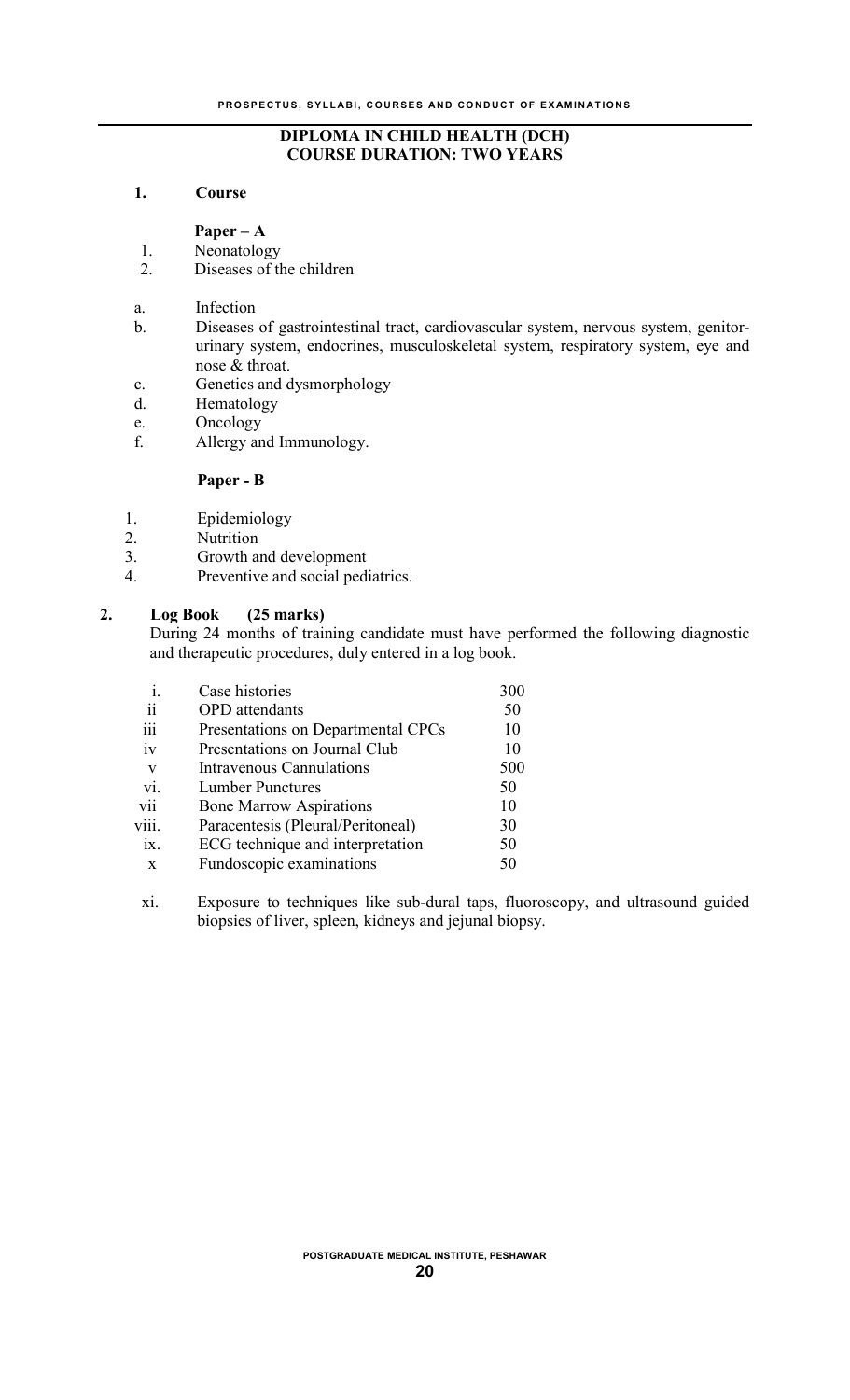#### **Note:**

The course of study and the outlines of examination prescribed by *the Executive Council*  as prescribed in the syllabus may be changed by the *Executive Council* and approved by the syndicate, KMU, as and when found necessary. Such changes however, shall be notified at least one year before the date of commencement of the examination in which they will become effective.

## **5. Internal assessment**

The overall performance and conduct of a DCH trainee shall be "constantly" assessed though the Faculty and Medical Staff of the concerned Paediatric Units, and duly marked. This internal assessment shall be confidential.

Note: The marks for the (1) log book, (2) internal assessment shall be forwarded to the Khyber Medical University for incorporation in the overall result of the final DCH examination.

#### **6 Examination**

- 1. There shall be one examination each year
- 2. There will be no supplementary examination.
- 3. Success in examination will lead to the award of Diploma in Child Health by Khyber Medical University.
- 4. The examination will be conducted in one part.

#### **Components of Examination**

## A) **Paper A (100 marks)**

- a. Written paper in neonatology and diseases of children.
- b. There shall be 6 short essays of 10 marks each and 20 MCQ/EMQ of 40 marks.
- c. Time allocated shall 3 hours.
	- One hour for MCQ and
		- Two hours for the Essay questions.

#### **B) Paper B (100** marks)

a. Written paper in nutrition, epidemiology, preventive and social pediatrics and growth and development.

b. There shall be 6 short essay question of 10 marks each and 20 EMQ/MCQ of 40 marks.

- c. Time allocated shall be 3 hours.
	- One hour for MCQ and
	- Two hours for the Essay questions.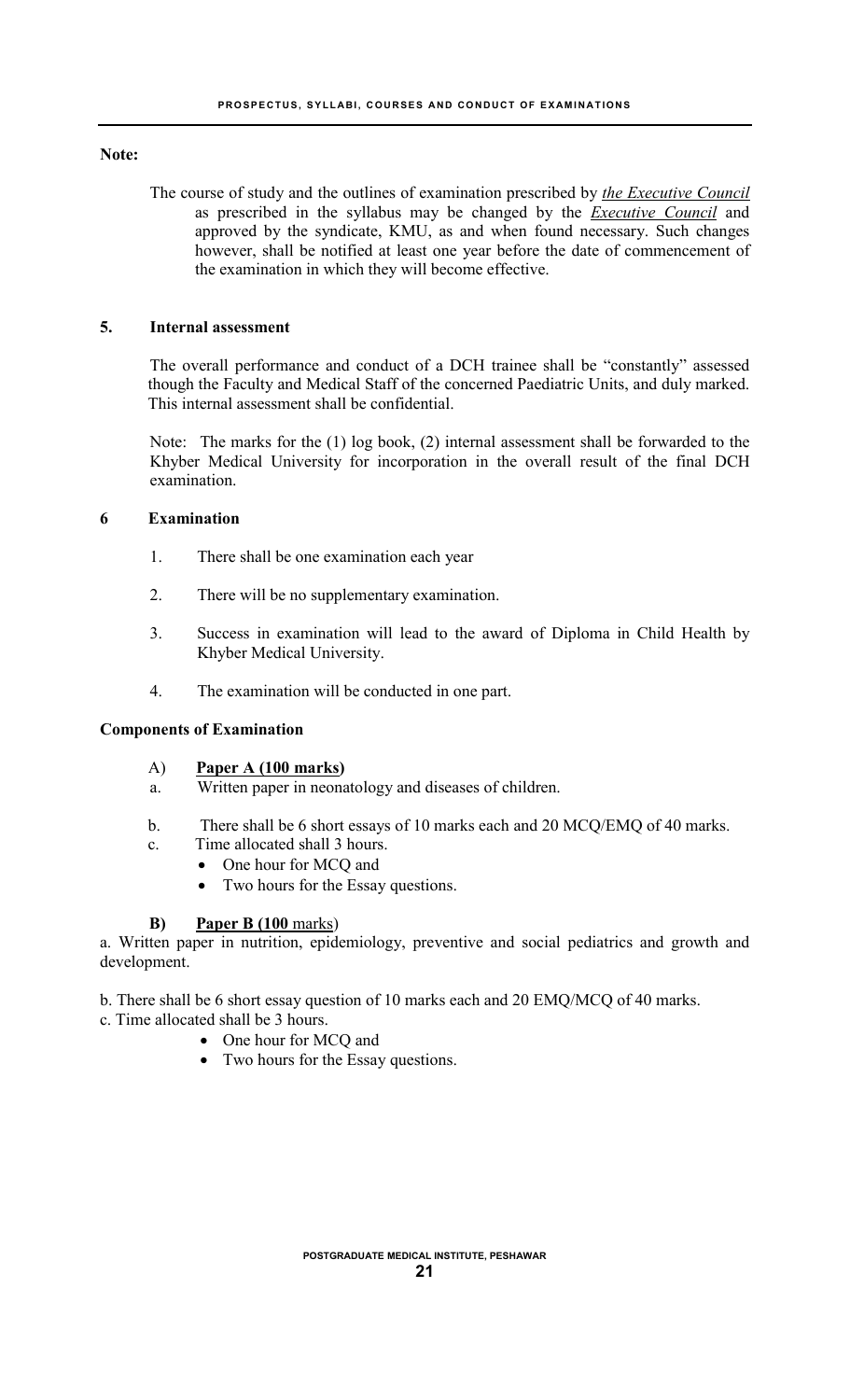## **C) Clinical Examination**

| a. | <b>OSCE/TOACS</b>          |  |
|----|----------------------------|--|
|    | $\mathbf{C1}$ $\mathbf{A}$ |  |

b. Short cases 50 marks<br>c. Long cases 50 marks c. Long cases

100 marks Grand total 200 marks

OSCE will include recognition of Photographs, X-ray's, Slides, ECG, CT scan, Data and Special Reports interpretation.

## **Books and Journals Books**

## **Books**

- a Text book of Pediatrics by Vaughan and Mackay
- b Practical Pediatrics problems by H Hutchison
- c Tropical Pediatrics by Jelliffe
- d Medical care of Newborn babies by Pamela Davis
- e Text book of Pediatrics by Illingworth Signs and symptoms of diseases of childhood by Illingworth
- g Any other books recommended by the teachers from time to time

## **Journals**

- a Archives of diseases in childhood, BMJ Publishing Group, London
- b Pediatrics by American Academy of Pediatrics
- c Journal of Pediatrics. Mosby-Year Book inc. St Louis
- d. BMJ
- e Lancet. The Lancet Limited, London
- f JPMA. Pakistan Medical Association, Karachi
- g New England Journal of Medicine Pakistan Pediatric Journal, Pakistan Pediatric Association Lahore Indian Journal of Pediatrics.
- i. Journal of Postgraduate Medical Institute (JPMI). Peshawar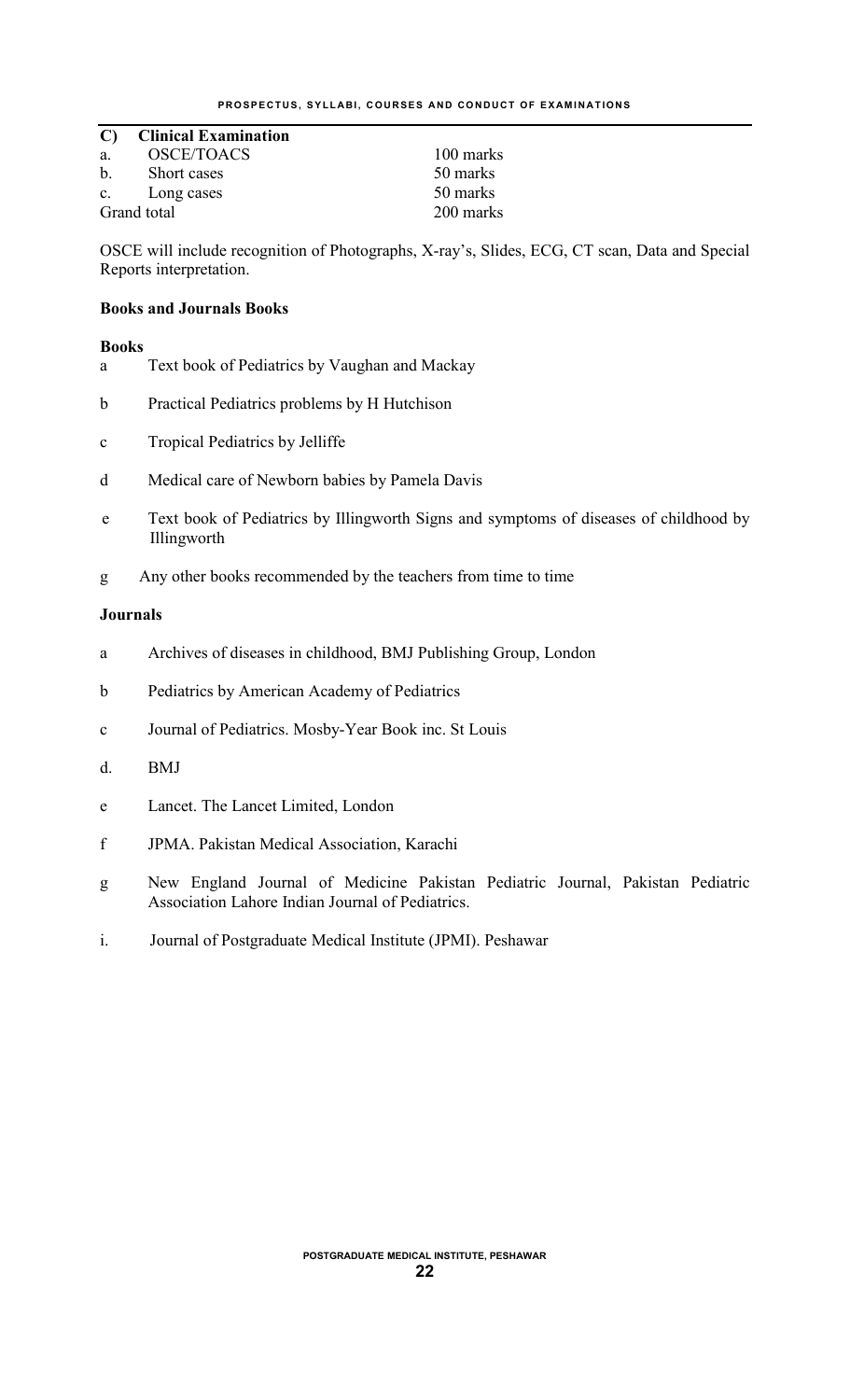## **DIPLOMA IN GYNAECOLOGY AND OBSTETRICS (DGO) COURSE DURATION: TWO YEARS**

## **Curriculum**

1. The course shall consist of following subjects.

i Anatomy, Embryology, Physiology of reproductive organs

ii Normal pregnancy, abnormal pregnancy, normal labour, abnormal Labour abnormal puerperium,

obstetrics procedures and problems of Newborn.

iii Menstruation normal and its disorders, abortion ectopic pregnancy Trophoblastic tumor, genital

tract infections and vaginal discharges, genital prolapsed, benign and malignant tumors of vulva, vagina, cervix, uterus, ovaries, infertility and contraception.

iv During two years of training in the department of Gynae  $\&$  Obstetrics each student should have

Performed at least the following.

- a 40 Gynaecology out patient session
- b 60 Antenatal clinic sessions
- c 50 Normal deliveries
- d 10 Caesarean Sections
- e 10 Forceps deliveries
- f 10 Vacuum deliveries
- g 5 Breech deliveries
- h 2 Abdominal hysterectomies for ruptured uterus
- i 2 Anterior and posterior operations
- j 5 Sessions of ultrasonography
- k 3 Session of hystero-salphinography
- l 5 Session at family planning clinic
- m 5 Laparoscopic procedures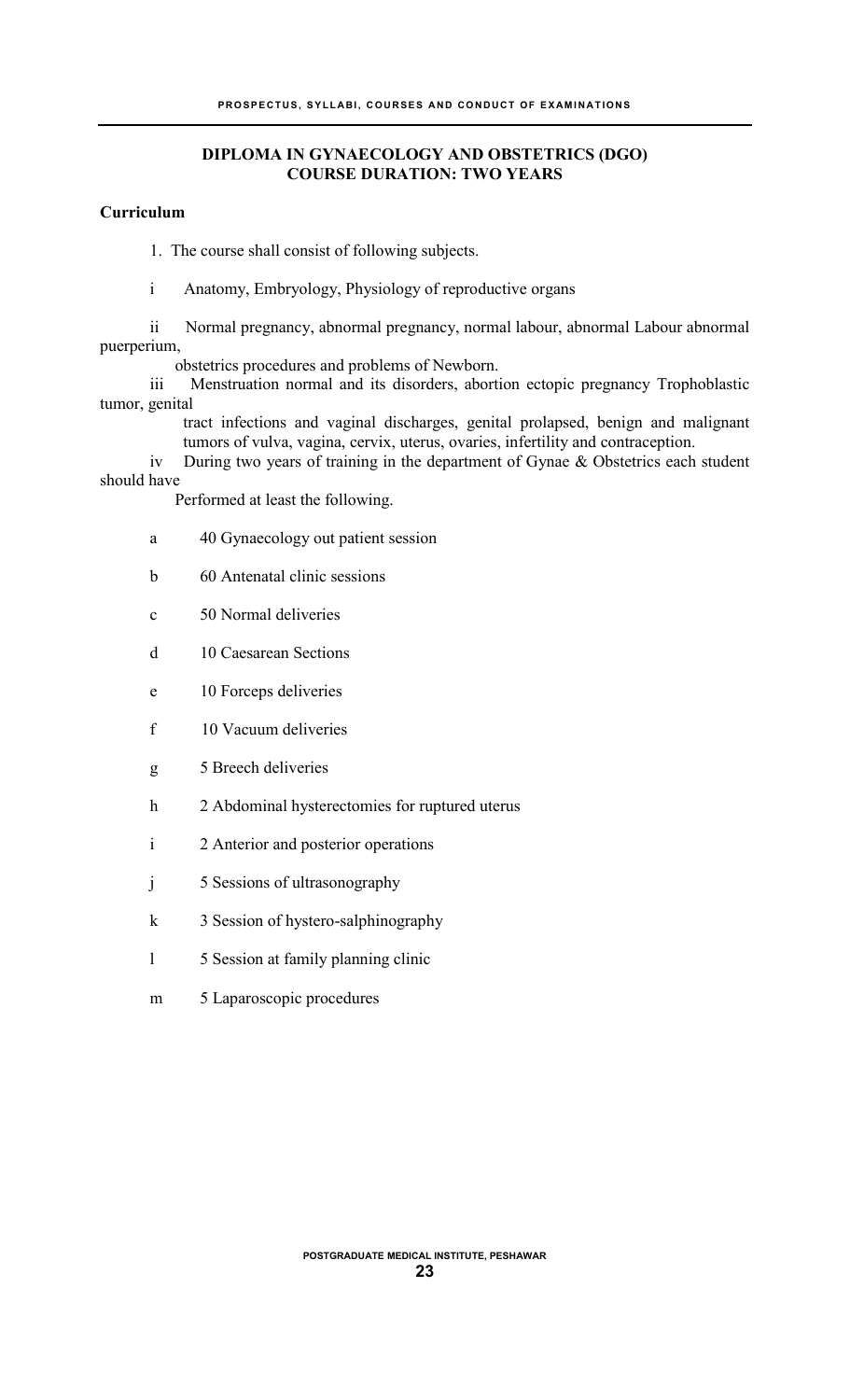#### **Component of Examination**

#### **Written**

#### **Paper: A: (Obstetrics)**

- **a** Written paper in clinical obstetrics. It shall also contain questions relating to Anatomy, Embryology, Physiology, Pathology and neonatal pediatrics
- b There shall be 6 short essay questions of 10 marks each and 20 MCQ's of one best type of 40 marks with a total of 100 marks.
- c Time allowed shall be 3 hours.

#### **Paper; B; (Gynecology)**

- a Written paper in clinical Gynaecology. It shall also contain question relating to family planning radiology, Radiotherapy, Oncology.
- b There shall be 6 short essay questions of 10 marks each and 20 MCQ's of one best type MCQ of 40 marks with a total of 100 marks.
- c Time allowed shall be 3 hours.

#### **Practical Objective Structured Oral and practical Examination:**

- a It shall include TOACS/ OSCE of 100 marks
- b Two long cases of 100 marks each (one obstetric and one gyneacology)
- c OSCE will include recognition of photographs, X-ray's Scans, Data and special report interpretations and examination of clinical skills on models

#### **A. Recommended book and journals**

#### **Books**

- a Obstetrics by Ten Teachers Seventeenth edition Geoffrey vp Chamberlain.
- b Jeff Coat's Principles of gynecology. Fifth edition VR Tondall.
- c Dewhurst's text Book of Obstetrics and |gynecology for Postgraduates Sixth Edition D. Keith Edmonds.
- d Current Obstetrics and gynaecology. Diagnosis and Treatment Ralph C Benson.
- e Shaw's Text Book of Operative Gynecology.
- F Progress in Obstetrics and Gynecology. Edited by John Studd.
- G Medical Disorders in Obstetrics Practice. Medical de Swiet.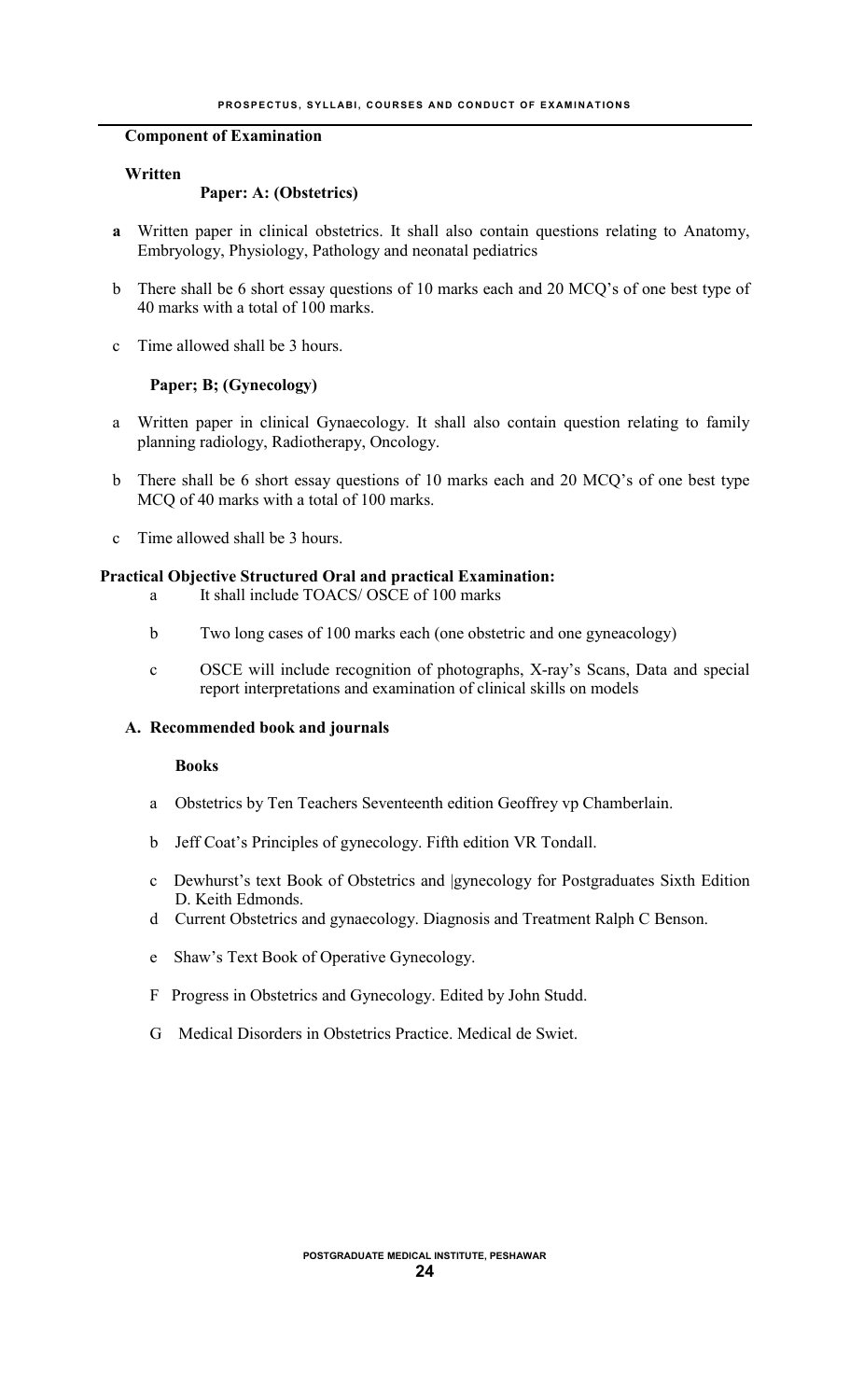## **Journals**

- **a** British journal of Obstetrics and Gynecology.
- b Lancet
- c Journal of College of Physicians and Surgeons of Pakistan.
- d Journal of PMRC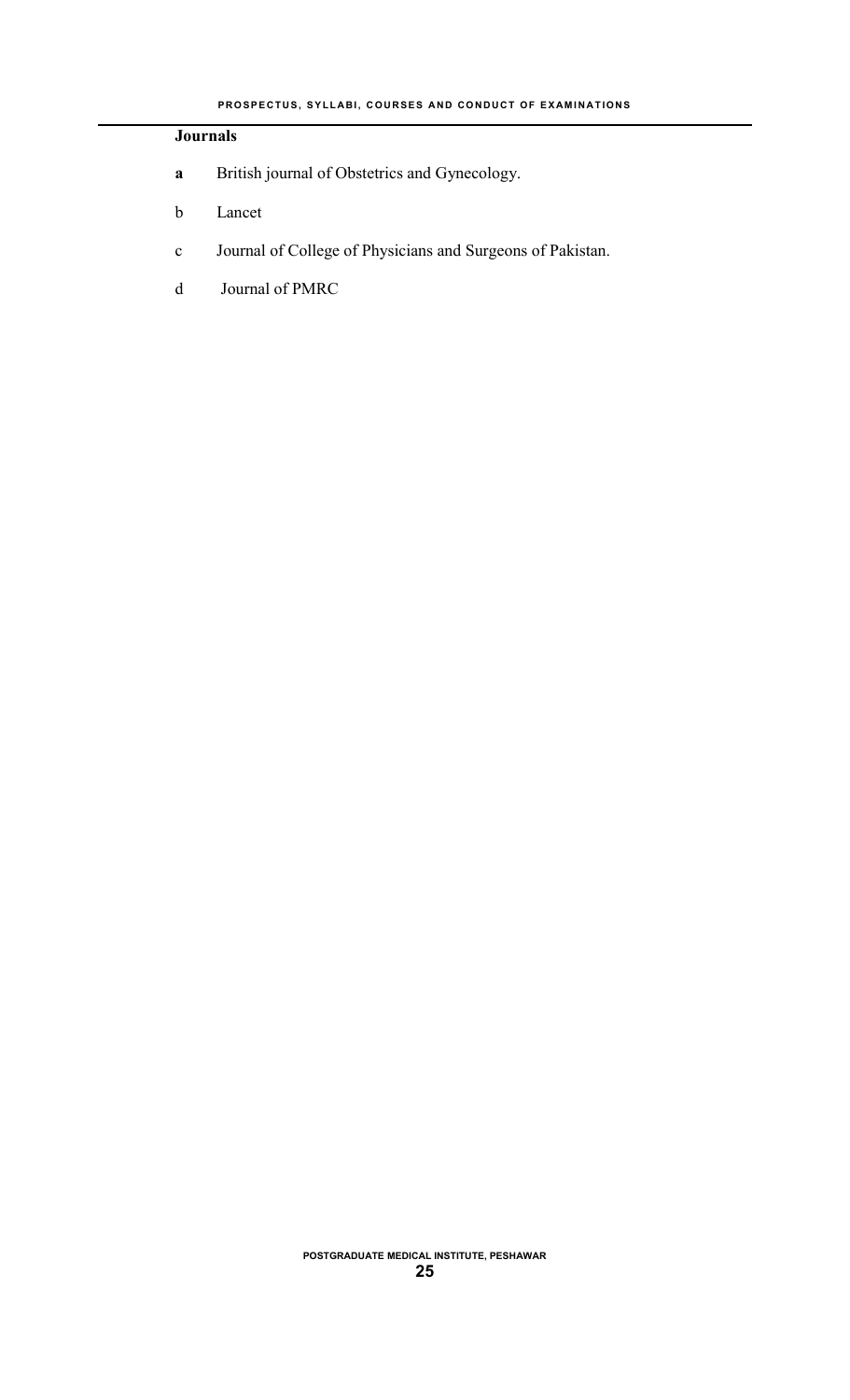## **DIPLOMA IN OPHTHALMOLOGY (DO)**

**COURSE DURATION: 2 YEARS**

Course Duration: Two (2) Years.

## 1. **Curriculum:**

The course shall consist of the following subjects.

- 1.1 Anatomy, Embryology and Histology of the visual apparatus (including the contents of orbit, anterior and middle cranial fossae, the bones in the neighborhood there of and the central nervous system related to vision.
- 1.2 Physiology of vision.
- 1.3 Elementary, Physiological, and Ophthalmic Optics.
- 1.4 Ophthalmic Medicine, Ophthalmic Surgery and Ophthalmic Pathology.

## **Syllabus**

## **4.1 PAPER A (Total 100 marks)**

- 4.1.1 Written paper in Anatomy, Histology, Embryology and Physiology of visual apparatus including contents of the orbit, anterior and middle cranial fossae the bones in the neighborhood there of and nervous system related to vision. This paper will also include elementary optics, ophthalmic optics and refraction.
- 4.1.2 There shall be two sections.

I. 8 short essay questions of 7.5 marks each (Total 60 marks)

II. 20 MCQ (one best type) of 2 marks each (Total 40 marks).

4.1.3 Time allocated shall be. Section I. (2 hrs 20 min) Section II (Time 40 min).

## **4.2 PAPER B (Total 100 marks)**

- 4.2.1 Written paper in Ophthalmic Medicine including Medial Ophthalmology, Community Ophthalmology, and Neuro-Ophthalmology.
- 4.2.2 There shall be two sections.
	- I. 8 short essay questions of 7.5 marks each (Total 60 marks)
	- II. 20 MCQ (one best type) of 2 marks each (Total 40 marks)
- 4.2.3 Time allocated shall be.
	- Section I. (2 hrs 20 min)

Section II (Time 40 min).

## **4.3 PAPER C (Total 100 marks)**

4.3.1 Surgical Ophthalmology including general principles of asepsis, sterilization and management of shock and cardiac arrest and Ophthalmic Pathology.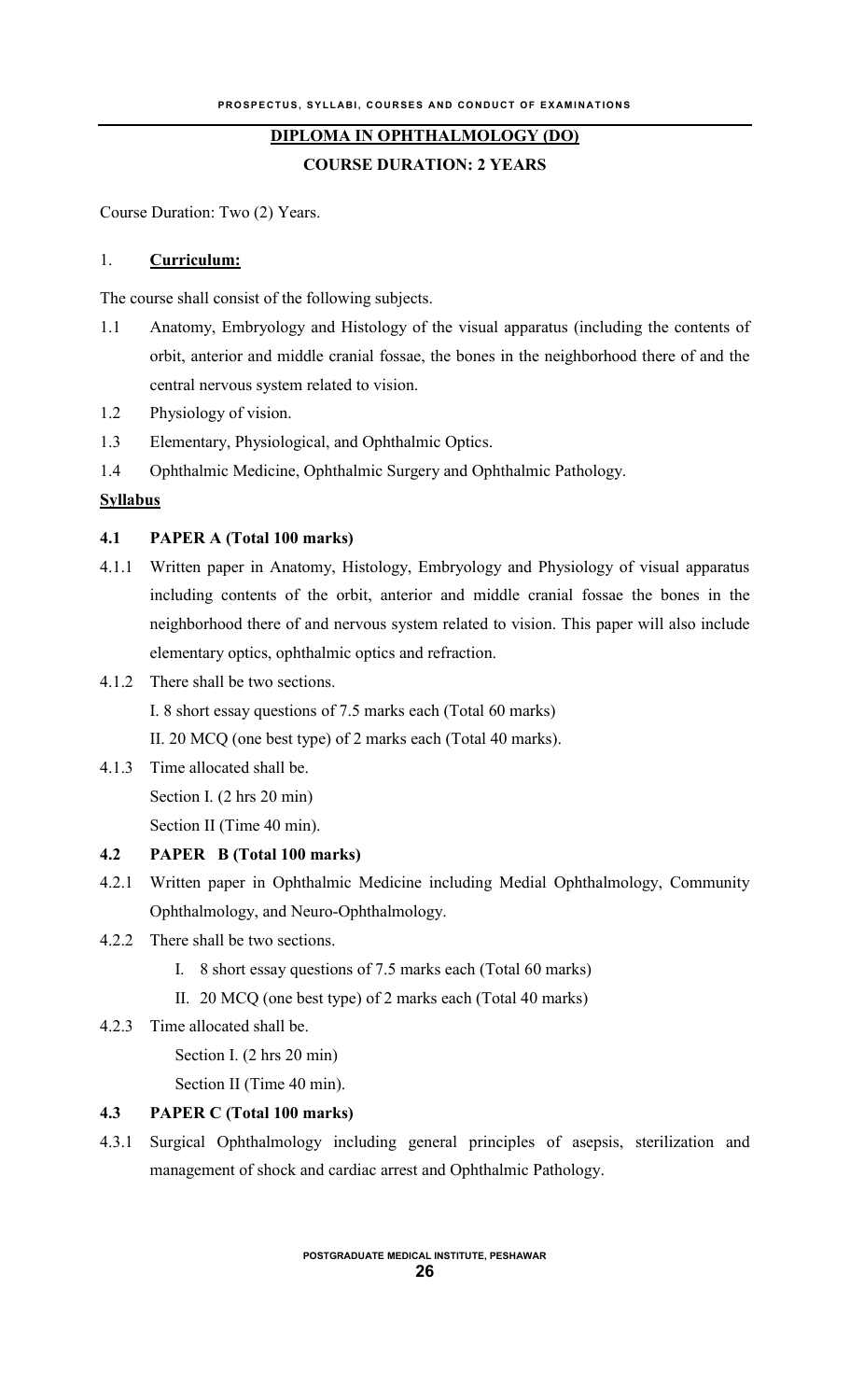#### **PROSPECTUS, SYLLABI, COURSES AND CONDUCT OF EXAMINATIONS**

## 4.3.2 There shall be two sections.

- I. 8 short essay questions of 7.5 marks each (Total 60 marks)
- II. 20 MCQ (one best type) of 2 marks each (Total 40 marks)
- 4.3.3 Time allocated shall be.

Section I. (2 hrs 20 min)

Section II (Time 40 min).

## *D. 4.4 Objective Structured Oral and Practical Examination (Total 200 marks)*

- *E. It shall consist of the following parts*
- 4.4.1 Long case 50 marks
- 4.4.2 OSCE 100 marks
- 4.4.3 Refraction 50 marks

## **BOOKS**

- 1. Anatomy of the eye and orbit.
	- a. Eugene Wolff. Blackwell Scientific Publication, London.
- 2. Physiology of the Eye.
	- a. Adler's 9<sup>th</sup> ed. 1992, Mosby year Book; St. Louis
	- b. Davson's  $4<sup>th</sup>$  ed. 1980, Churchill Livingstone Edinburgh.
- 3. Pathology of the Eye.
	- a. Greers 4<sup>th</sup> ed. 1989, Blackwell Scientific Publication, Oxford.
- 4. Refraction of the Eye.
	- a. Sir Stuart Duke Elder.  $9<sup>th</sup>$  ed. 1978, Churchill Livingstone, Edinburgh.
	- b. Elkington. 3<sup>rd</sup> ed 2000. Blackwell Scientific Publication, London.

# 5. General Ophthalmology.

- a. Frank Newell  $8<sup>th</sup>$  ed. 1996. The C.V Mosby Company, St Louis, USA.
- 6. Text Book of Ophthalmology
	- a. Jack J Kanski 4<sup>th</sup> ed. Butterworth-Heinemann, Oxford, UK.
- 7. Neuro-Ophthalmology.
	- a. David Cogan Vol- I & II. Charles L Thomas Publisher Spring Field, Illinois.
- 8. Basic and Clinical Science Course by American Academy of Ophthalmology, Publisher American Academy of Ophthalmology, San Francisco
- 9. Others books recommended by teachers from time to time.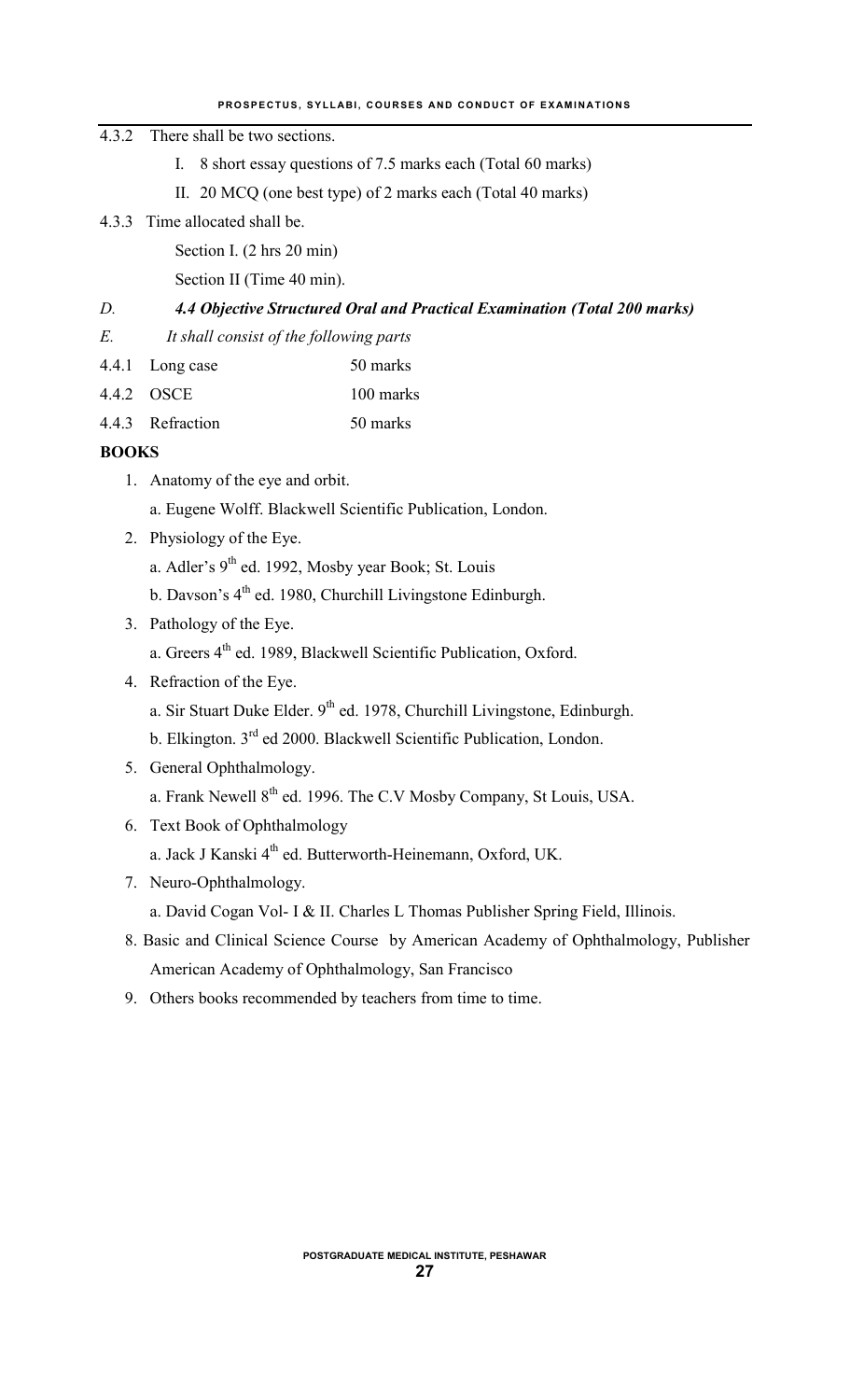## **JOURNALS**

- 1. Archives of Ophthalmology. American Medical Association, Chicago.
- 2. American Journal of Ophthalmology. Elsevier Science Inc. Los Angeles.
- 3. British Journal of Ophthalmology. BMJ Publishing Group, U.K.
- 4. Eye. Nature Publishing Group, U.K.
- 5. Ophthalmology: Lippincott-Williams and Wilkins, Los Angeles.
- 6. Pakistan Journal of Ophthalmology. OSP Office, Egarton Road, Lahore.
- 7. Journal of Postgraduate Medical Institute. PGMI, LRH, Peshawar.
- 8. Other journals recommended by teachers from time to time.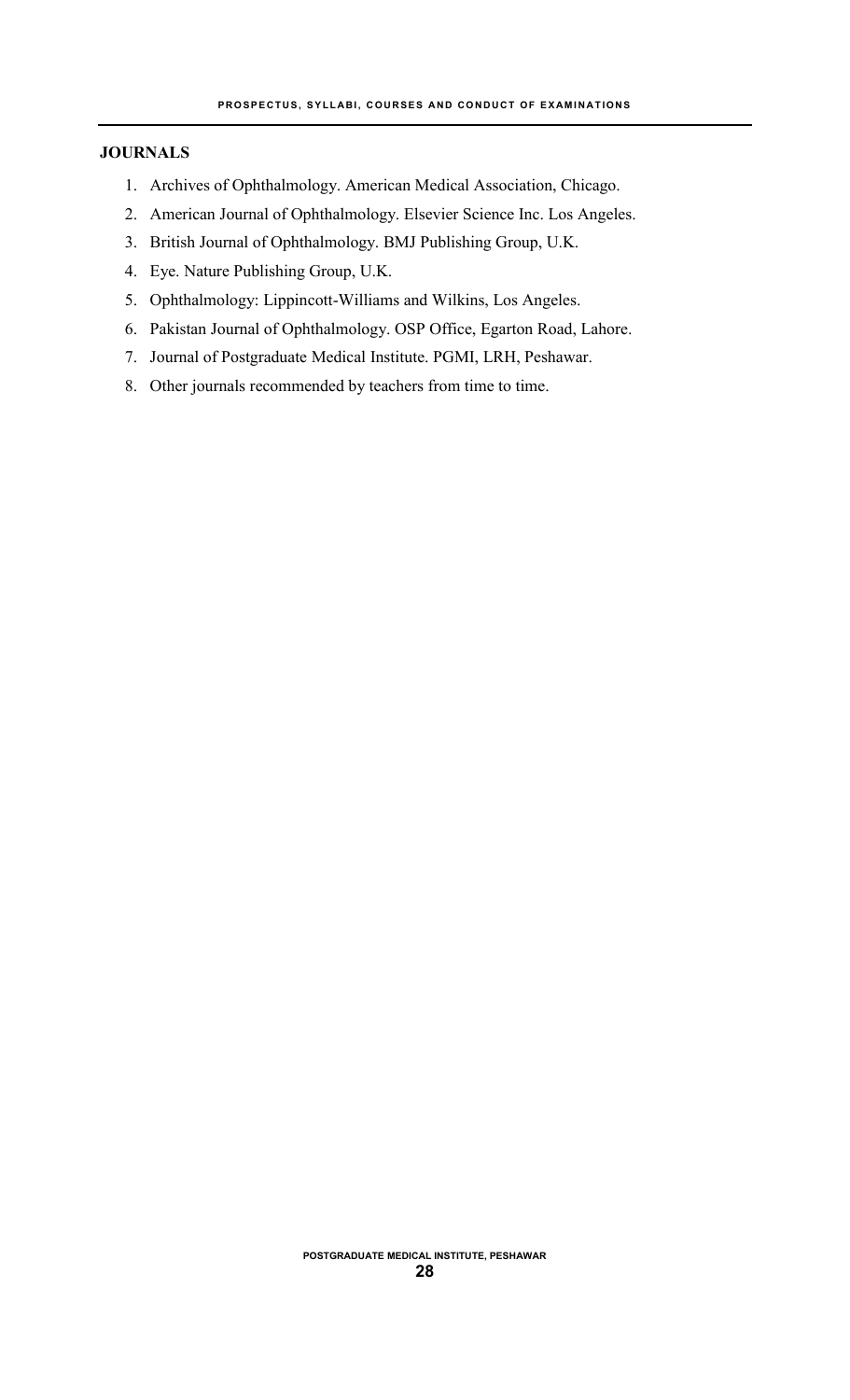## **DIPLOMA IN LARYNGO-OTOLOGY (DLO) COURSE DURATION: TWO YEARS**

Course

Paper – A

- 1. Anatomy of the ear, nose, oral cavity Tracheo bronchial tree, larynx, oesophagus Para nasal sinuses. And their development.
- 2. Blood supply nerve supply and lymphatic drainage of the ear, nose, throat, larynx and Para nasal sinuses.
- 3. Gross anatomy of the neck
- 4. Detail anatomy of the thyroid and salivary gland.
- 5. Physiology of hearing, balance, deglutition, larynx, nose and para nasal sinuses.

Paper – B

- 1. Diseases of the external ear, middle ear and internal ear.
- 2. Diseases affecting the nose, and paranasal sinuses.
- 3. Surgical procedures on external ear, middle ear and internal ear.
- 4. Surgical procedures on the nose and paranasal sinuses.
- 5. Artificial aids for hearing.
- 6. Audiology
- 7 Hearing and vestibular tests.

Paper - C

- 1. Diseases affecting the oral cavity nasopharynx, oropharynx, hypo pharynx and the surgical procedures performed on them.
- 2. Diseases affecting the Larynx, trachea. Bronchi. Esophagus and the surgical procedures performed on them.
- 3. Diseases affecting the Thyroid, salivary gland and neck and the surgical procedures performed on them.
- 4. Endoscopic examination of the esophagus. trachea and bronchi and the surgical procedures performed on them.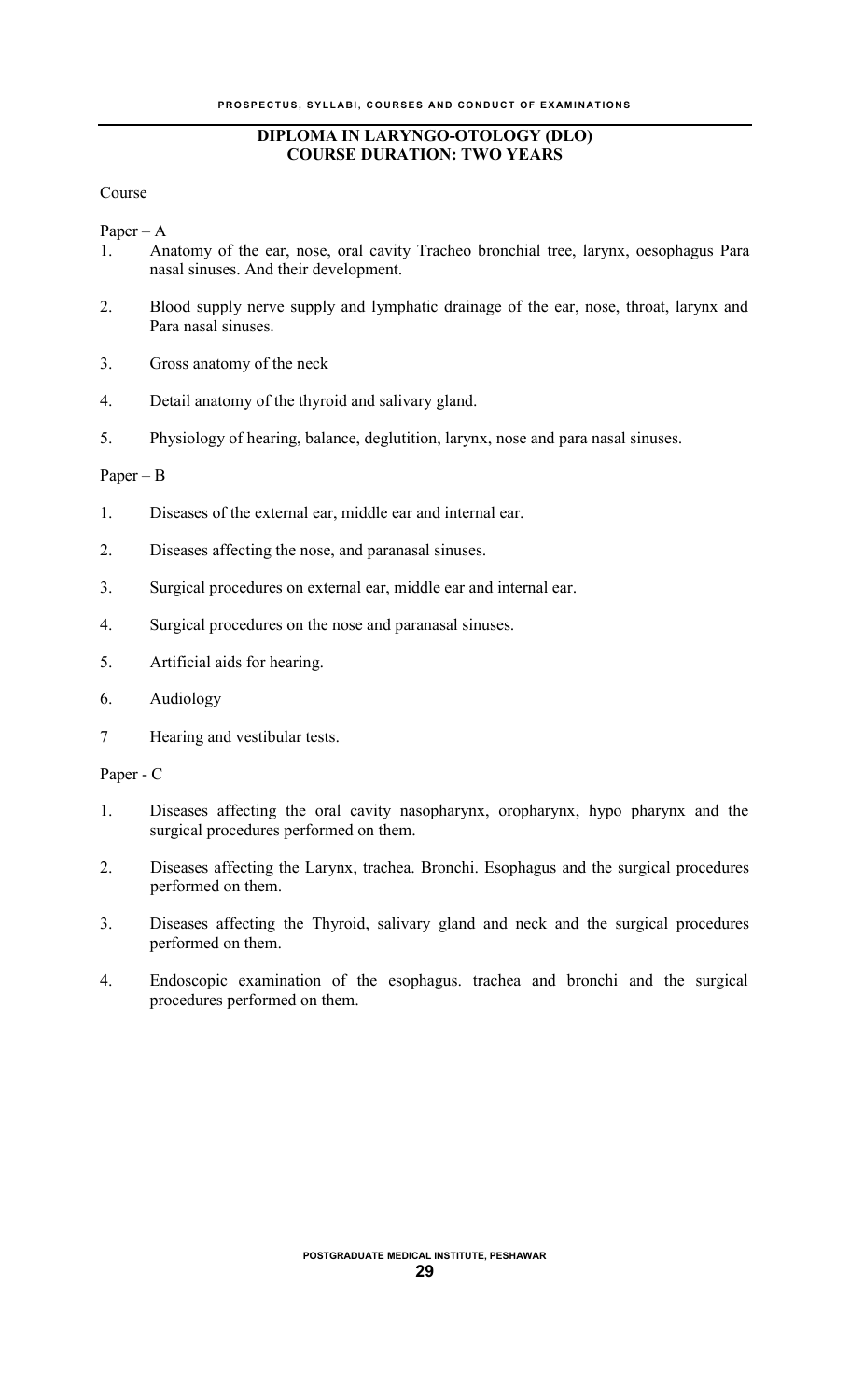During 24 months of training candidate must have independently performed the following diagnostic and therapeutic procedures, duly entered in a log book.

|                | S. No DIAGNOSTIC PROCEDURES                       | Total case        |
|----------------|---------------------------------------------------|-------------------|
|                | Routine radiology for ENT Head & Neck             | 60                |
| $\overline{2}$ | CT Scan and MRI interpretation                    | 30                |
| 3              | Contrast medium studies of oesophagus             | 12                |
| 4              | Performs and interprets audiogram and tympanogram | 30                |
|                | THERAPEUTIC PROCEDURE                             | <b>TOTAL CASE</b> |
|                | Nasogastric intubation                            | 24                |
|                | Tracheostomy                                      | 18                |
|                | Anterior nasal packing                            | 60                |
| 4              | Posterior nasal packing                           | 06                |
|                | Nasal cautery                                     | 30                |
| 6              | Proof puncture/ Antral lavage                     | 24                |
|                | Draining of abscesses                             | 30                |
| 8              | Syringing of ear / Aural Toilet                   | 60                |

| Removal of visible foreign bodies             | 30 |
|-----------------------------------------------|----|
| Endoscopic removal of foreign body under GA   | 18 |
| Manipulation of nasal fractures               | 18 |
| Nasal polypectomy                             | 18 |
| Turbinate surgery                             | 18 |
| Intranasal antrostomy                         | 18 |
| Caldwell- Luc sinus antrostomy                | 18 |
| Direct laryngoscopy and biopsy                | 18 |
| Oesophagoscopy and biopsy                     | 18 |
| Cortical mastoidectomy                        | 18 |
| Adenoidectomy                                 | 18 |
| Tonsillectomy                                 | 30 |
| EUM and myringotomy                           | 12 |
| Endotracheal intubation                       | 12 |
| Septal surgery                                | 30 |
| Incision and drainage of pharyngeal abscesses | 04 |

## Paper - A

- a. A written paper in anatomy, physiology and embryology of the Ear, Nose, Throat, Head and Neck region.
- b. There shall be 6 question of 10 marks each and 20 MCQs of 40 marks.
- c. Time allocated shall be 3 hours.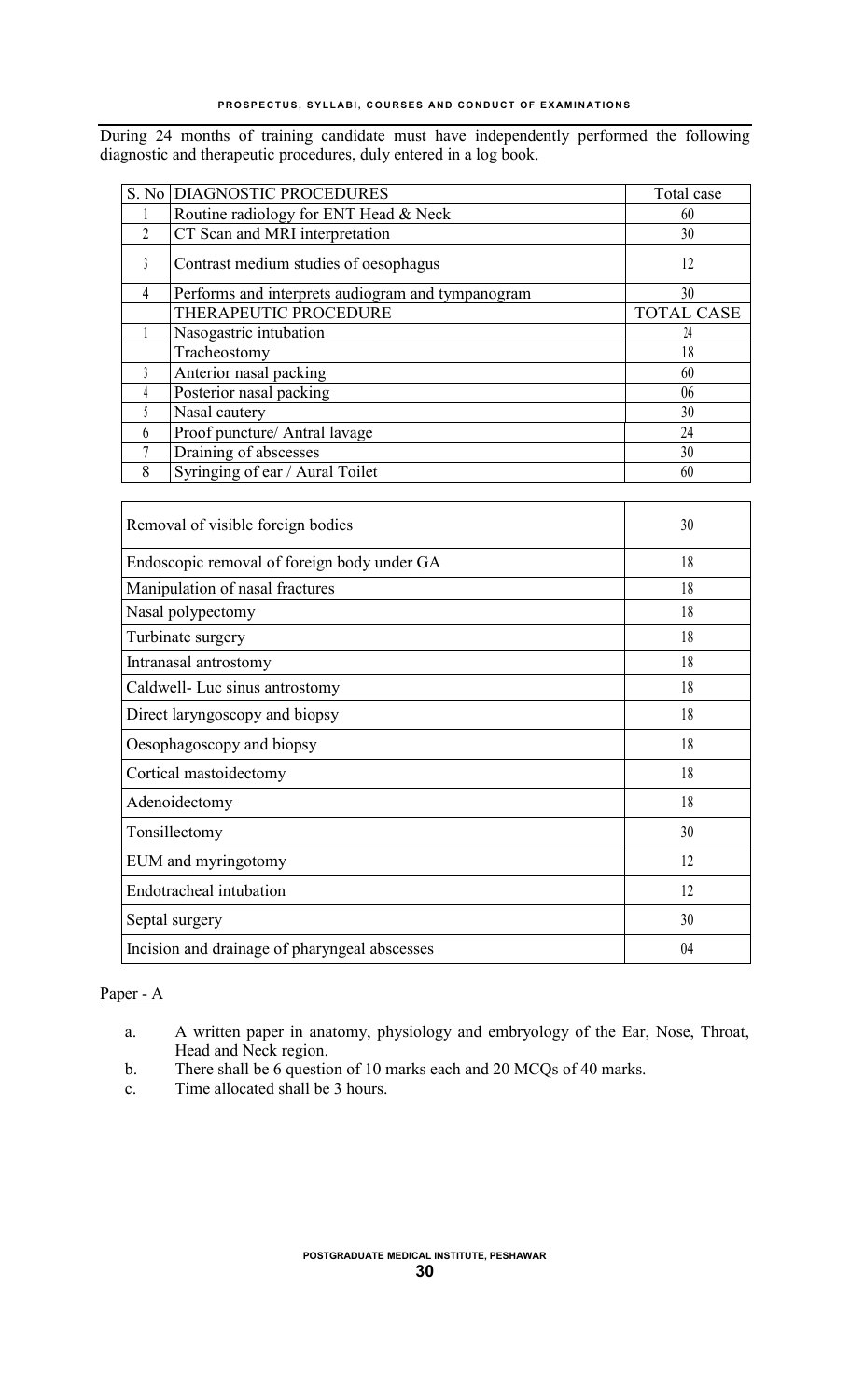#### Paper-B

- a. A written paper in diseases of the ear. nose. paranasal sinuses. artificial aids for hearing. audiology. Hearing and vestibular test.
- b. There shall be about 06 essay questions of 10 marks each and 20 MCQ of 40 marks.
- c. Time allocated shall be 3 hours.

#### Paper - C

- a. A written paper in diseases of the oral cavity. nasopharynx, oropharynx. hypopharynx, larynx, trachea, bronchi, oesophagus, thyroid. salivary glands, Neck and Endoscopic examination of oesophagus. trachea and bronchi.
- b. There shall be 6 essay question of 10 marks each and 20 MCQ of 40 marks.
- c. Time allocated shall be 3 hours.

## CLINICAL EXAMINATION

| a.          | <b>OSCE/TOACS</b> | 100 marks |
|-------------|-------------------|-----------|
| b           | Short cases       | 25 marks  |
| $c_{\rm c}$ | Long cases        | 25 marks  |
| d.          | Grand total       | 150 marks |

OSCE will include recognition of Photographs. X-ray's. M.R.L and CT scan, instruments. Audiological Reports interpretation and patient consent and counseling.

#### **BOOKS**

- a) Anatomy from standard textbooks of Anatomy by RJ Last, Churchill Living Stone, Edinburgh.
- b) Text Book of Physiology by Hollinshead W. Henry, Harper and Row Hagarstown.
- c) Scott Brown Text Book of Otolaryngology.
- d) Stell and Marran, Head and Neck Surgery
- e) Mawsons Diseases of the ear, Edward Arnold, Ludman.
- f) Paperella and Shumrick. Textbook of Otolaryngology, WB Saunders, Philadelphia.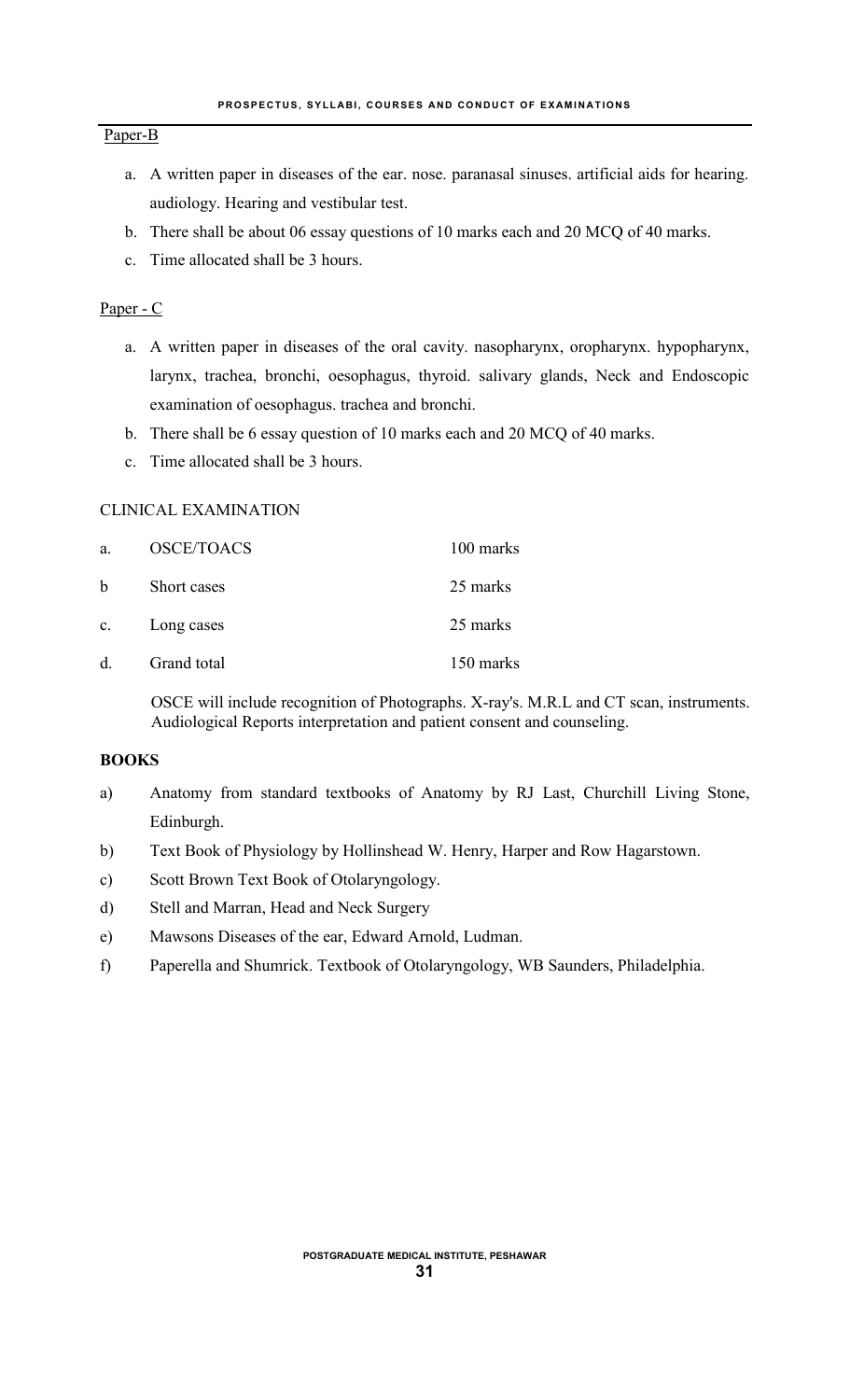#### **DIPLOMA CLINICAL PATHOLOGY (DCP) COURSE DURATION: 2 YEARS**

1. The course shall consist of instructions and training in clinical pathology lasting for two years,

starting from January each year.

The examination shall be held once a year as decided by the authority.

The oral and practical parts of the examination shall be held In the Department of clinical Pathology of respective MTI.

- 2. The following subjects shall be taught in the course.
- i. Morbid Anatomy and Histopathology Study of Systematic Pathology Histological Techniques, Cutting and Staining, Exfoliative Cytology and Staining, Museum Mounting and Post-mortem, Histo-Pathological and Cytological Diagnosis.
- ii. Microbiology and serology: Bacteriological techniques, staining, Cultivation. Agglutination tests, Care of Laboratory Animals, Systematic study of Bacteria, Bacteriology of Water and Mild, Sensitivity of Bacteria to various Drugs Immunology / Serology Study of Immunological Disorders and Diagnostic Methods.
- iii. Chemical Pathology. Theory and Practice of Chemical Investigations of Blood, Urine, CSF other Body Fluids and Excreta Biochemical Investigations for Biochemical Disorders, Special Techniques and Tests of Functions of various organs and working knowledge of chemistry analyzer.
- iv. Haematology including Blood Banking Study of Erythropoesis and Haemotological Disorders, Basic Hematological Procedures. Morphological Hematology, Investigations of all types of Anemia, Hemorrhagic Disorders and Leukemia, Blood Groups and Blood group Anti-bodies, Rh. grouping and Cross Matching Tests; Bone Marrow Aspiration, Staining and Examination and working knowledge of hematology analyzer and coagulation analyzer.
- 3 The DCP course Incharge shall assigned each candidate a research project in any chosen specialty approved by the Incharge of that specialty in first year and shall complete and submit his / her project three months before the examination.
- 4 The candidates of DCP shall be working In the different disciplines of Pathology as per following schedule.
	- i. Hematology / Blood banking
	- ii. Chemical Pathology
	- iii. Microbiology

iv. Histopathology

Examination:

1. There shall be a total of four written papers. one In each subject. There shall be short essay questions and MCOs/EMOs In each paper (all questions compulsory) and shall carry maximum of 75 marks. The duration of each paper shall be three hours.

2. The practical and oral examination shall be conducted separately In each of the four subjects, and shall include the examination of pathological material followed by written report and Viva Voce The Objective Structured Practical and Oral Examination (OSCE and OSPE). In each subject shall carry maximum of 75 marks.

Outline of the examination shall be as follow:

**POSTGRADUATE MEDICAL INSTITUTE, PESHAWAR**

**32**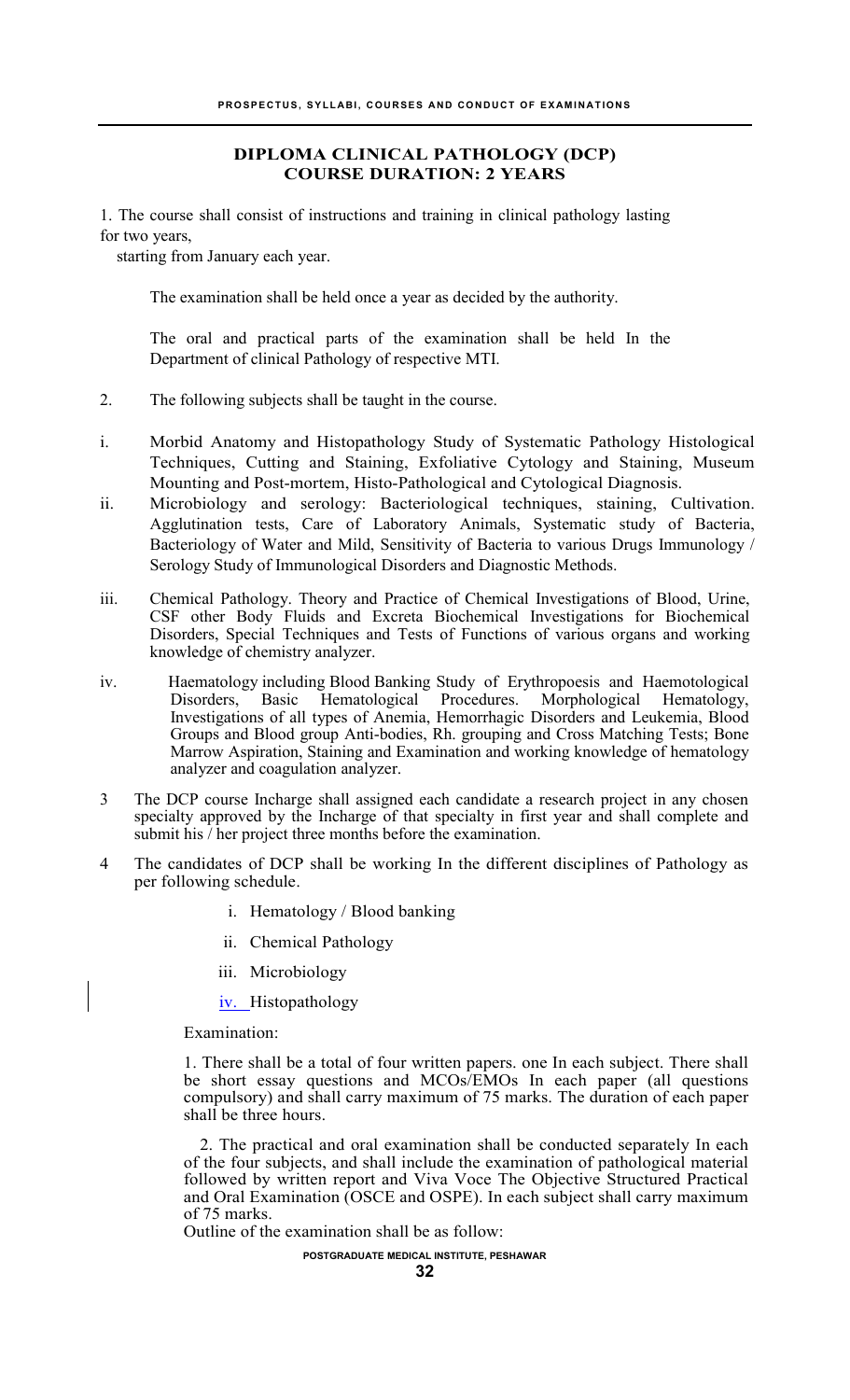i. Morbid anatomy and Histopathology:

| a. One written paper (MCQs/EMQs) (Paper-A)<br>b Practical and oral examination (OSCE/OSPE)<br>Total                                   | $= 75$ marks<br>$= 75$ marks<br>$= 150$ marks |
|---------------------------------------------------------------------------------------------------------------------------------------|-----------------------------------------------|
| ii. Microbiology and Serology:<br>a. One written paper (MCQs/EMQs) (Paper-A)<br>b Practical and oral examination (OSCE/OSPE)<br>Total | $= 75$ marks<br>$= 75$ marks<br>$= 150$ marks |
| iii. Chemical Pathology<br>a. One written paper (MCQs/EMQs) (Paper-A)<br>b Practical and oral examination (OSCE/OSPE)<br>Total        | $= 75$ marks<br>$= 75$ marks<br>$= 150$ marks |
| iv Hematology including Blood Banking                                                                                                 |                                               |
| a. One written paper (MCQs/EMQs) (Paper-A)<br>b Practical and oral examination (OSCE/OSPE)<br>Total                                   | $= 75$ marks<br>$= 75$ marks<br>$= 150$ marks |
| v. Viva on Research Project in any chosen specialty $= 50$ marks<br>Grand total = $650$ marks                                         |                                               |

Books of Histopathology:

 $\mathbf{I}$ 

a. Robbins Pathological basis of dieses by Ramzi S.Cortan. Vinay Kumar Stanley L. Robbins.

- b. General Pathology J.B Watter, M.S Israel
- c Textbook of histopathology: Maximow Bloom
- Journals of Histopathology:
	- a. American Journal of Surgical Pathology.
	- b. Achieves of Pathology.
	- c. International Journal of Cancer.
- Books of Haematology
	- b. Practical Hematology Daci, JV.
	- c. Clinical Hematology Wintrobe M. Authors. Lee. Boggs. Bithe Athens.
	- d. Postgraduate Hematology, A.V. Hoffbrand.
	- e. Blood Athors, James, H Jandi
	- e. Clinical Hematology in Medical Practice D. Gruchy
	- f. Hematology: Athors, Williams, beutler, Beuler, Erslev Lihman.
	- Journals of Hematology
		- a. British journal of hematology
		- b. Blood
	- Books of Pathology
	- a. Practical Clinical  $1<sup>st</sup>$  and  $2<sup>nd</sup>$  Edition by Harold Variley)
	- b. Clinical Chemistry in Diagnosis and Treatment by John F. Zilva
	- c. Microanalysis in Medical Biochemistry, By I.D.P Wooton.
	- d. ABC of Interpretive Laboratory Data by Seymour Bakerman.
	- e. Lecture Notes on Clinical Chemistry By L.G Whitby
	- f. Lynch's Medical Laboratory Technology by Raphael
	- g. A Short Text Book of Chemical Pathology by D.N Baron
	- h. Clinical Chemistry by Teitz.
	- i. A Text Book of Biochemistry International Edition by Lubert Stryer.

**POSTGRADUATE MEDICAL INSTITUTE, PESHAWAR**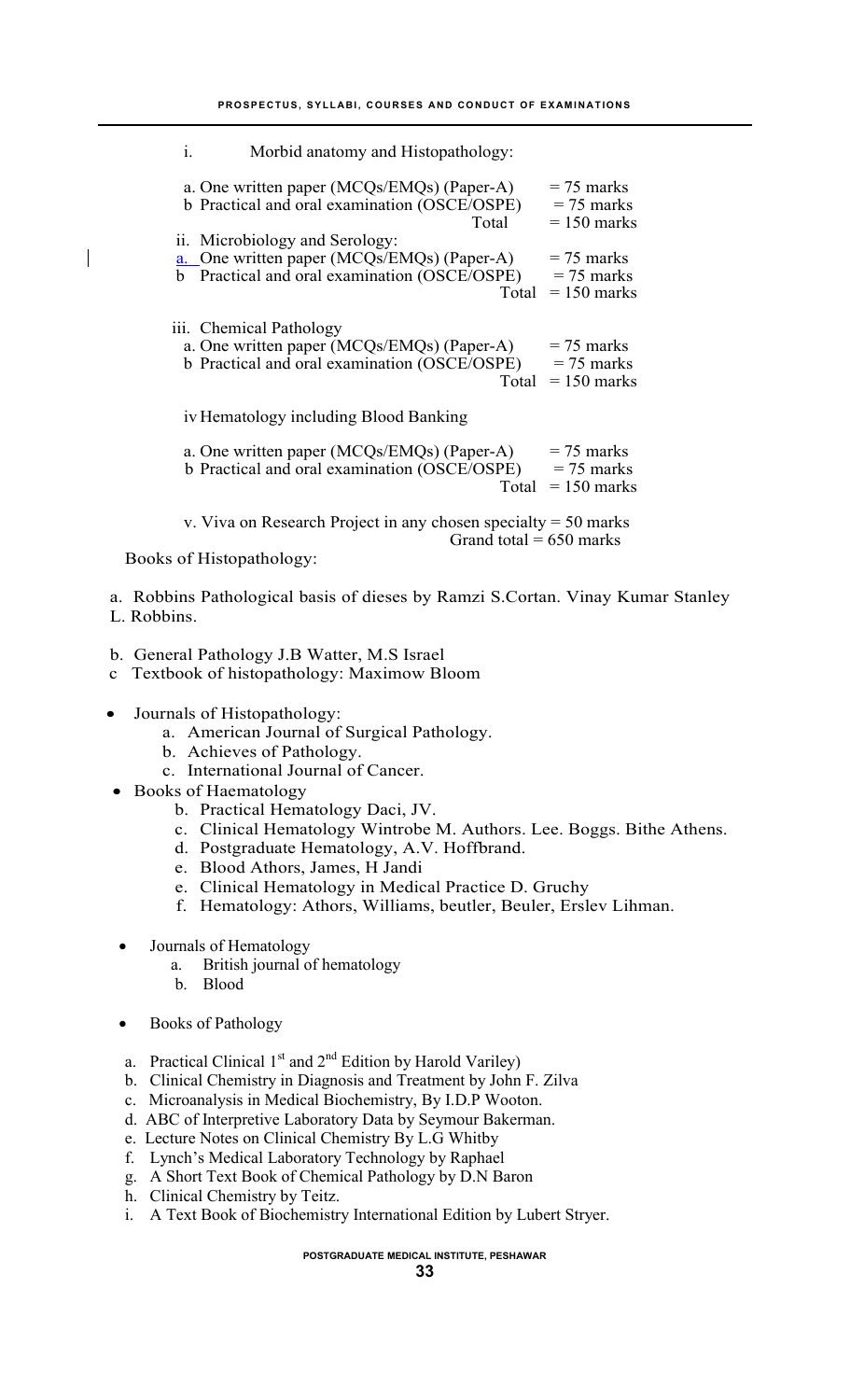BOOKS OF MICROBIOLOGY AND IMMUNOLOGY

- 1. Medical Microbiology: By Jawetz. Melnick and Adlberg's.
- 2. Medical Microbiology and Immunology: By Warren E. Levinson, Ernest Jawetz.
- 3. Bailey and Scott's Diagnostic Microbiology: By Syney M. Finegold, William J. Martin.
- 4. Zinssev Microbiology: By Wolfgains K. Joklik, Hiladap While H. & D. Bernard Amos.
- 5. Manual of Clinical Microbiology: By Edwin H. Lennette, Albert Baloons and William J. Hansler
- 6. Essential Immunology: By Ivan Roitt
- 7. Mackie and McCartney, Practical Medical Microbiology : By J.G. Collce, J.P Duguid, A.G Fraser and B.P. Marmocose.

## JOURNALS OF MICROBIOLOGY AND IMMUNOLOGY

- 1. American Journal of clinical Microbiology.
- 2. Journal of P.M.R.C
- 3. Journal of Postgraduate Medical Institute, Peshawar.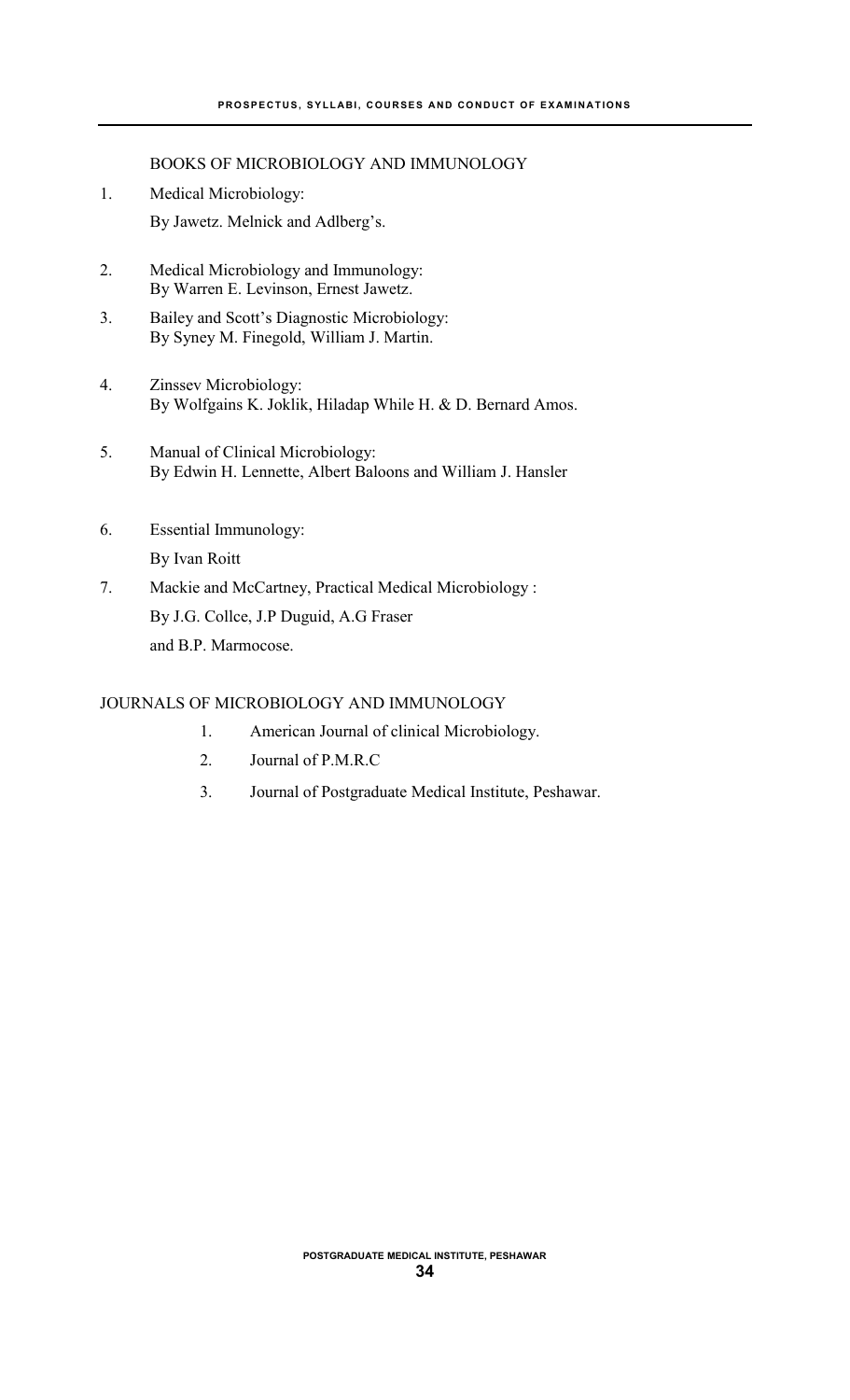## **DIPLOMA IN ANAESTHESIOLOGY (DA) COURSE DURATION: 02 YEARS**

- 1. The course shall last for two years starting from January each year.
- 2. The examination shall be held once a year.
- 3 The oral and practical parts of the examination shall be held in the Department of Anaesthesia and Medical/Surgical ward, of respective MTI.
- 4. The following subjects shall be taught in the course
	- i. Anatomy and Physiology relevant to Anaesthesia.
	- ii Pharmacology of Anaesthesia Drugs.
	- iii. Fundamental of Physics, related to Anaeshtesiology.
	- iv. Applied Anaeshtesiology (General and Regional).

Candidate must have completed and written a research project assigned to him/her by his/her supervisor/Head of the Department at least three months before the final examination. Candidates can only appear in the final examinations if their research project is approved by the supervisor/Head of the Department

#### **Course:**

- 1. The Course shall last for two Years from January each year. The course will consist of basic sciences (anatomy, physiology. pharmacology, physics, clinical measurements, statistics, resuscitation and equipment) and clinical anesthesiology (intensive care, pain management and related aspects of internal medicine and general surgery).
- 2. During the entire period of training, postgraduate student will be required to work full time, in the department of anesthesiology  $\&$  intensive care at the MTI HMC / LRH and affiliated hospitals i.e. KTH  $&$  ATH to get the practical training in anesthesia and will have to follow the schedule of teaching and training given by the department from time to time.
- 3. The post graduate student will be required to attend a minimum of 80% of all the lectures, tutorials and practical individually.

#### **3. Examinations:**

The DA annual examination will be held once a year.

#### **2. Examination Criteria:**

A candidate will be allowed to appear in the examination if he or she fulfils the following requirements.

- Has completed two years full time residency training in anesthesiology.
- Has obtained satisfactory reports for the three-monthly periodical tests.
- Has administered anesthesia to at least 250 patients, during the period of training, to the entire satisfaction of and certified by the I/C , department of anesthesiology & Intensive care.
- Completed one workshop on BCLS & ACLS
- Completed arid got approved research project on a subject allotted to him/her by his! Her supervisor and completed his/her log book.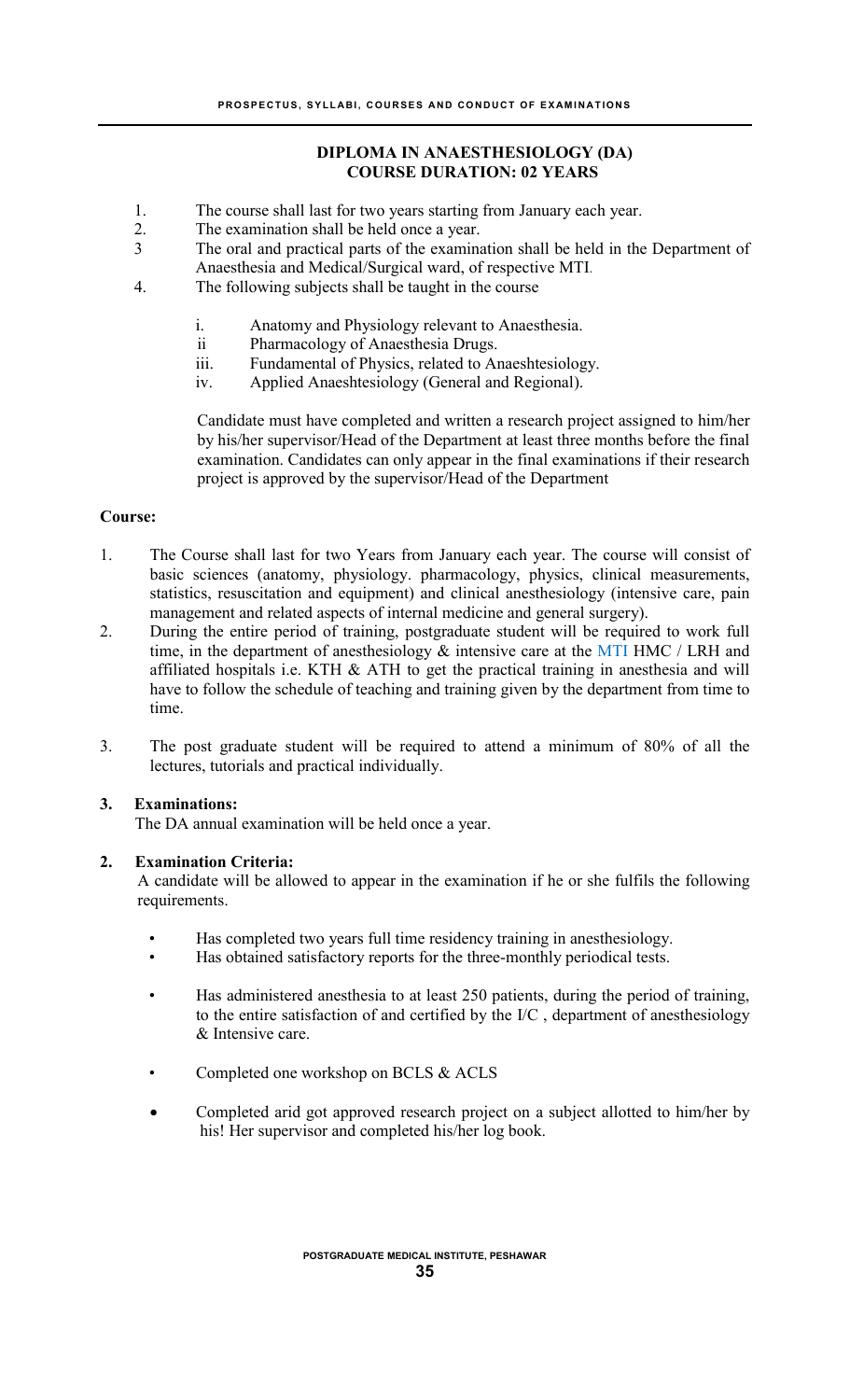## **DIPLOMA IN MEDICAL & RADIOLOGICAL DIAGNOSIS (DMRD) COURSE DURATION: TWO YEARS**

#### 1. **Course**

Course shall consist of two Parts (Part-I and Part II) for a period of two years. Six months for Part-I and 18 months for Part-II.

## Part-I

Electromagnetic Radiation, Radioactivity, Production of X-rays, Tube rating, measurement of X and Gamma rays, interaction of X-rays with the patient, The Radiological image, The image receptor, Scattered radiation, Radiation protection, Quality assurance, Radionuclide imaging, Computed Tomography, Principles of diagnostic ultrasound, Magnetic Resonance Imaging, Contrast media, Radiological & Cross-sectional anatomy as required in ultrasound, CT & MRI,

Radiography and positioning,

Checking of film quality & observing various procedures

Nuclear Medicine (Production and commonly used radionuclide, radioactive decay, detection equipment, quantification, commonly used diagnostic procedures)

## Part-II

Following subjects of Radiology shall be covered.

Musculoskeletal Radiology,

Hepato-biliary and Gastro-intestinal Radiology

Genito-urinary and Gynecology obstetrics

Pulmonary and Cardiovascular

Central nervous system and head & neck

Small parts including breast, thyroid, eye, testes, etc.

## **3. Log Book**

Completed Log book should be submitted before Part **II** Exam.

## **5. Internal assessment**

Internal assessment by the faculty every six months.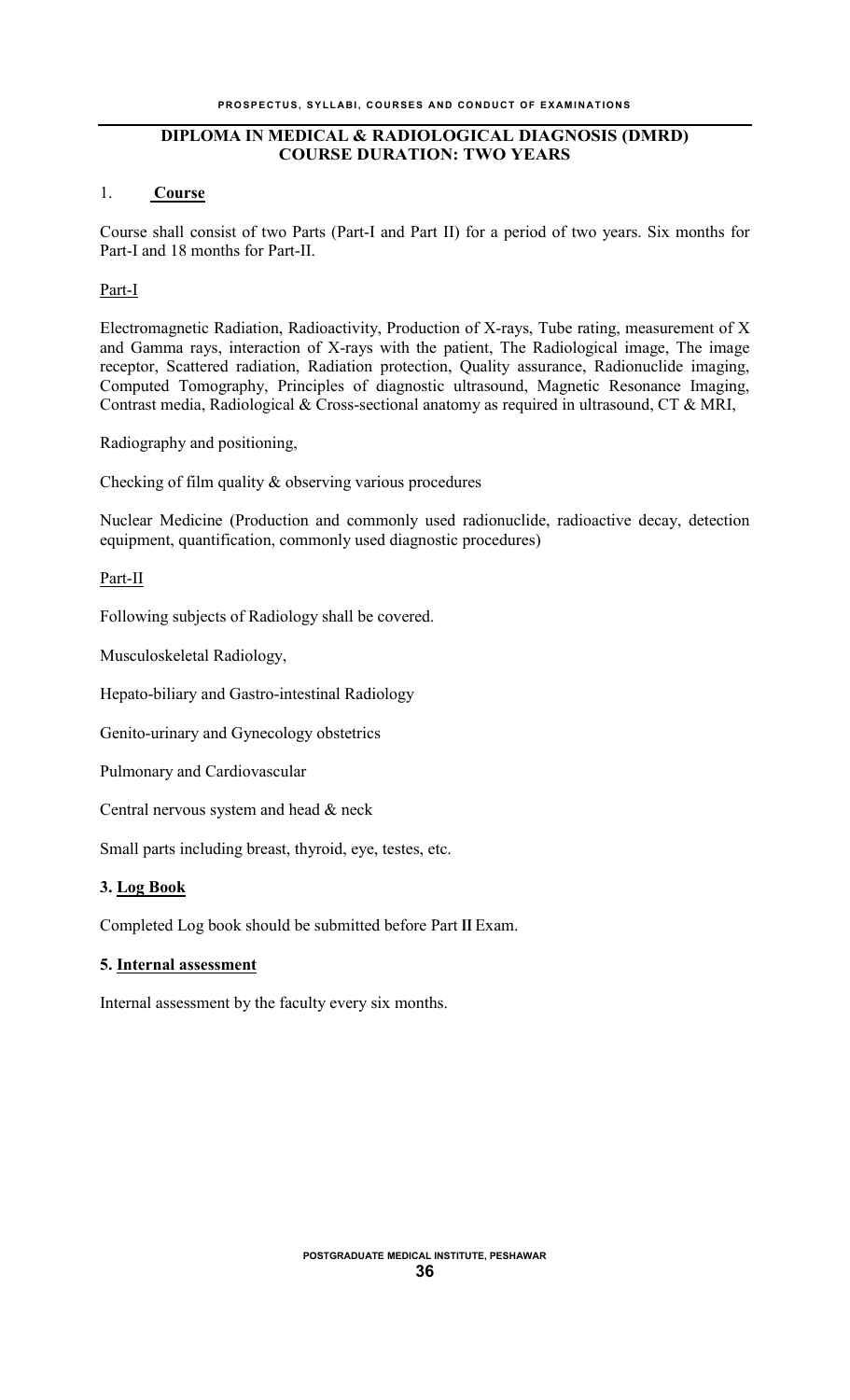## **DIPLOMA IN CHEST DISEASES TUBERCULOSIS (DTCD) COURSE DURATION: TWO YEARS**

#### Course

- 1 The course shall consist of the following subjects:
- 2. Applied anatomy, Pulmonary physiology, Pathology and Pharmacology related to respiratory system research Methodology, Biostatics, Ethics and Epidemiology.
- i Non-Tuberculous respiratory infection
- ii. Airways disorder
- iii. DPLDS
- iv. Pleural Diseases
- v. Respiratory Neoplasms
- vi. Environmental Lung Diseases
- vii. Pulmonary Vascular Diseases
- 3. Pulmonary and Extra Pulmonary TB-MDR TB
- 4. The course of study and the outlines of examination prescribed by the Board of Postgraduate studies as prescribed in the syllabus maybe changed by the said board arid approved by the syndicate as when found necessary. Such changes however, shall be notified at least ore year before the date of commencement of the examination in which they will become effective.

#### **Log Book**

During 24 months of training candidate must have performed the following diagnostic and therapeutic procedures, duly entered in a log book.

| $\mathbf{i}$ . | Pleural Aspiration:                          | Diagnostic  | 50                                                                           |
|----------------|----------------------------------------------|-------------|------------------------------------------------------------------------------|
| ii.            | Pleural Aspiration:                          | Therapeutic | 30                                                                           |
| iii.           | Plecral Biopsy                               |             | 30                                                                           |
| iv.            | Tube thoracostomy                            |             | 50                                                                           |
| V.             | Spirometry                                   |             | 20                                                                           |
| vi.            | Pleurodesis                                  |             | 50                                                                           |
| vii.           | Inhaler technique/Spacer technique           |             | 50                                                                           |
| viii.          | Sputum for AFB / Side Preparation            |             | 10                                                                           |
| 1X.            | Arterial puncture for ABGs                   |             | 20                                                                           |
| X.             | Nebulization Application/Technique $=$       |             | 20                                                                           |
| xi.            | Appling and Setting Oxygen via flow meter 50 |             |                                                                              |
| xii.           |                                              |             | Recording and reporting T.B forms in TB Control Programme in Chest OPD $=20$ |

- xiv Health education and recording Peak-flow in Asthma /COPD/Smoking cassation. Clinic in
	- Chest OPD  $=10$
- xiv. Exposure to techniques like, ultrasound guided biopsies of chest wall tumors, bronchoscopy. Thoracoscopy, TGV

#### COMPONENTS **OF** EXAMINATION

- Paper A **(100 marks)**
- Written paper in Non-TB Respiratory infections, airways Diseases, DPLDS, Pulmonary Vascular Diseases. Environment Diseases.
- Thee shall be 6 short essay questions of 10 marks each and 20 MCQ/EMQ of 40 marks with total of 100 marks.
- Time allocated shall be 3 hours.

Paper B

a. Written paper covering all aspects of pulmonary and Extra Pulmonary TB, MDR TB.

#### **POSTGRADUATE MEDICAL INSTITUTE, PESHAWAR**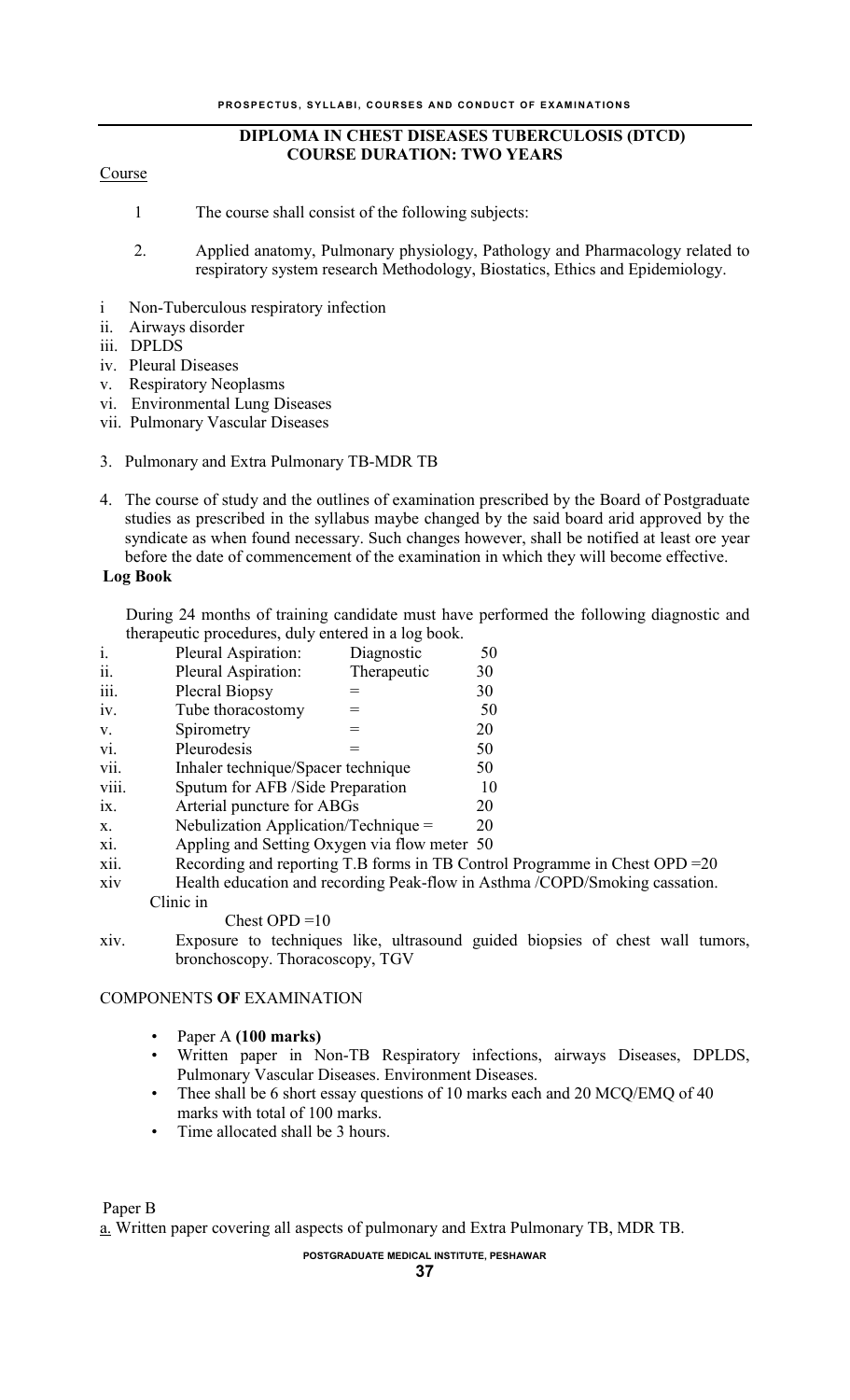- b. Thee shall be 6 short essay questions of 10 marks each and 20 MCQ/EMQ of 40 marks with total of 100 marks.
- c. Time allocated shall be 3 hours.
	- Objective Structured Oral and Practical Examination It shall consist of tie following pans.

| a. OSCE/TOACS      | 100 marks |
|--------------------|-----------|
| b. Short cases     | 50 marks  |
| c. Long cases      | 50 marks  |
| <b>Grand Total</b> | 200 marks |

OSCE will include recognition of Photographs, X-ray's. Slides, ECG, CT Scan. Data and Special Reports interpretation.

#### **Examination Conduct:**

- I There shall be 2 sets of examiners, two from *PGMI* and two from outside institution. The examiners will be selected by the controller Examinations, Khyber Medical University, Peshawar, in consultation with the Head Department of Pulmonology, MTI Lady Reading Hospital, Peshawar or other recognized unit of Pulmonology..
- 2. The short essay questions and MCQS in written papers will be shared on 50% basis both for setting and marking purposes by the internal and external examiner.
- 3. The minimum number of passing marks to pass this examination shad he 60% in theory component and 60% in oral and practical component separately. The aggregate pass marks shall be 60%. A candidate who secures 80% marks or above shall be declared to have passed with distinction.
- 4. Head department of Pulmonology, will be the convener of examination.
- 5. The board of examiners shall arrange the result of written, clinical, practical and oral in a consolidated form and send it as soon as possible but not later than seven days after the completion of the examination to the Controller of Examination for formal declaration.

6. The candidates shall be eligible for four consecutive examination within a period of three years after the completion of the course.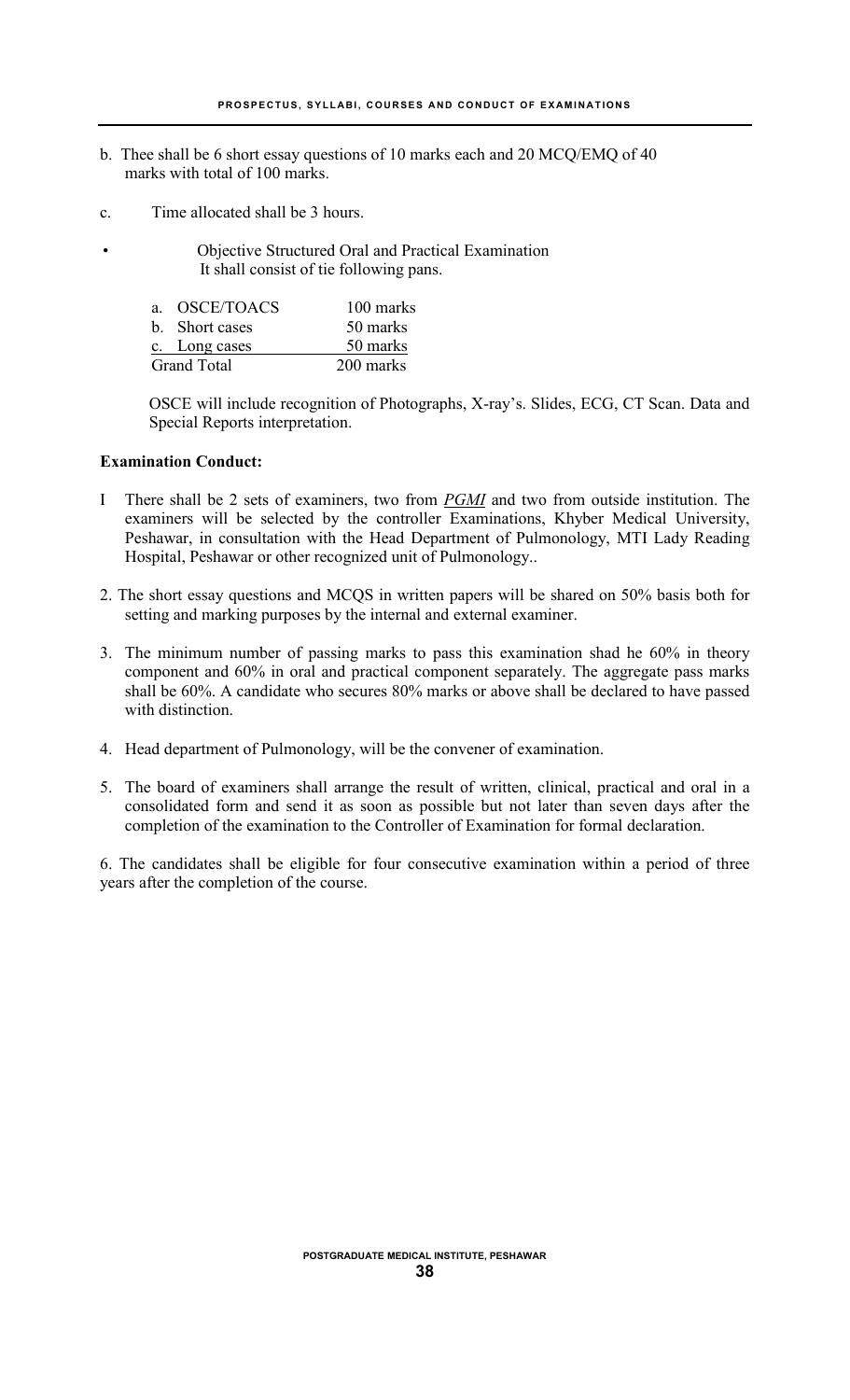Recommended Books and Journals

Text Books

a. Current Diagnosis and Treatment in Pulmonary Medicine. b. Crofton and Douglas Text Book of Respiratory Diseases. c. Synopsis of the Diseases of Chest. Journals:

- 1. Thorax (BTS)
- 2. Chest
- 3. International Journal of TB
- 4. Chest Clinics of North America.
- 5. Pakistan Journal of Chest Medicine
- 6. Respiratory Medicine.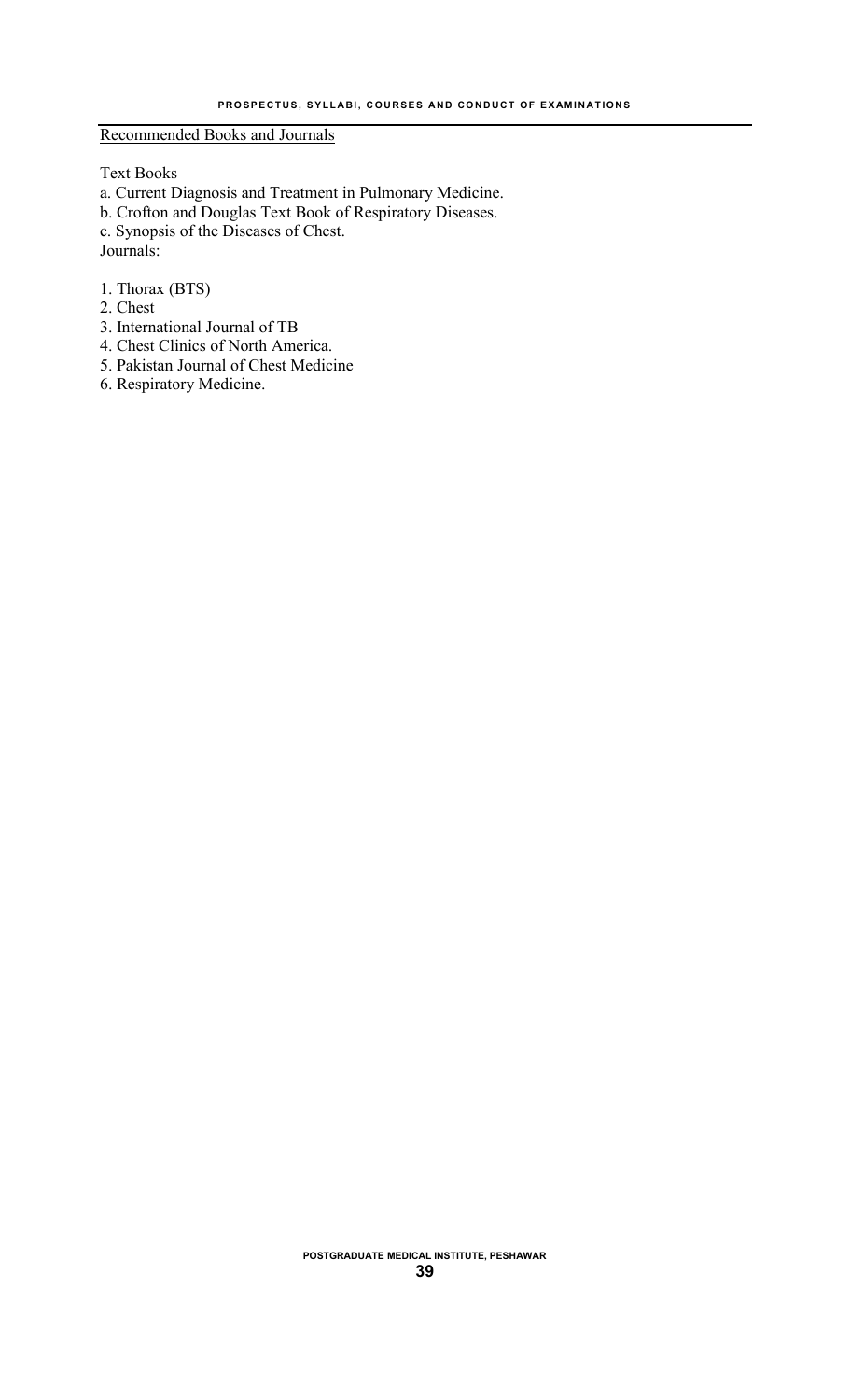## **DIPLOMA IN MEDICAL JURISPRUDENCE COURSE DURATION: 2 YEARS**

#### **Course:**

**Total Duration:** 2 years structured training (6monthsinPart I and one & a half year in Part II)

## **Part I-SIXMONTHS**

#### **Theoretical**

- a. Forensic Anatomy
- b. General & Forensic Pathology
- c. Forensic Serology
- d. Law relevant to medical man
- e. Behavioural Sciences

#### **Clinical Component**

- 1. Microscopic examination of slides of different tests (differentiate human blood from other species or camel, hen, goat etc).
- 2. To differentiate between wool fiber and human hair.
- 3. To differentiate between human hair and animal hair under microscope.

## **Part II-YEAR & a HALF**

Specialty oriented training (both theoretical and practical aspects)

Theoretical Component:

- 1. General forensic medicine
- 2. Special forensic medicine
- 3. Toxicology
- 4. Forensic Biochemistry

#### **Applied/practical component**

- 1. Duties/practical training in postmortem conduction and reporting in autopsy section.
- 2. Duties in Medicolegal section, Forensic Dept, KMC
- 3. Duties in office of histopathology, Pathology Dept, KMC.
- 4. Duties in DNA and Toxicology laboratory, KMC.

## **Part I DMJ**

#### **Topics included**

| 1. Forensic Anatomy                           | (15 MCOs) |
|-----------------------------------------------|-----------|
| 2. Forensic & General Pathology               | (15 MCQs) |
| 3. Forensic Serology                          | (15 MCOs) |
| 4. Law relevant to medical man                | (40 MCOs) |
| 5. Behavioral Sciences                        | (10 MCOs) |
| 6. Introduction to Biostatistics and Research | (05 MCOs) |

#### **Components of the Part 1 examination**

| POSTGRADUATE MEDICAL INSTITUTE, PESHAWAR |
|------------------------------------------|
| 100 Marks                                |
| 100 One Best Type                        |
|                                          |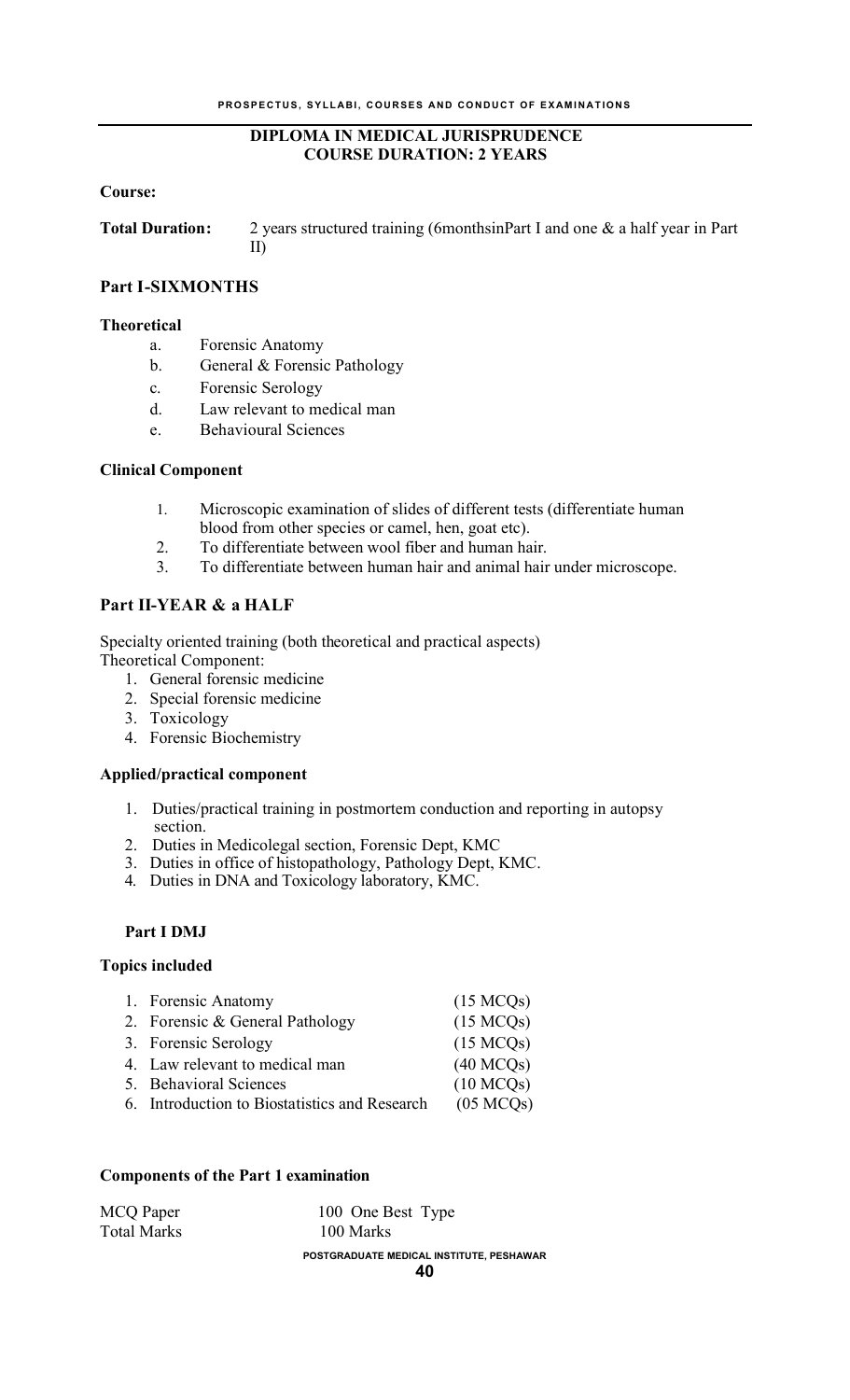#### **Part 2 DMJ**

#### **Topics included in paper 1**

- 1. General forensic medicine
- 2. Special forensic medicine

#### **Topics included in paper 2**

- 1. Toxicology(80% component)
- 2. Forensic Biochemistry(20%component)

#### **Part II Examination**

#### **Theory**

| <b>PaperI</b>       | $(100 \text{ Marks})$ |
|---------------------|-----------------------|
| 10 SEQs (No Choice) | $(50 \text{ Marks})$  |
| 50 MCQ <sub>s</sub> | $(50 \text{ Marks})$  |
|                     |                       |

#### **Paper II** (100 Marks)

| 10 SEQ <sub>s</sub> | (No choice)           | $(50 \text{ Marks})$ |
|---------------------|-----------------------|----------------------|
| 50 MCQs             | $(100 \text{ Marks})$ | $(50 \text{ Marks})$ |

The candidates, who pass in theory papers, will be eligible to appear in the practical/clinical & viva voce.

#### **OSCE 90 Marks**

10 stations each carrying 9 marks of 10 minutes duration each; evaluating performance based assessment with five of them interactive.

## **Clinical 90 Marks**

Four short cases each carrying 15 marks and one long case of 30 marks.

## **Components of Part 2 Examination**

| <b>Total Marks</b> | 400 marks             |
|--------------------|-----------------------|
| Log Book           | $(20 \text{ marks})$  |
| Clinical/Oral      | $(180 \text{ marks})$ |
| Theory paper 2     | $(100 \text{ marks})$ |
| Theory paper 1     | $(100 \text{ marks})$ |

## **RECOMMENDED BOOKS**

CORE TEXTBOOKS

- Anderson Pathology (Latest Edition)
- Knight's Forensic Pathology By Knight (Latest Edition).
- Forensic Pathology By Bernard Knight (Latest Edition).
- Principle And Practice Of Forensic Medicine By Nasib R Awan (Latest Edition).
- Parikh's Textbook Of Medical Juris prudence, Forensic Medicine And Toxicology (Latest Edition).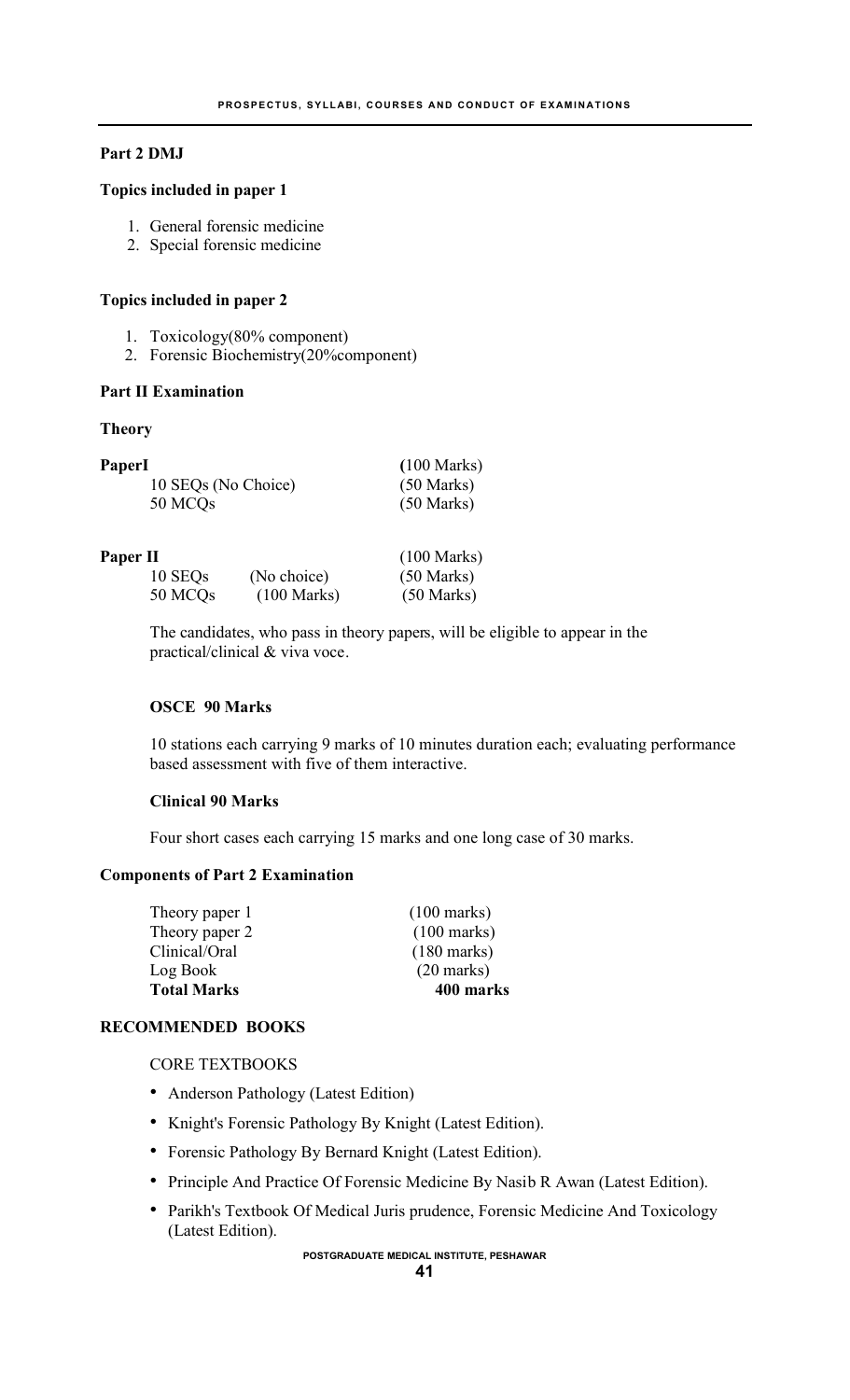- Gradwohl's Legal Medicine By Francis E. Camps (Latest Edition)
- Medico legal Investigation of Gunshot Wound By Abdullah Fateh (Latest Edition).
- Last R.J.Anatomy (Regional and Applied)
- Snell.Clinical Anatomy.
- Introduction To Statistics, Publishing Co. Inc, New York.
- Spiegel,Murray R.:Theory & Problems Of Statistics, Sehawm Publishing Co., New York.
- Spitz textbook of forensic pathology.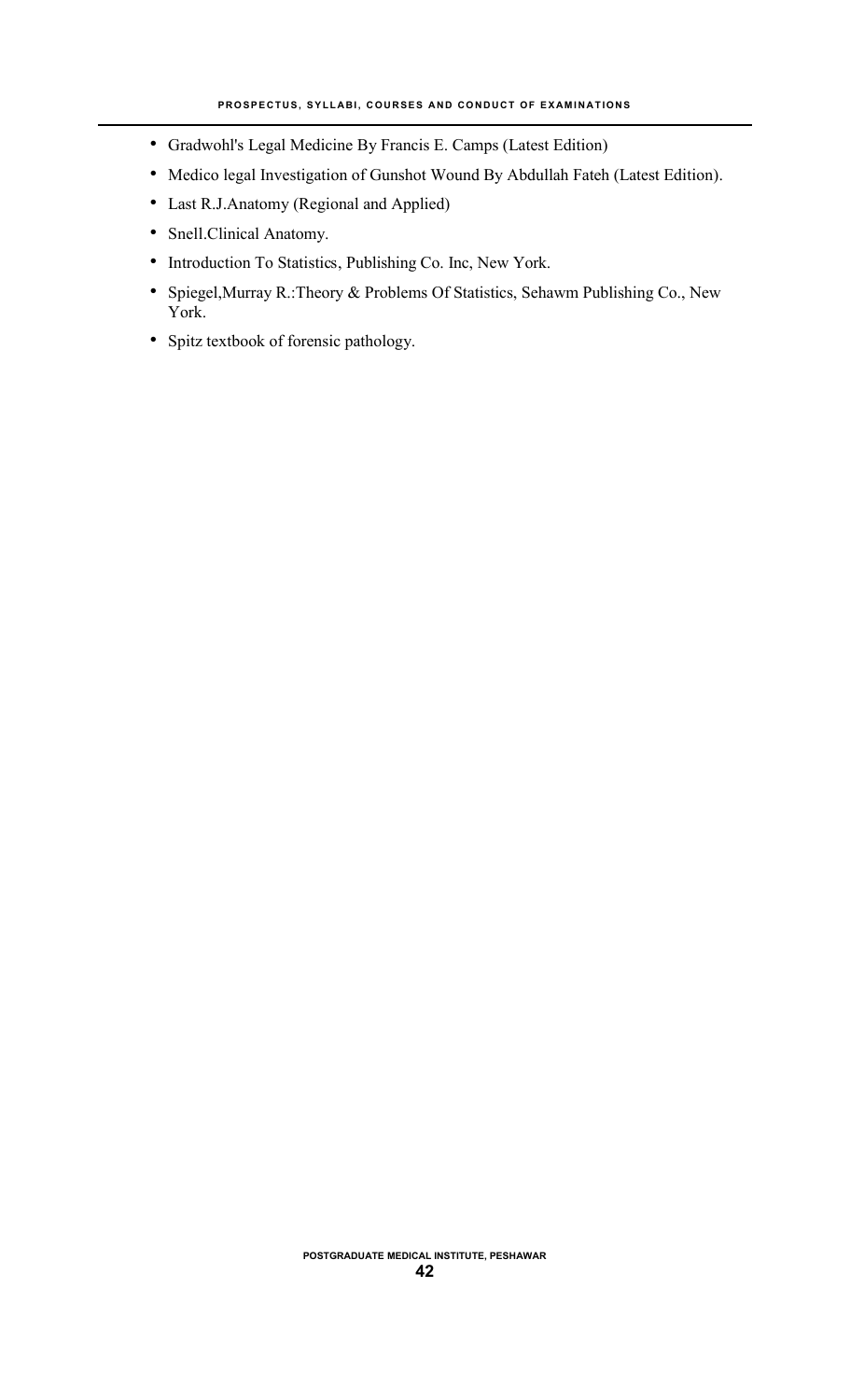## DIPLOMAS OFFERED BY KHYBER COLLEGE OF DENTISTRY

#### COURSE DURATION: TWO YEARS

#### **1** The DCD course will be offered in the following subjects: -

- (A) Orthodontics
- (B) Periodontology
- (C) Operative Dentistry
- *(D)* Pedodontics

## **2- Duration of Course:**

The duration of DCD Courses will be two years. All DCD Courses are structured in two parts:

**i. Part I** is structured for the 1<sup>st</sup> calendar year. The candidate shall undertake training in basic medical sciences, research methodology, biostatistics, oral biology, dental jurisprudence and medical ethics.

**ii. Part II** is structured for  $2<sup>nd</sup>$  calendar year. The candidate shall undergo training to achieve educational objectives of the specialty through theoretical knowledge and clinical skills.

## **3-Scheme of Courses:**

A summary of two years Diploma in Clinical Dentistry (DCD) is presented as under:

|         | <b>Subjects</b>                         | <b>Final Examination</b>           |
|---------|-----------------------------------------|------------------------------------|
| Part-1  | • Anatomy, Physiology, Biochemistry,    | • At the end of $1st$ year         |
|         | General Pathology & Pharmacology        | • Written:                         |
|         | • Research Methodology &                | Paper 1: Anatomy, Physiology,      |
|         | <b>Biostatistics</b>                    | Biochemistry, General              |
|         | • Oral Biology, Dental Jurisprudence    | Pathology, Pharmacology,           |
|         | &Medical Ethics                         | Paper 2: Oral Biology,             |
|         |                                         | Dental Jurisprudence               |
|         |                                         | <b>Medical Ethics</b>              |
|         |                                         |                                    |
| Part-II | • Advanced professional education in    | • At the end of $2^{nd}$ year      |
|         | Specialty of admission.                 | • Written:                         |
|         | •Compulsory rotation in related fields. | Problem based questions in the     |
|         |                                         | subject                            |
|         |                                         | Paper 1: Four long essay questions |
|         |                                         | Paper 2: Ten short essay questions |
|         |                                         | • Oral & Practical / Clinical      |
|         |                                         | Long case / short cases / OSCE     |
|         |                                         |                                    |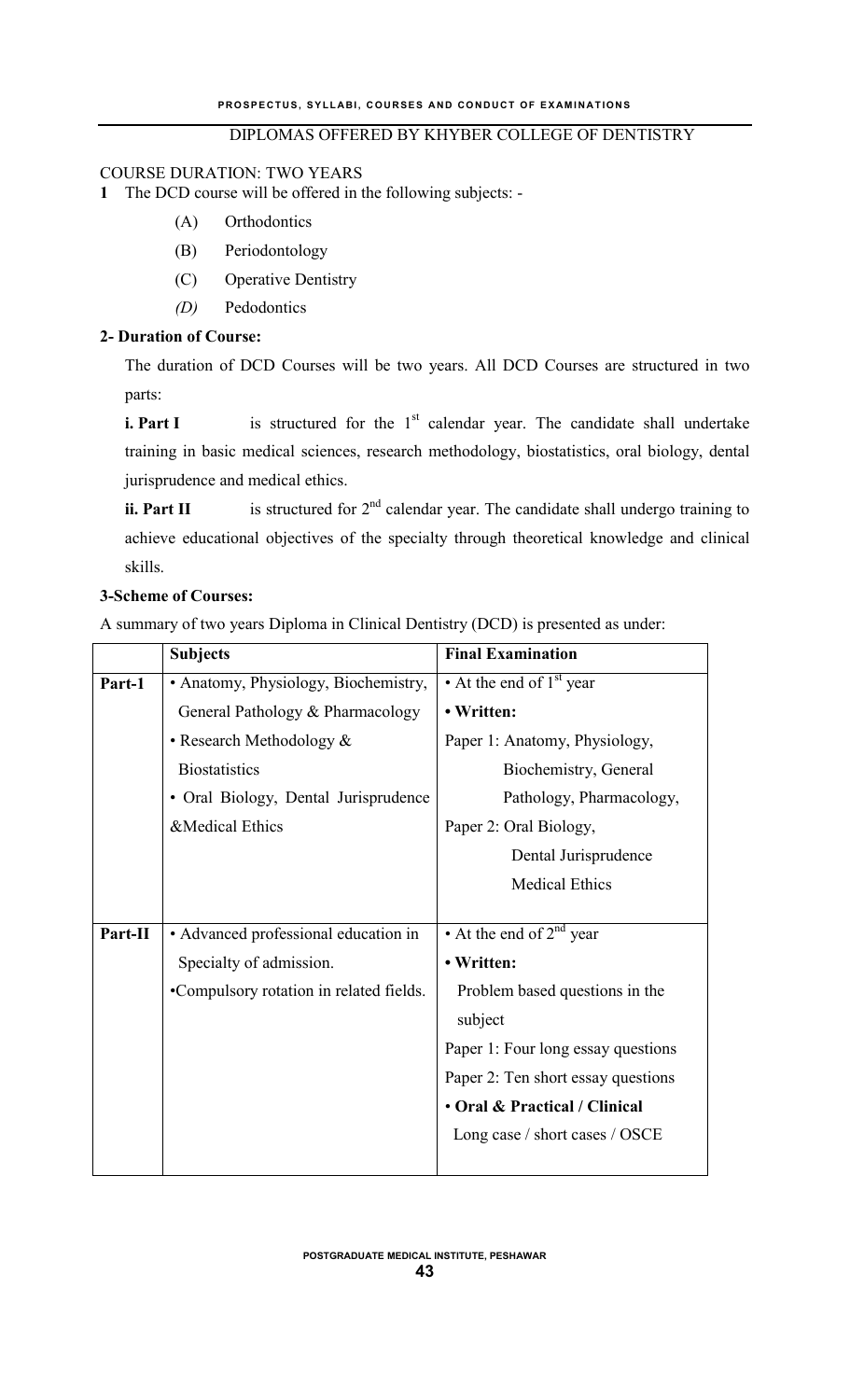## **4-Rotations:**

| Year | <b>Duration</b><br>(Months) | <b>Operative</b><br><b>Dentistry</b> | <b>Orthodontics</b> | Periodontology           | <b>Paedodontics</b>      |
|------|-----------------------------|--------------------------------------|---------------------|--------------------------|--------------------------|
|      | $\overline{2}$              | Prosthodontics                       | Periodontology      | Restorative<br>Dentistry | Orthodontics             |
| 2    | 1                           | Periodontology                       | Paedodontics        | Orthodontics             | Restorative<br>Dentistry |
|      |                             | Paedodontics                         | Oral Surgery        | Oral Surgery             | Oral Surgery             |

## **FEE & OTHER SUBSCRIPTIONS:**

## **FIRST YEAR**

| Total:                                                                                                                                                              | 270000  |
|---------------------------------------------------------------------------------------------------------------------------------------------------------------------|---------|
| <b>Students Fund:</b><br>Basic sciences honourarium to KMC teachers,<br>materials, instruments, stationary, library, litigation<br>and university registration etc. | 240,000 |
| <b>PGMI</b> Dues:<br>30000                                                                                                                                          |         |

#### **POSTGRADUATE MEDICAL INSTITUTE, PESHAWAR 44**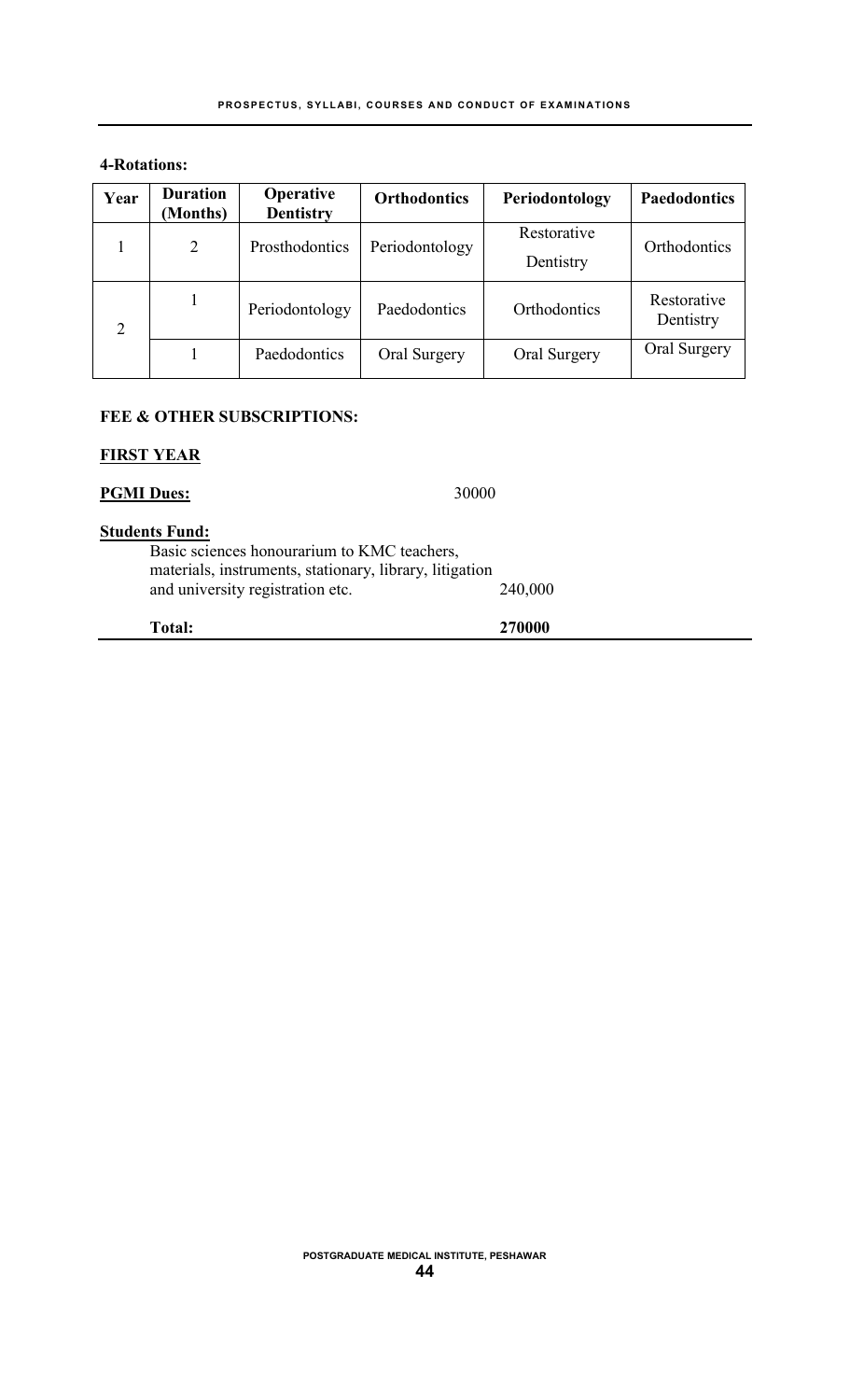## STATUTES FOR INDUCTION INTO TRAINING SLOTS OF FCPS PART-II TRAINING PROGRAMME PGMI, KHYBER PUKHTUNKHWA

#### **1. APPLICATIONS**

- 1. Applications for all slots shall be invited by the CEO PGMI through an advertisement in the press for induction in the training course twice a year i.e. January and July each year. The last date for submission of applications shall be definite. No applications shall be accepted after the due date. Incomplete & forms with wrong information will not be entertained.
- 2. False/forged documents submission will lead to termination of training with penalty of debarring from future inductions for minimum of five years.
- 3. Applications must be submitted online on [www.pgmi.edu.pk](http://www.pgmi.edu.pk/).
- 4. PGMI will not be responsible for the wrong entries / choices in online form filling.
- 5. Hard copies of applications should be delivered personally or posted through a registered post to the CEO's office PGMI Phase IV, Hayatabad, Peshawar before closing date. Receipt should be obtained at the time of personal delivery.

## **2. DOCUMENTS REQUIRED**

The following documents duly attested by a grade-17 officer or above, must accompany the application form.

- a. MBBS Degree
- b. CNIC
- c. House Job Certificate
- d. Three Attested Photographs (passport size blue background) 1 on front & 2 on back side.
- e. Proof of passing FCPS Part 1 Examination / Exemption from FCPS Part 1 Examination.
- f. Domicile
- g. Valid PMC/PMDC/PMDC registration certificate.
- h. Academic Certificate (with detailed marks and attempts in all MBBS professional examinations).
- i. Character certificate.
- j. All government servants seeking training through PGMI must get their Extra Ordinary Leave (EOL) approved by the competent authority along with arrival report and contract.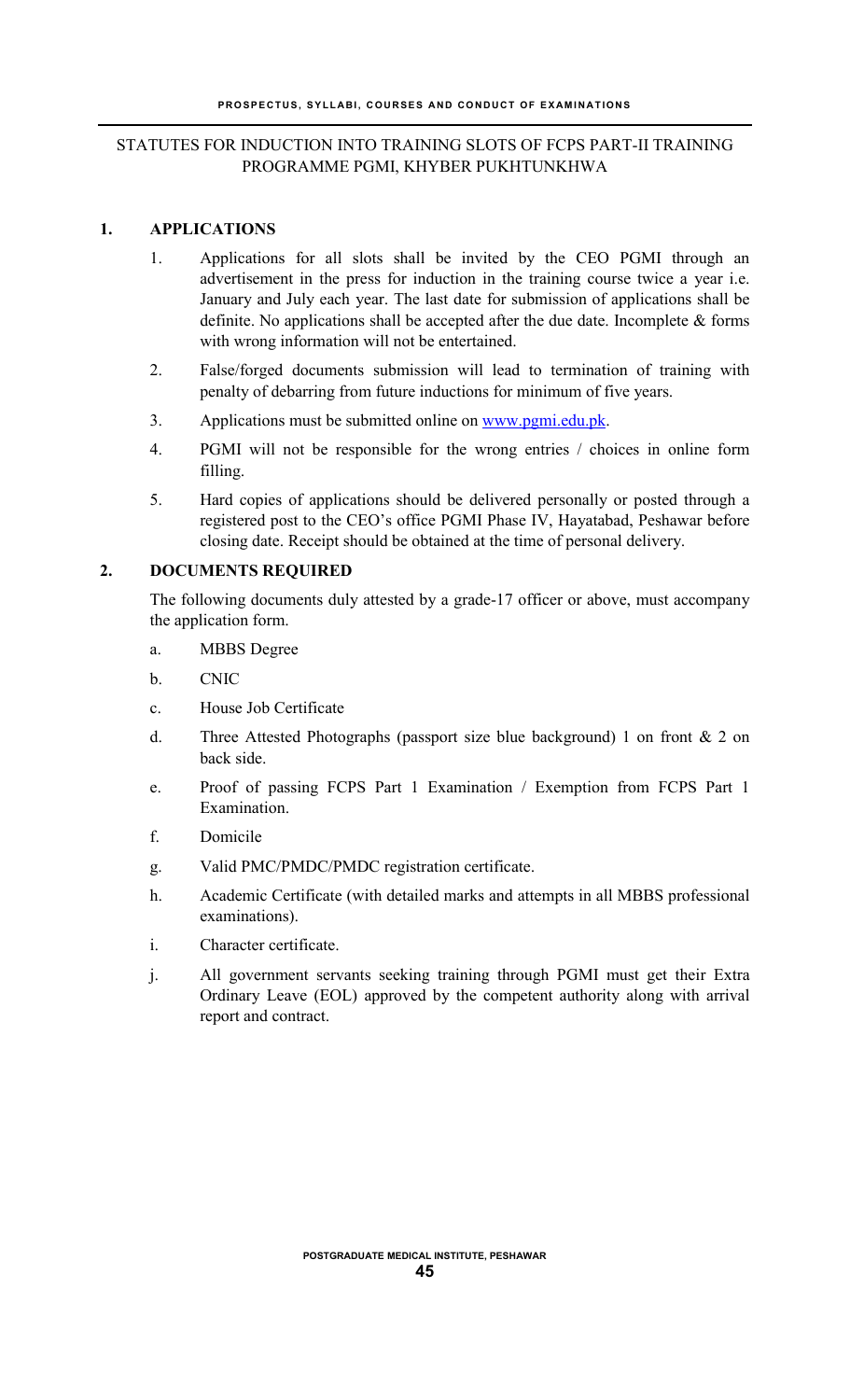## 3**. FCPS-II TRAINING INDUCTION POLICY.**

"Postgraduate" study in medical sciences is not an inalienable right of any individual. It is, in fact, a privilege which must be availed after going through the due process of competition, in order to bring out the best of the best individuals for holding the highest qualifications in medical profession.

- A. The practice of inducting trainees in "General/ session-wise Inductions" for hospitals outside Khyber Pakhtunkhwa and Private Medical Institutions in Khyber Pakhtunkhwa shall cease to exist, except for the following disciplines; provided that training positions already available within Khyber Pakhtunkhwa shall be filled first.
- B. **RESERVED LIST.** The following reserved list for uninhibited specialties was revised and approved by the Executive Council PGMI.

|               | $\alpha$ by the Executive council I givil. |
|---------------|--------------------------------------------|
| SNO.          | <b>Reserved Specialties</b>                |
| 1.            | <b>Medical Oncology</b>                    |
|               | <b>Emergency Medicine</b>                  |
| $\frac{2}{3}$ | <b>Critical Care Medicine</b>              |
| 4.            | Anesthesiology                             |
| 5.            | ENT $&$ its Sub-specialties                |
| 6.            | Ophthalmology & its specialties            |
| 7.            | Psychiatry                                 |
| 8.            | Pediatrics sub-specialties                 |
| 9.            | Microbiology                               |
| 10.           | Histopathology                             |
| 11.           | Nephrology                                 |
| 12            | <b>Thoracic Surgery</b>                    |
| 13.           | Rheumatology                               |
| 14.           | Radiotherapy                               |
| 15.           | <b>Vascular Surgery</b>                    |
| 16.           | Periodentology                             |
| 17.           | <b>Infectious Diseases</b>                 |
| 18.           | <b>Surgical Oncology</b>                   |
| 19.           | Orthopedics Sub-specialties                |
| 20.           | <b>Breast Surgery</b>                      |
| 21.           | Neurology                                  |
| 22.           | Cardiac Surgery                            |

- C. The number of seats previously allotted to these specialties has been abolished and have been made unlimited. NOCs will be issued for trainees going to these specialties irrespective of the number. However arranging training slot will be the responsibility of TMOs.
- D. The Executive Council shall identify such uninhabited specialties from time to time which are markedly deficient/ showing downward induction trends and reserve training positions against each accordingly.
- E. The reserved training positions shall not be utilized to accommodate candidates from general pool of applicants, even if such positions are rendered unfilled due to insufficient number of relevant applicants.
- F. In view of the above the uninhabited specialties so identified shall be communicated to the Deans of all Public Sector Medical Colleges so that the final year students are counseled for better career options in view of the needs of the province/ job market.
- G. Total of 10 supervisory slots (05 each for Gilgit Baltistan and Azad Jammu & Kashmir) shall be kept for candidates belonging to these areas upon which candidates shall be inducted on merit. However, selection would be subject to provide of sponsor letter from respective govt: stipend will be given as per approval their respective govts.

**POSTGRADUATE MEDICAL INSTITUTE, PESHAWAR**

**46**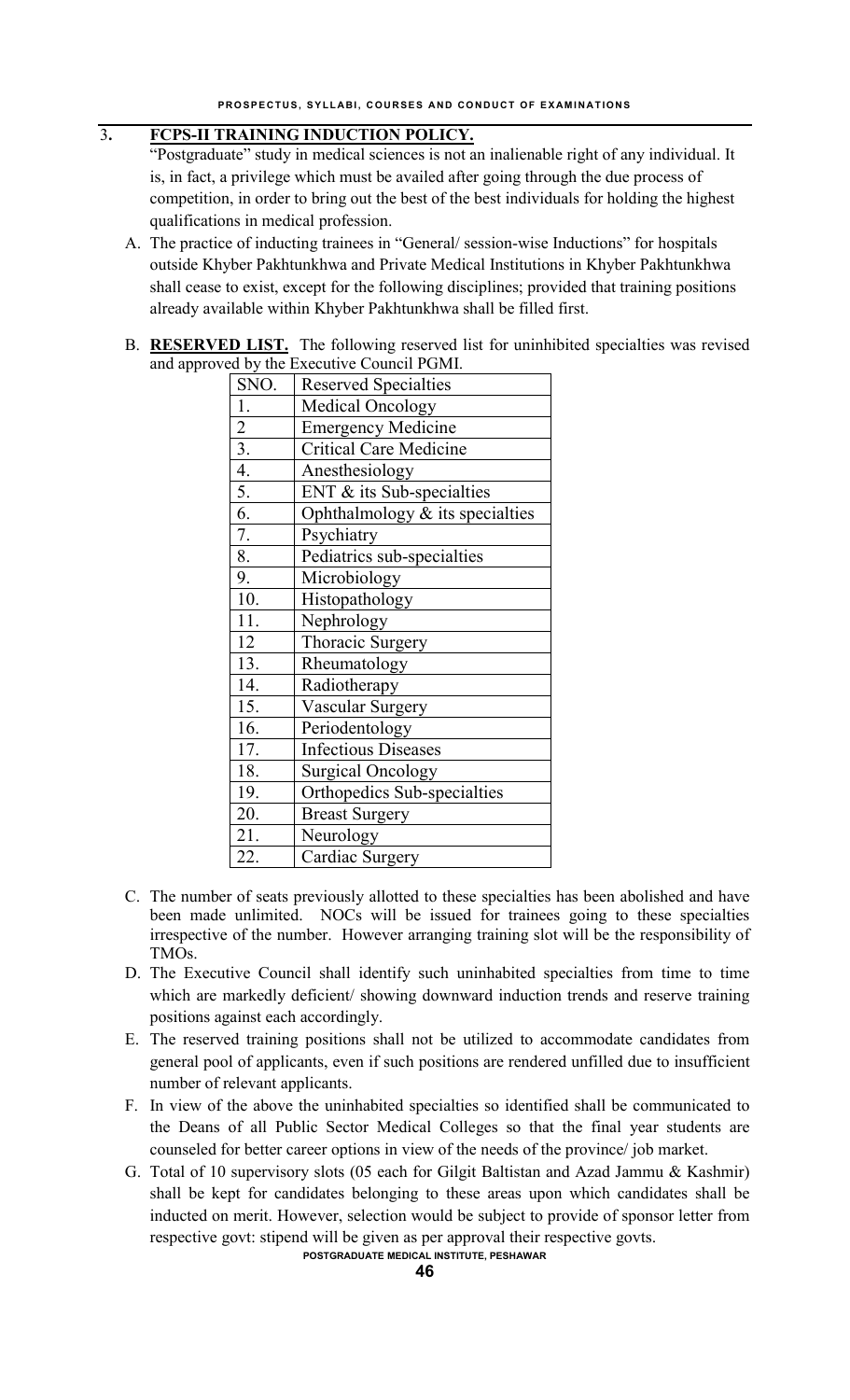- H. In view of the acute shortage of stipendiary slots and remarkably high number of competing candidates. A total of 05 positions shall be reserved for spouses of Armed Forces Personnel who are on state duty within Khyber Pakhtunkhwa. These training positions shall be allocated on merit basis and stipend shall be paid by PGMI.
- I. No Postgraduate Resident shall be permitted to do additional job or get involved in any such arrangement whatsoever during the entire tenure of training period. Such cases if identified/ reported shall be dealt with strict disciplinary action which may lead up-to termination of training.
- J. Quota for disabled persons-03 seats (1 for BDS 2 MBBS).
- K. Quota for minorities-03 seats (1 for BDS 2 MBBS).
- J. Quota for spouse of civil servants posted in KP from other provinces-03 seats. (1 for BDS 2 MBBS).
- K. MCPS induction shall be reserved for uninhabited specialties on need basis.

## **Induction criteria:**

## **AWARD OF MERIT MARKS FOR FCPS-II INDUCTION**

| N <sub>0</sub> | Academics                                                  | Weightage     |
|----------------|------------------------------------------------------------|---------------|
|                |                                                            | $\frac{0}{0}$ |
|                | Matric/ Equivalent examination Marks                       | 2.5           |
|                | Intermediate pre- Medical (A-level/F.Sc) Examination marks | 2.5           |
|                | MBBS/BDS or equivalent Professional examination Marks      | 20            |
|                | PGMI Induction Test (ETEA) Marks                           | 75            |
|                | <b>Total Marks</b>                                         | 100           |
|                | 1.0.11<br>$\cdot$ $\sim$<br>$\sim$ 1<br>$\cdots$           | 1111          |

 The candidates who secure equal marks and fall on same merit, preference will be given to the candidate whose age is more than that of other candidate.

Example of professional marks calculation:

The academic marks shall be taken as an aggregate percentage of all professional examinations

comprising the MBBS degree.

## **EXAMPLE**

Marks obtained /Total Marks x 100 for each prof.

Total aggregate =sum of percentages of all profs / 4 or 5 as the number of profs

may be.

## **FORMAT OF PGMI ENTRY TEST FCPS-II**

**PAPER DISTRIBUTION**

| PAPER DISTRIBUTION                                                                                             |     |                                                                                                                |     |
|----------------------------------------------------------------------------------------------------------------|-----|----------------------------------------------------------------------------------------------------------------|-----|
| <b>FCPS (MBBS)</b>                                                                                             |     | <b>FCPS (MBBS)</b>                                                                                             |     |
| Medicine & Allied specialties applicants.                                                                      |     | Surgery $&$ Allied specialties applicants.                                                                     |     |
| Basic medical subjects: Applied Physiology,<br>applied Pharmacology, applied Pathology and<br>applied anatomy. | 10% | Basic medical subjects: Applied Physiology,<br>applied Pharmacology, applied Pathology and applied<br>anatomy. | 10% |
| General Principle of Medicine                                                                                  | 50% | General Principle of Surgery                                                                                   | 50% |
| English Language                                                                                               | 20% | English Language                                                                                               | 20% |
| <b>Bioethics</b>                                                                                               | 10% | <b>Bioethics</b>                                                                                               | 10% |
| <b>Basic Biostatistics</b>                                                                                     | 05% | <b>Basic Biostatistics</b>                                                                                     | 05% |
| Communication skills                                                                                           | 05% | Communication skills                                                                                           | 05% |
|                                                                                                                |     |                                                                                                                |     |

#### **POSTGRADUATE MEDICAL INSTITUTE, PESHAWAR**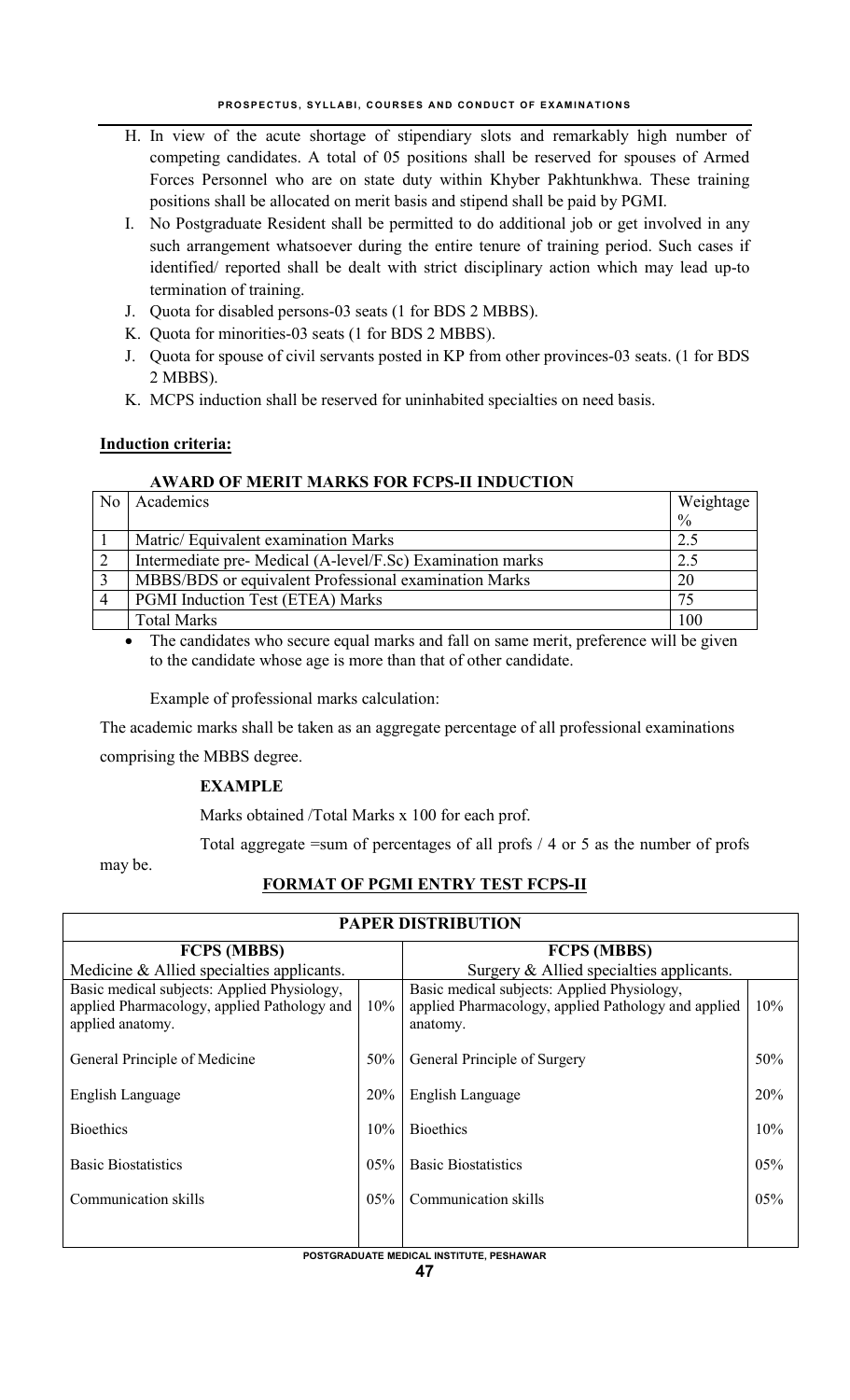| <b>FCPS (BDS)</b><br>Medicine & Allied specialties applicants.                                                                                                 |     |
|----------------------------------------------------------------------------------------------------------------------------------------------------------------|-----|
|                                                                                                                                                                |     |
| Basic medical subjects: Applied Physiology, applied<br>Dental materials, applied Oral Biology, Community<br>Dentistry, oral Pathology.                         | 30% |
| 30%<br>Clinical subjects of final year BDS: Oral & Maxillofacial Surgery, Prosthodontics, Orthodontics<br>Operative dentistry, Periodentology / oral medicine. |     |
| English Language                                                                                                                                               | 20% |
| <b>Bioethics</b>                                                                                                                                               | 10% |
| <b>Basic Biostatistics</b>                                                                                                                                     | 05% |
| Communication skills                                                                                                                                           | 05% |
|                                                                                                                                                                |     |

## **Difficulty Level:**

75% questions should have medium difficulty level and 25% should have a hard difficulty level. It should cover all important parts of the course.

## **2nd Fellowship Induction criteria.**

A. MBBS 40 marks (80%)

The relevant experience and publication will be given weight-age as under:-

- B. **Experience** will be considered only if it is done in a CPSP recognized unit and is relevant.
- i) Credit will be given as 1 Mark per year.
- ii) Experience over six months will be considered as 1 year and less than 6 months as no experience.
- iii) Maximum marks for experience will be five (10%).

#### C. **Publications**

- i) Articles only as a 1<sup>st</sup> Author in a PMC/PMDC recognized Journal will be acceptable.
- ii) Article should be relevant to his/her primary specialty done after passing FCPS Part-I
- iii) Each article will carry one mark and maximum marks will be five (10%).

## **Change of Hospital / Supervisor FCPS-II**

SOPs/Guidelines for NOCs for change of Hospital/Supervisors/Specialty the following general guidelines as under:-

- a) Postgraduate Training is a privilege and not a right. More-over rules of service cannot be applied on Trainee Medical Officers until approved or adopted by Executive Council.
- b) Merit should not be violated while issuing NOC for any change.
- c) Minimum time period to apply for NOC will be two years of training in General Group and at least half of the time period for specialties (Post IMM) training should be completed before applying for NOC.
- d) Consent of both Supervisors and Associate Deans from both institutions and in case of non MTIs Supervisors and Head of institution/Commandant is mandatory.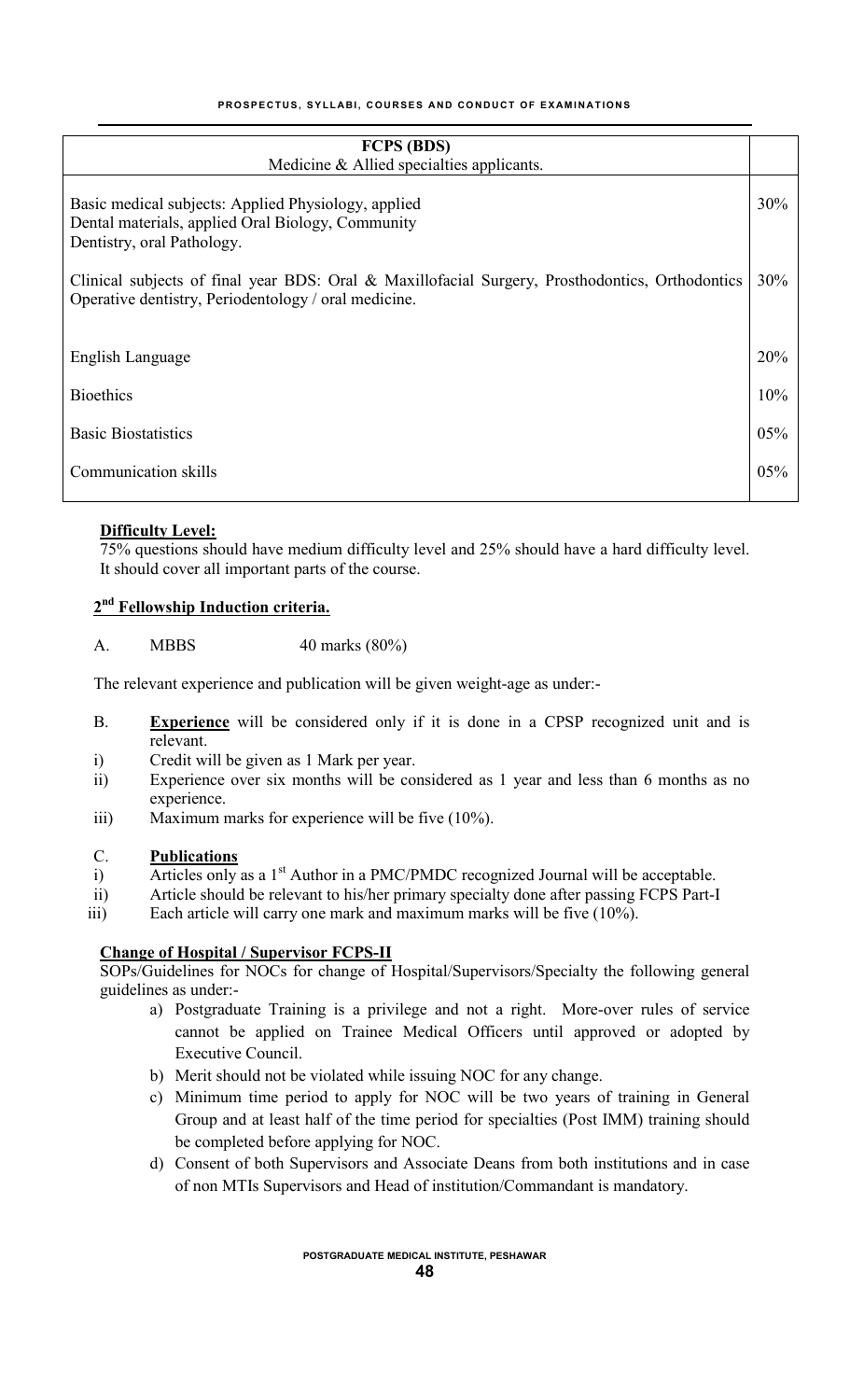## a) **Mutual Exchange.**

Mutual exchange will not be allowed as merit is violated in any case.

b) **Social Issues.**

It is almost impossible to classify or verify the social issues/problems/ circumstances. There are high chances of misuse and wastage of time therefore, it cannot be allowed.

c) **Spouse**

## **Changes in Situations/Circumstances during Training.**

Spouse can be allowed for change of institution with the following conditions:-

- i. It should be from high merit position to low merit to avoid violation of merit.
- ii. If change of job or wedding / marriage have taken place after induction of the trainee.
- iii. If two years of FCPS-II training has been completed in general group and one and a half years in post IMM training.
- iv. It must be recommended by both supervisors & Associate Deans.

## d) **Army Spouses**

PGMI is responsible for the stipend of Army Spouses when serving in KP after being selected on Army Spouses Quota. The stipend will be paid for the duration till their Spouses are on official duty in KP. In case of transfer out from KP the trainee will be having two options, either to be relieved from PGMI if wants to leave her station or continue her training at the same station till completion the training.

In case of transfer of Army Spouse inside KP then the above mentioned General Spouse policy at C (II) will be applicable.

e) On the transfer/retirement of the Supervisor with no other approved supervisor or the available supervisor having maximum number of trainees, the trainee can be transferred to any affiliated institute with the approval of executive council.

## f) **Security.**

In case of security issues/threats the trainee will have to produce evidence i.e. FIR, or any authentic verified report by Security Agencies. In case of approval the trainee will be sent to the following institutions/hospitals for further training:-

- 1. Bolan Medical College Quetta.
- 2. Chandka Medical College Larkana.
- 3. Nishter Medical College Multan.

## **FREEZING/BREAK IN TRAINING.**

It was unanimously decided that freezing/Break in training will be allowed after applying for IMM, maximum duration of freezing will be six months one time during training the trainee should apply to CPSP through PGMI.

**Note:-** Executive Council of PGMI can revise/review from time to time the rules, regulations, criteria and policies about training program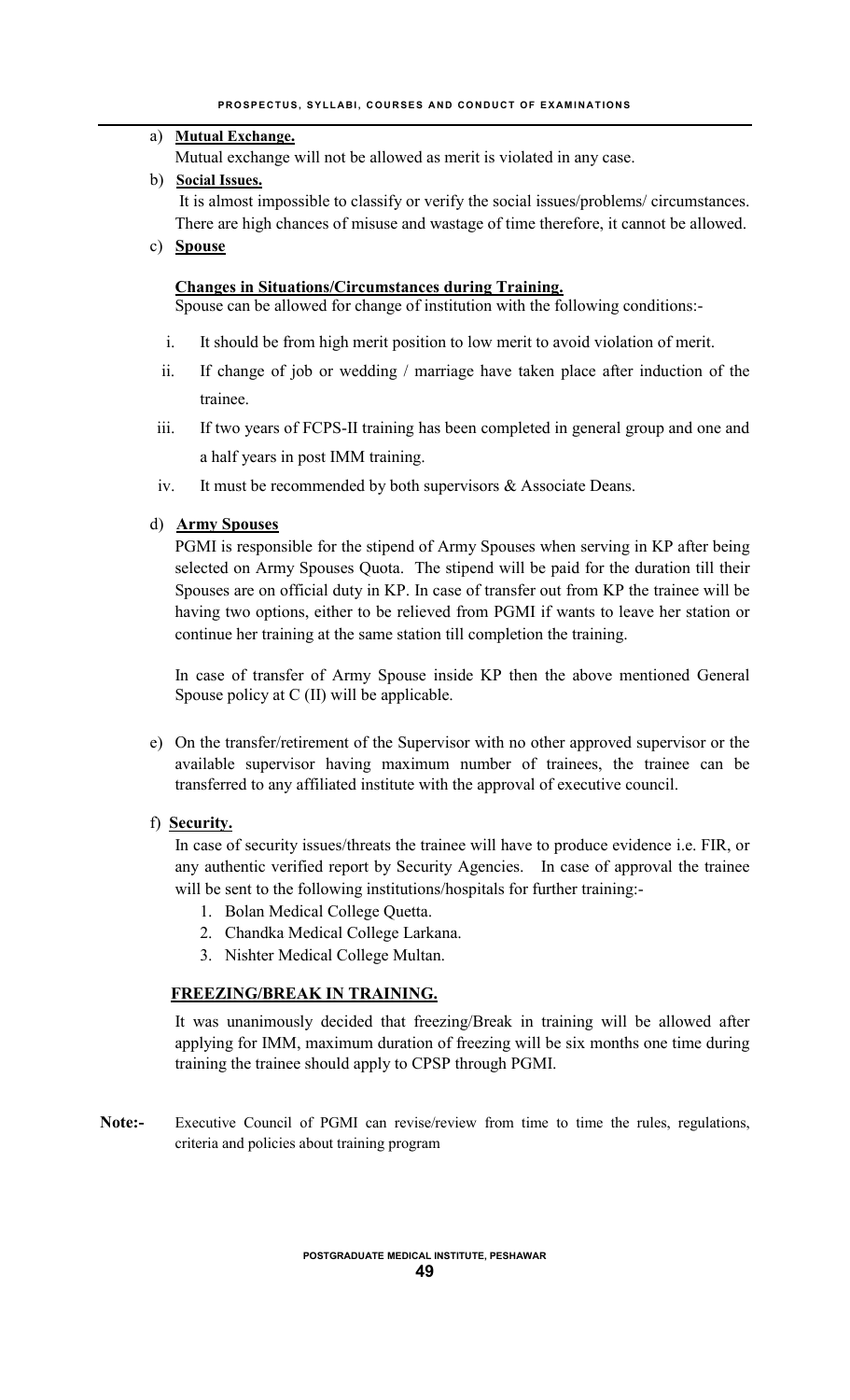## **4. SELECTION AND RELATED MATTERS**

The selection will be done by the Central Induction Committee of PGMI with the help of software.

- I. A candidate will not be considered in absentia until he/she is represented by a person who holds an authority letter duly signed by the candidate, if induction is carried out through interview.
- II. The PGMI/CPSP Rules shall be strictly observed.
- III. The trainees will be the responsibility of the Supervisor and Associate Dean of the respective MTI for their administrative, academic and financial matters.
- IV. Rules and regulations of PMC/PMDC for postgraduate medical training shall apply.
- V. Those trainees who have already availed a stipendiary program of PGMI Peshawar have to successfully qualify the final examination of the CPSP or KMU as the case may be, otherwise stipend will not be paid during initial two years of FCPS-II except in the specialty of anesthesia where the trainee will get stipend for initial two years if he/she has completed two years diploma course in the same specialty. However, these trainees have to qualify their diploma exam to get stipend for the remaining two years of FCPS-II training.
- VI. Those who want to switch or change specialty during training will have to refund the received stipend from the time of induction in previous specialty.
- VII. Candidates shall be selected for clinical units in all public teaching hospitals of KP and other PGMI affiliated institutions on merit. The list of Hospitals / clinical units affiliated with PGMI is available on official website of PGMI.
- VIII. A candidate having completed his training in one specialty (FCPS-II) shall be allowed to undertake training in another specialty only after passing the FCPS-II examination in the parent/chosen specialty
	- IX. Repeat admission in the same course shall not be allowed.
	- X. Maximum joining time will be notified in the induction office order after which the seat shall be declared as vacant. No further selection shall be made on vacant slots till next induction.
	- XI. The period of training will not be extended beyond the normal period of the course as decided by the CPSP, except for the purpose of completion of deficiencies.
- XII. The Trainees shall not be allowed to engage in any sort of Govt/Private Job or Private practice. If found involved in such practice, strict disciplinary action will taken which may result in termination of training.
- XIII. Foreign candidates who do not have Detailed Marks Certificate (DMC) shall be allowed 60% marks only in the merit list.
- XIV. All PGRs must submit the required contract, approved EOL from Health Department Govt: of KP (for Govt: servant) along with arrival report.
- XV. PGRs should attend the "Orientation Session" at the start of their training.
- XVI. PGR shall not be awarded Course Completion Certificate unless he/she has successfully completed mandatory workshops as prescribed by CPSP
- XVII. Those FCPS PGRs who are already working with PGMI and registered with CPSP cannot resign before completing 6 months of training as per PGMI/CPSP rules. In case a trainee resigns before completing 6 moths he/she will not be eligible for next induction. Furthermore, if a trainee resigns to re apply after 6 months, his/her notified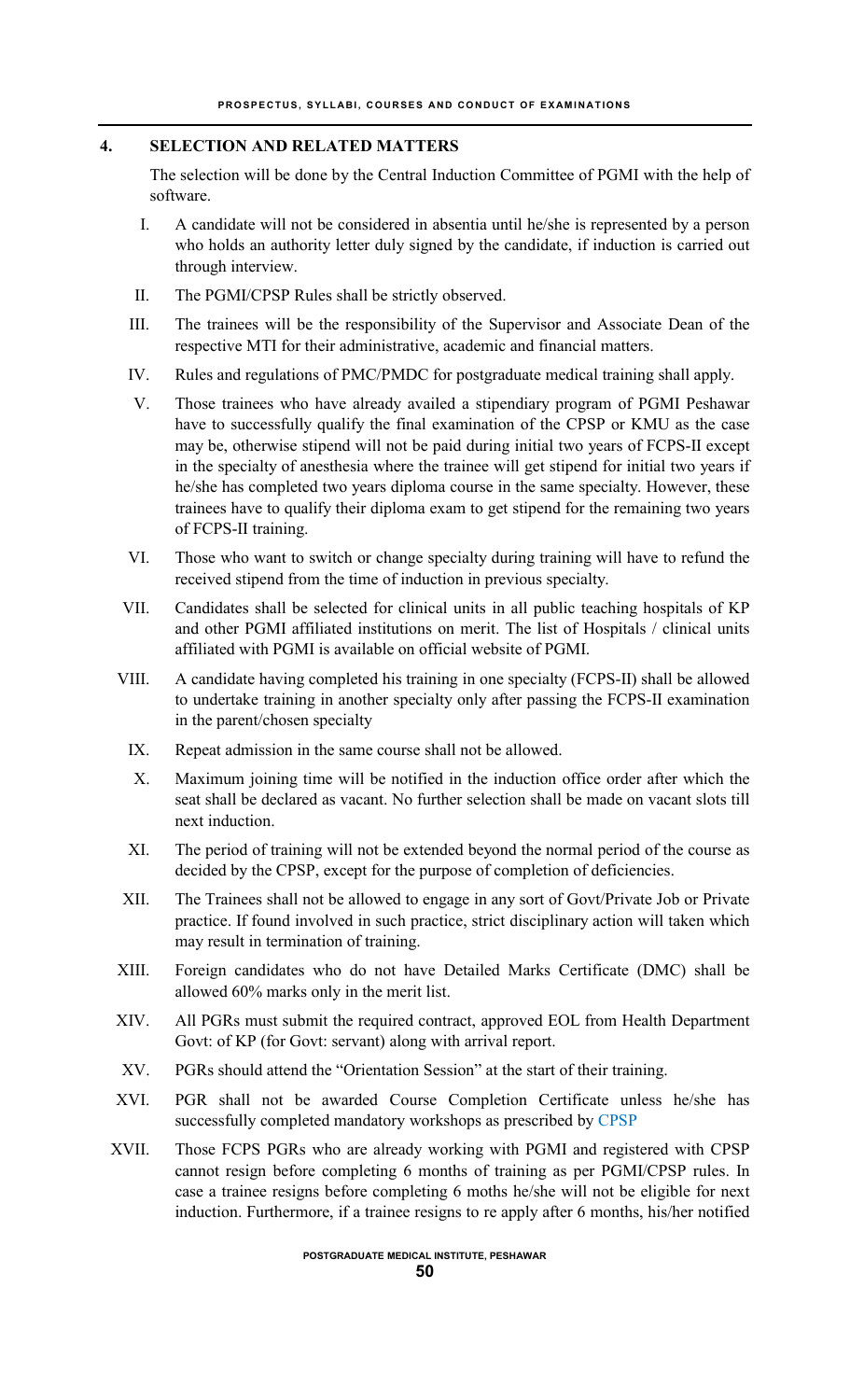resignation by the PGMI / Associate Dean must be submitted to PGMI along with the application form before the due date.

- XVIII. No waiting list will be maintained.
	- XIX. Mandatory Rotation in other hospitals will not be allowed if specialty for rotation is available in the parent hospital if not then trainee can be sent to another hospital in same city. Even if the specialty is not available in the same city the trainee can be sent to another city / province.

## **Job Description of PGRs**

- Job is full time and residential. (Accommodation of PGRs will not be responsibility of PGMI.)
- PGRs shall be fully responsible for patients assigned to them by the supervisor/HOD and emergency cover at any time.
- PGRs shall be responsible for the mandatory CPC activities that includes, but is not limited to, attendance at CPC, Ward educational sessions, mandatory structured program of PGMI. In addition, PGR's must also actively participate in symposia and workshops.
- Mandatory rotation, recommended by Supervisor shall be routed through Associate Deans of the MTIs and training officer / head of institutions.
- All the correspondence with PGMI shall be through supervisor routed through Associate Deans of the MTIs and training officer / head of institutions.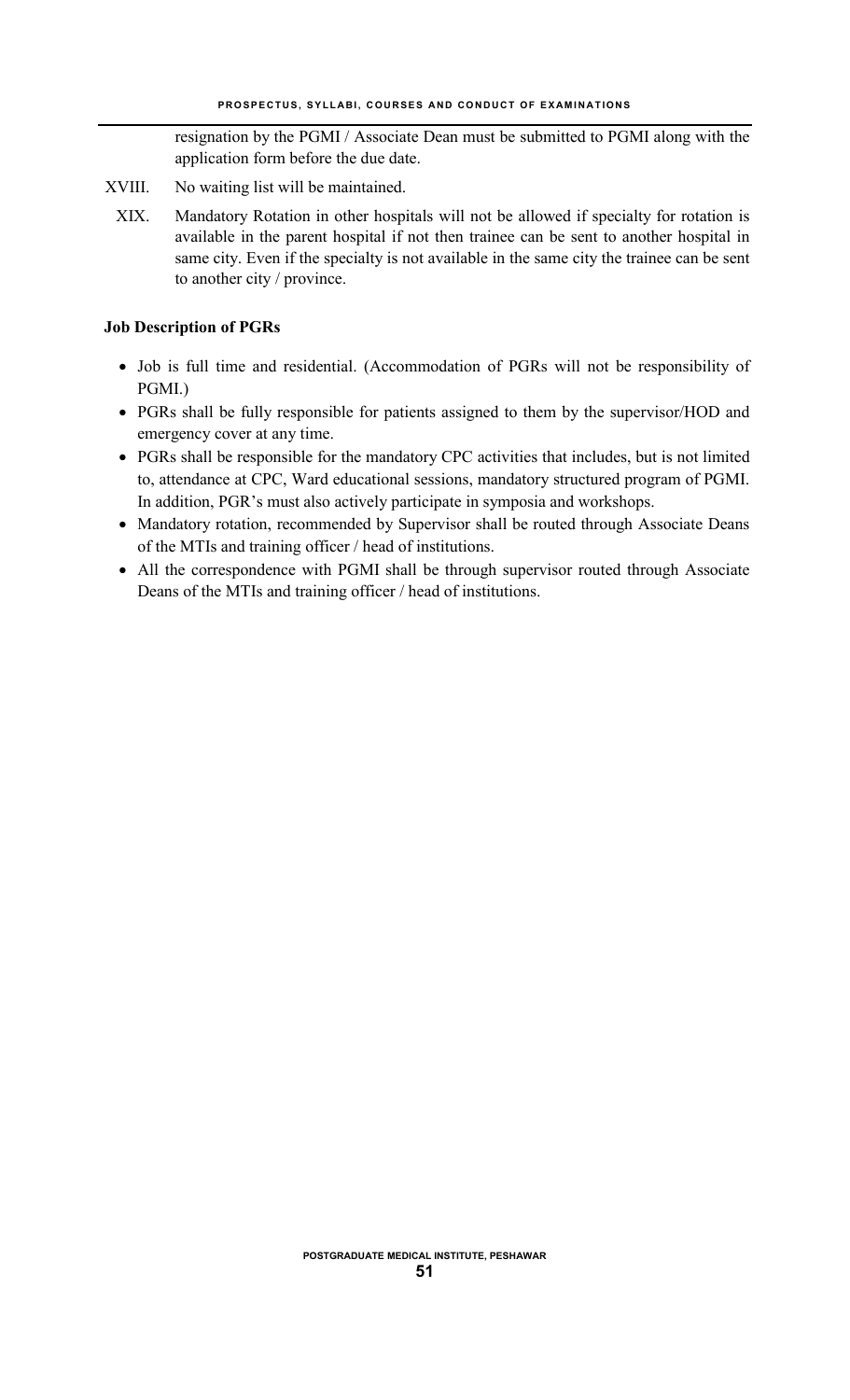#### 5. LEAVE RULES

- 1. According to CPSP rules, a maximum leave period of 15 days will be allowed every 06 months. This leave may be availed for few days at a time or for the full / remaining period of 15 days entitlement. If all of this leave is not availed during a period of six months, the remaining leave will not be carried over to next six months of the year.
- 2. The training period is considered as stipendiary and so normal government rules regarding sick leave / casual leave / earned leave etc do not apply.
- 3. In case of sickness or absence exceeding 15 days (total period of leave of all kinds taken in six months) will have to be completed prior to certification as completion of training for that year. However, no stipend or pay shall be paid by PGMI for the excess leaves.
- 4. **Maternity leave.** According to CPSP rules twelve weeks maternity leave without stipend shall be allowed **ONCE** during the whole training. The candidates shall, however, complete this shortage by undertaking additional training at the end of training with stipend. The candidates shall inform the RTMC before proceeding on leave. **2nd maternity** leave is not allowed under the CPSP/PGMI rules if a trainee availed it she will have to complete the deficient period without stipend at the end of the training.

## **6. MIGRATION FROM OTHER INSTITUTIONS**

- 1. Candidates (KP Domicile) undergoing training at other hospitals, outside the jurisdiction of PGMI will be allowed to join the course at PGMI through induction process only on dates of selection of any given year and availability of leftover / vacant seats. Their resignation from previous training will have to be duly accepted by their present employers.
- 2. He or she would be required to produce proof that he/she had been selected for training in a structured training program recognized for the above purpose by the college (CPSP). Moreover, his/her previous training must be recognized by CPSP.
- 3. Candidates undergoing training in the institutions within the jurisdiction of PGMI will not be allowed to migrate from one institution to another except the criteria mentioned above for change of supervisor/hospital/specialty.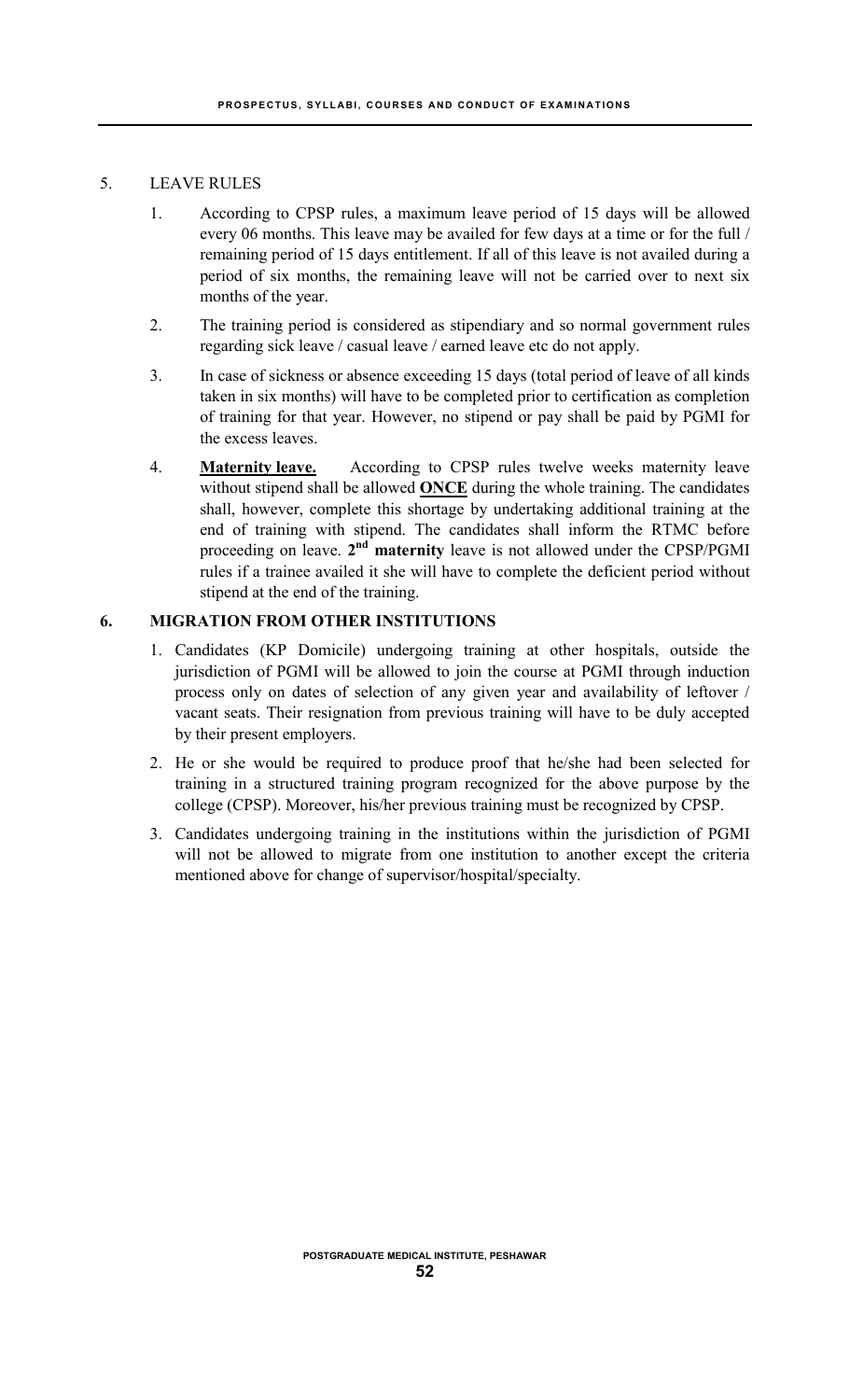## **11**. **REGULATIONS FOR FCPS DISSERTATION:**

See Rules and Regulations of CPSP.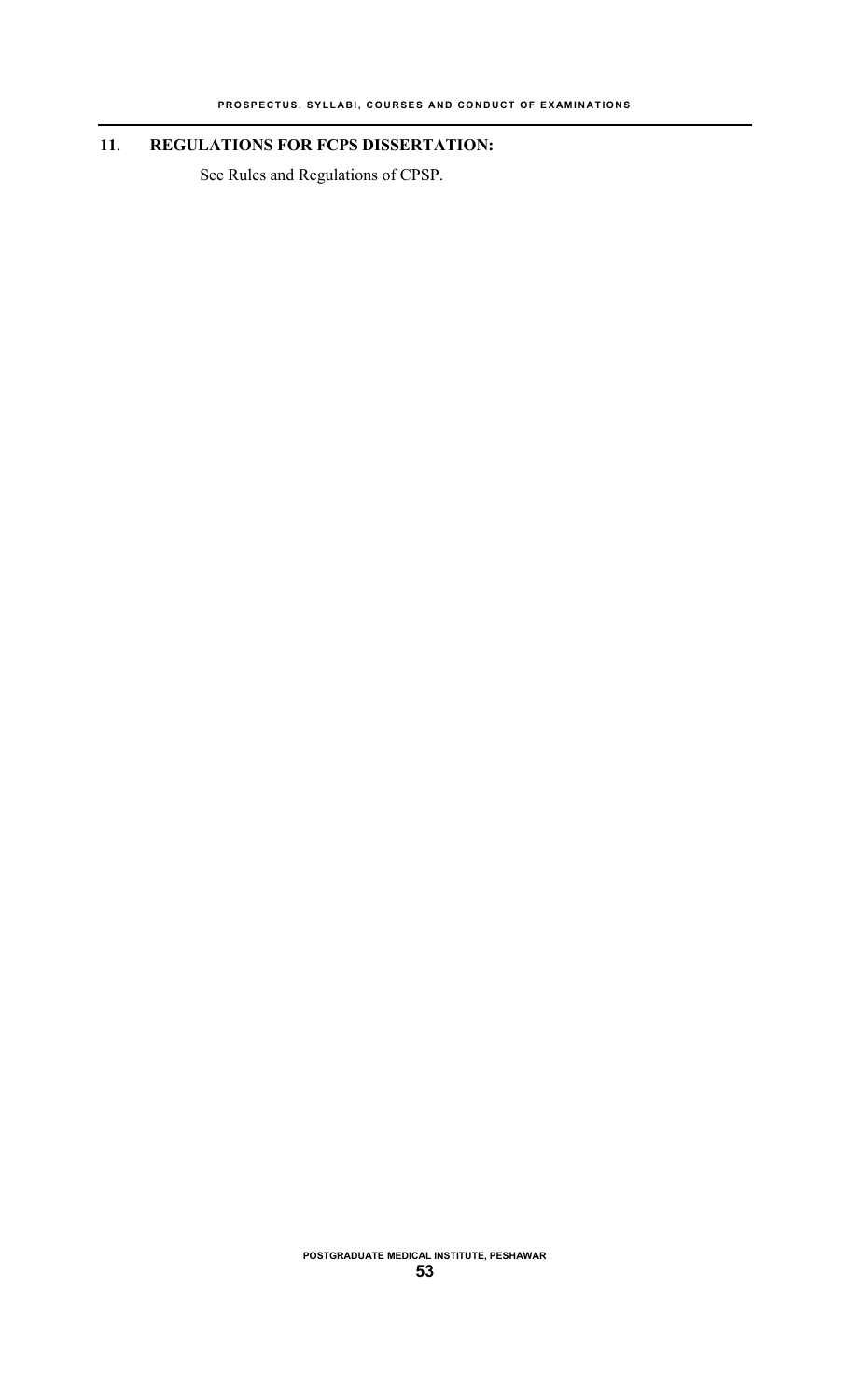## DIPLOMA OF COLLEGE OF PHYSICIANS AND SURGEONS PAKISTAN

#### **(MCPS-ANAESTHESIOLOGY)** DURATION OF TRAINING = 2 YEARS

- 1. MCPS program will be offered only in public sector hospitals. Application for MCPS Anesthesia will be invited through advertisement once in July in each year. Applicants will be selected after the written test and interview in PGMI through Head of Departments in their respective units. Final list of selected candidates will be sent to CEO PGMI.
- 2. A maximum of **four** candidates in each MTI will be selected.
- 3. All the General Rules and Regulations of PGMI and CPSP are applicable to the MCPS candidates.
- 4. The examinations form shall be sent to the CPSP Karachi through the CEO's Office.
- 5 Fee structure is described in the relevant section (currently PKR. 30,000/- for Pakistani nationals per full course and USD 2000/- per year for foreign nationals, including Afghanis/ NADRA Card holders)
- 6. If a candidate once inducted, resigns, he/she will be banned for two years to get re inducted afresh.
- 7. It is incumbent upon Incharge course to report within a week of joining time if a candidate has not given arrival.
- 6. Fee once charged is non refundable due to wastage of slot.
- 7. All candidates are required to furnish a contract as laid down by PGMI.

## **TRAINING PROGRAMME.**

**MCPS in clinical disciplines:** Presently, the PGMI offers training for MCPS in Anesthesia only.

Training in the discipline takes place under the supervision of a CPSP approved supervisor according to the minimal requirements of training identified by the relevant CPSP specialist faculty.

Eligibility to enter training

- MBBS or equivalent qualification
- One-year house job recognized by the PMC/PMDC.

## Training Program:

## **Rules:**

- 1 Change / switch over from one institute to another will not be allowed.
- 2 Only those candidates who have passed entry test (written and oral) will be allowed to join the MCPS training in PGMI against the available slots on merit. No lateral entries will be allowed.

## **Duration:**

Two years structured training program under an approved supervisor after registration with CPSP and completion of other requirements as specified in the CPSP prospectus "Requirement for training program in MCPS" of the respective discipline".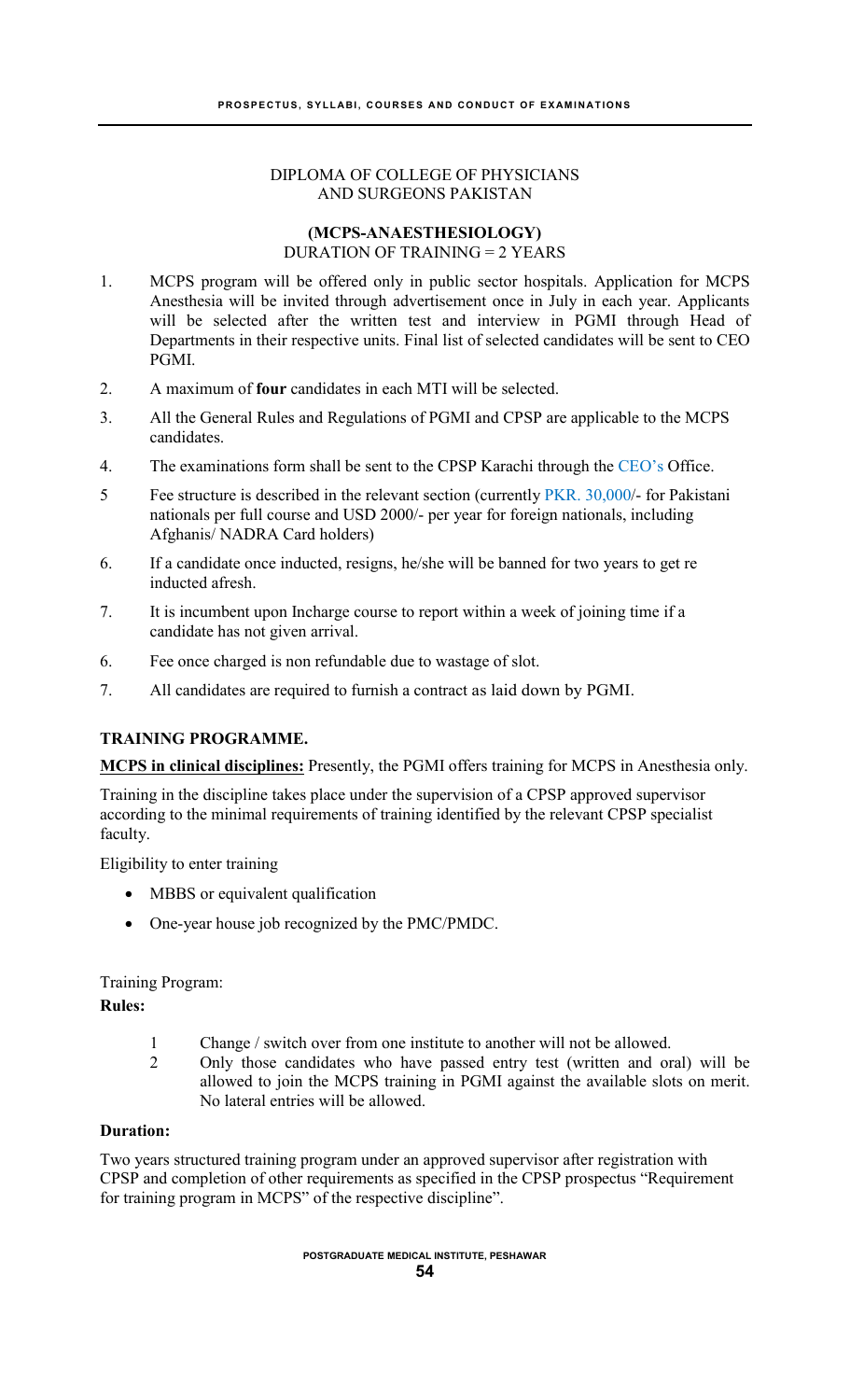## **Log Book**

The trainees must obtain a log book and get it signed routinely by the immediate supervisor. A complete and duly certified log book will be part of the requirement of sitting in the MCPS examination.

#### **Workshops:**

The candidate for the MCPS Anesthesia have to participate in three mandatory workshops organized by the CPSP as part of their mandatory requirements.

#### **The three workshops are**

- **1.** Introduction to computer and Internet
- 2. Communication Skills
- 3. Research Methodology, Biostatics and Dissertation writing

#### **Eligibility to sit in the Examination**

- Completed two years structured and supervised Training in a Training slot.
- Certificate of attendance of mandatory workshops.
- Duly filled and certified log book
- Fulfillment of all other requirements as laid down in the relevant prospectus of CPSP.

Details about written and oral/clinical examination of each subject are given in the notification of CPSP inviting application for sitting in the examination and in the relevant prospectus of CPSP which can be obtained from its regional office in Peshawar.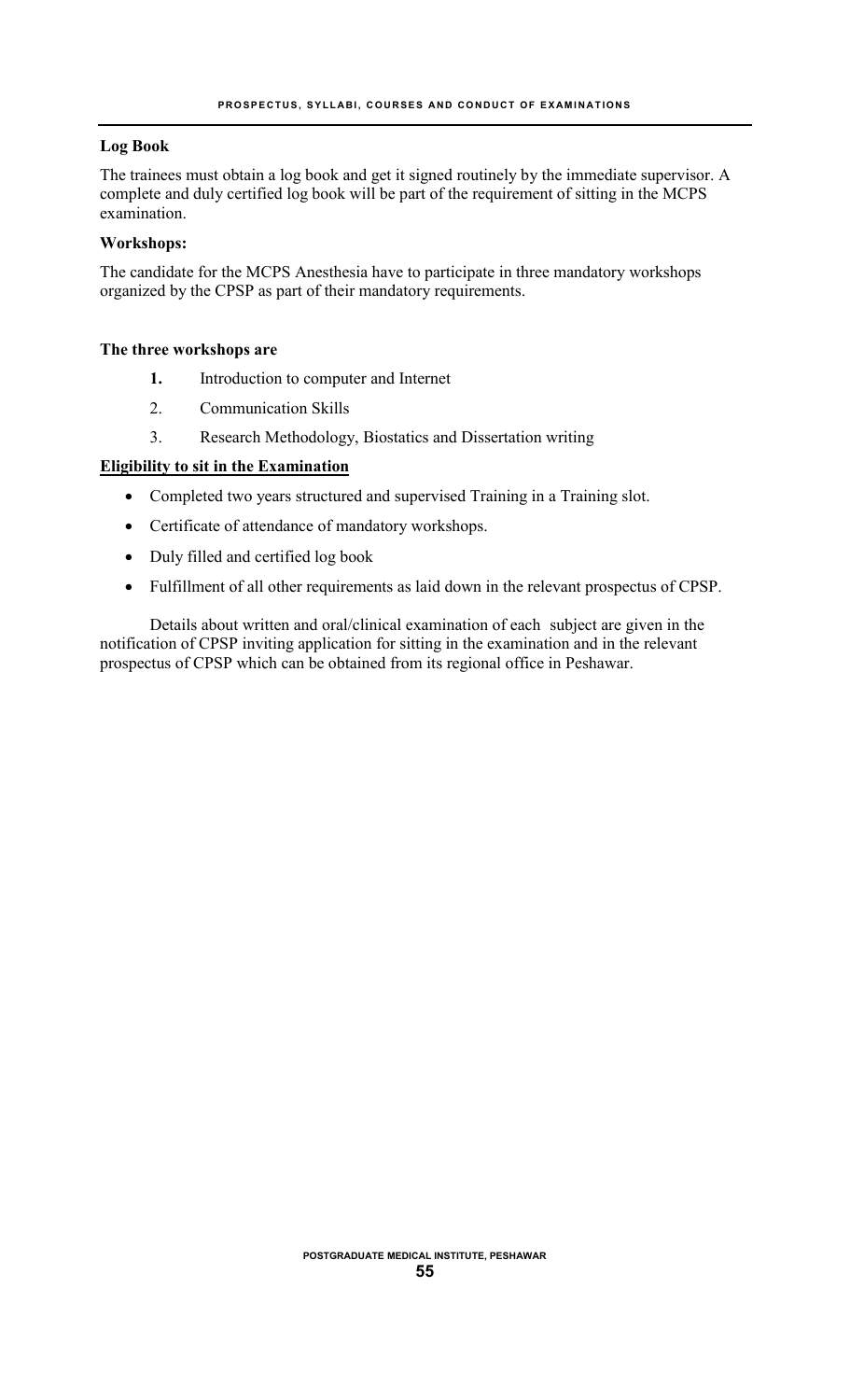## CRITERIA FOR FOREIGN STUDENTS ADMISSION INTO POSTGRADUATE COURSES DIPLOMA/MCPS/FCPS

- 1 MBBS or equivalent qualification. Registration of qualification with PMC/PMDC.
- 2 Proof of passing FCPS Part I exam / Exemption from FCPS Part-I examination.
- 3 8 Passport size recent colored photographs.
- 4 Surety Bond/PGR contract.
- 5 House job for one year.
- 6 For FCPS/MCPS/Diploma, admission fee shall be 2000 USD per annum. 500 USD stipend shall be paid per annum to the trainee. The rate of stipend shall be determined on the exchange rate on the day on which the fee is deposited with PGMI. There is no exemption for any foreigner even with NADRA Afghan or other refugee card. Installments will not be allowed.
- 7 Fee once deposited will not be refunded.
- 8 The candidate will have to provide names of at least two referees when applying for admission. Clearance from relevant security agencies will be required before joining.
- 9 Selection will be made by the induction committee.
- 10 Trainee will be responsible for his/her boarding and transportation.
- 11 Life and health insurance will be the candidate's own responsibility.
- 12 No change of specialty will be allowed once selection is made.
- 13 All the rules and regulations of FCPS part-II training program of PGMI shall apply equally to the foreign candidates.
- 14 Foreign students will abide by the rules and regulation of PGMI as well as all the laws of Government of Pakistan, a breach of which can lead to their expulsion from the course without reimbursement of the amount / fee which has been paid by them at the time of admission. Furthermore, they will be debarred from admission in any course for at least five (5) years.
- 15 Valid student visa from Pakistan Embassy in home country and/ or registration with NADRA.
- 16 General rules prescribed for minor diplomas shall be applicable in addition to the above requirements.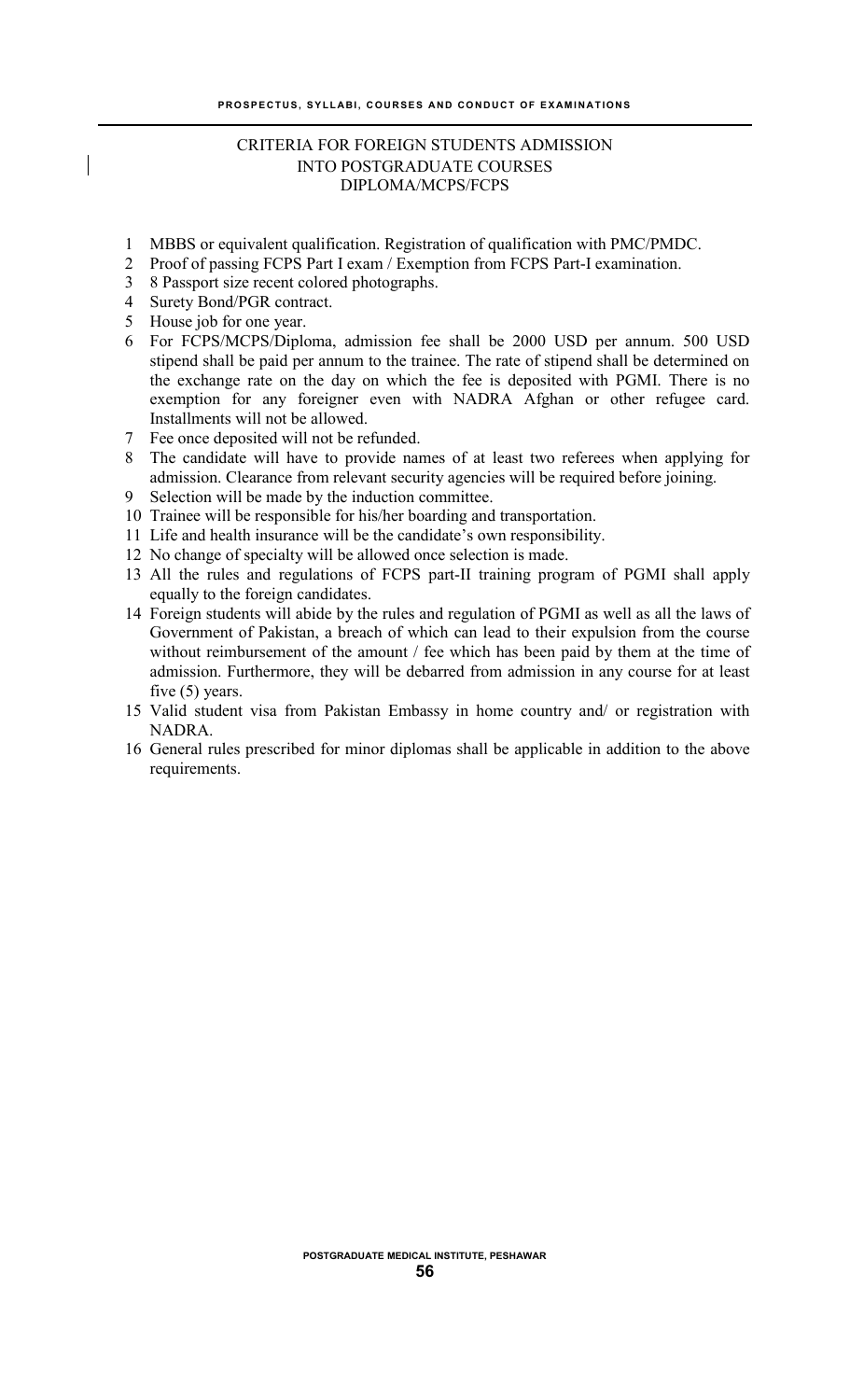## **PART-V**

#### **APPENDICES Guidelines for supervisors**

#### A. **Minimal mandatory teaching program**

The supervisor will ensure to implement minimal teaching /training program which includes the following;

- 1. Teaching rounds two per week.
- 2. Weekly journal club and mortality meetings
- 3. Weekly long case presentation
- 4. Two short cases per week
- 5. Monthly one to one interaction with PGRs (discussion about synopsis/dissertation and progress of training).
- 6. OT cases /training (if applicable)
- 7. Interactive lectures twice a year by each supervisor.

## B. **Synopsis/dissertation & educational activities**

The supervisor will ensure that the trainee should:

- 1. Submit the synopsis within six months of starting training in parent specialty.
- 2 Submit dissertation one year before the completion of training.
- 3 Attend C.P.Cs, Symposia, seminars and conferences.
- 4. Attend mandatory workshops during the training period.

## C. **Discipline/attendance/log book**

- 1. Attendance registers for morning and afternoon to ensure the punctuality and attendance of PGRs.
- 2 A minimum of one in three on call rota for trainees.
- 3 Weekly signature of log books (Mandatory submission of photocopy of log book pages for the corresponding period along with proforma). CPSP has already introduced the elog.

## D. **Assessment**

- 1. Written assessment (Short essay questions and one best type MCQs) once in six months.
- 2 Long case and TOACS twice a year (Local faculty members from other hospitals to be examiners).
- 3. Devise course outline for six months in coordination with Director Academics.
- 4. **Indigenous Diploma Courses of PGMI.** PGMI will induct trainees in the specialty of Anaesthesia only.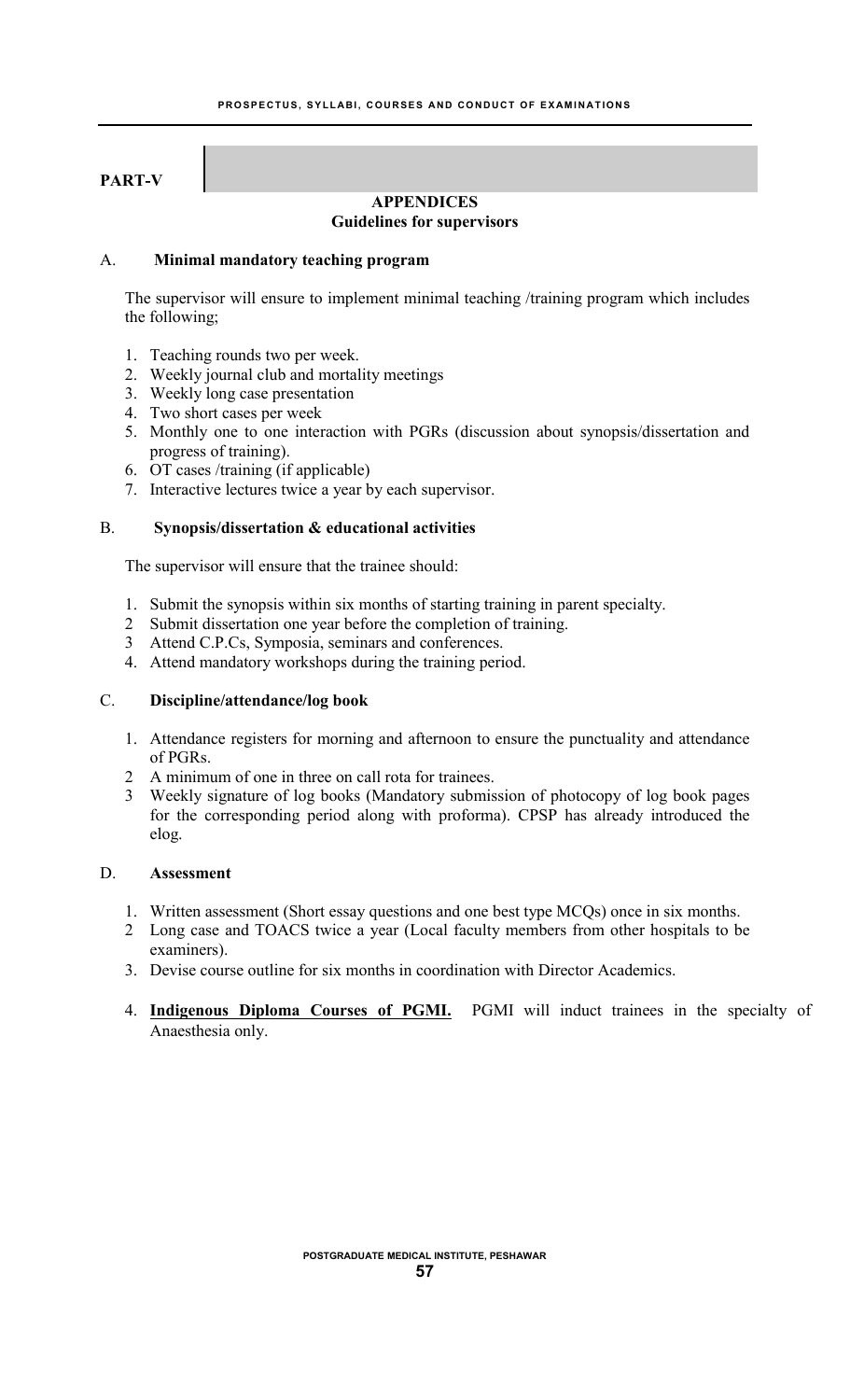## **DISCIPLINARY COMMITTEE RULES OF PGMI**

## **A. Disciplinary Committee at MTI level**

There will be a disciplinary committee in each MTI which shall be headed by the respective associate dean and shall have at least 04 other members. The overall constitution of the "MTI Disciplinary Committee" shall be as under. This would be a permanent commuter formed by the associate dean of the respective MTIs in consultation with the members of the specialist training committee or the supervisor committee or members of the academic council (depending upon the deanery and its constitution)

- 1. Professor (CPSP supervisor) Chairman of the committee
- 2. Two Faculty members (CPSP Supervisors) one from each Permanent Members Surgical &Allied and Medical & Allied specialties of the respective MTI
- 3. Chairman Or Head of the department/ Or Incharge of the unit where PGR is inducted Co-opted Member
- 4. Supervisor of the concerned PGR Co-opted Member
- 5. HD/MD/MS/CEO or administrator Co-opted Member Of the MTI if the matter is related to Hospital Administration.

## **Jurisdiction of the MTI Disciplinary Committee**

The "MTI Disciplinary Committee" will complete the enquiry within 02 weeks and will submit the report to the Associate Dean. The Associate Dean being the overall incharge of the administrative, Academic and financial affairs of the PGRs will take the actions as recommended by the "MTI disciplinary committee". The Associate Dean will notify in writing the action being taken and the reasons. A copy of the notification shall be furnished to the CPSP, Executive council PGMI, CEO PGMI and any other department/ agency if needed. Minor penalties would be imposed without any review at the appellate committee. The notification should advise the PGR of his or her right to request a review of the action if the action taken is "termination". In case of termination, the written notification should precede the effective date of the termination unless the Associate Dean determines in good faith that the continued training of the PGR places safety or health of patients or personnel in jeopardy or immediate termination of training is required by law or necessary in order to prevent imminent or further disruption of Hospital activities, in which case the notice shall be provided at the time of Termination.

If the Administration of the Hospital has a complaint about performance or conduct of a PGR, the matter should first be brought to the attention of the Associate Dean. The Associate Dean will forward the matter to the "MTI Disciplinary Committee" for probing and fixing of the responsibility. In such cases a co-opted member nominated by the hospital Administration will be included in the "MTI Disciplinary Committee".

The "MTI disciplinary committee" is empowered to impose penalty ranging from Deduction in stipend as minor penalty up to termination of the PGR if the breech in discipline is of severe nature.

## **B. Appellate Committee at PGMI level**

There will be an "Appellate Committee" at PGMI Level. The "Appellate Committee" will constitute of any 03 permanent Members of the Executive Council.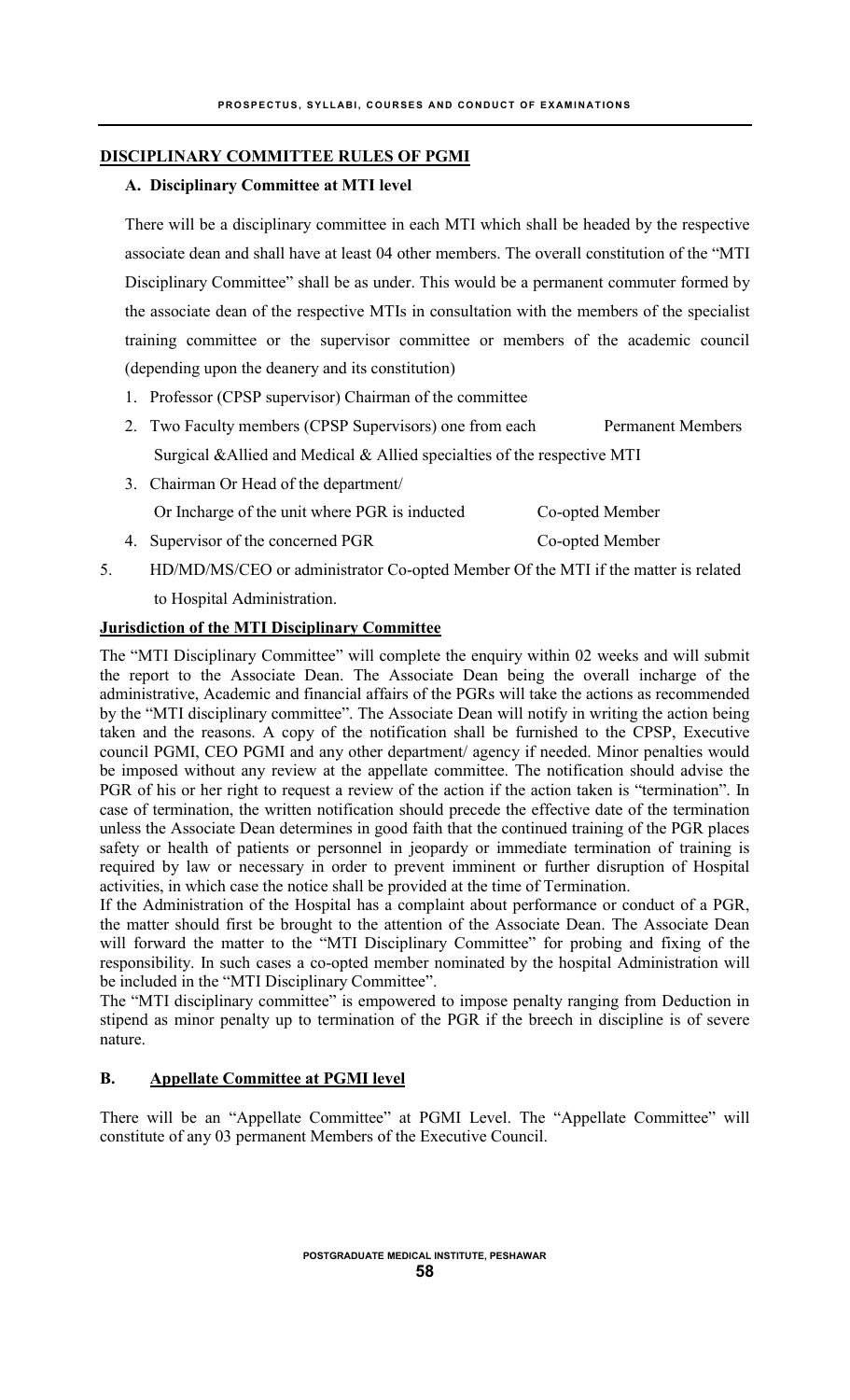#### **PROSPECTUS, SYLLABI, COURSES AND CONDUCT OF EXAMINATIONS**

## **Jurisdiction of the Appellate Committee**

- **a.** A PGR if terminated by the Respective Associate dean on the recommendations of the "MTI Disciplinary Committee" can appeal to the central "Appellate Committee". The "Appellate Committee" will hear the PGR in person on a date fixed. The PGR will be given an opportunity to prove himself/herself innocent. The "Appellate Committee" will dispose the appeal within 15 working days.
- **b.** The "Appellate Committee" will act as Disciplinary committee for dealing those PGRs, who are involved in misconduct in the premises of PGMI, or if the matter is between a PGR and any official of PGMI, or if the matter is related to disruption of the induction process in PGMI. In case of interference into the affairs of PGMI, disruption of induction process or maligning campaigns against PGMI/MTIs, the matter will be decided by the "Appellate Committee" as routine or on emergency basis as the case may be. Under such circumstances the "Appellate Committee" can terminate the PGR or can debar the "applicant doctor" of the induction process for single term or for a lifetime.
- **c.** Complaints related to misconduct or violation of discipline forwarded by the administration of public or private hospitals other than MTI where training of PGRs is directly under the administrative control of PGMI will be dealt by the "Appellate Committee". The PGR in that case would reserve the right to appeal for review in the "Appellate Committee" against his/her termination.

#### **GENERAL GUIDELINES FOR PGRs/ PGR CONDUCT/ DISCIPLINARY RULES AND ACTIONS**

Rules of conduct for the PGRs are intended to promote the orderly and efficient operation of the post graduate programme, as well as to protect the rights of the PGRs. Violations, therefore, shall be regarded as cause for disciplinary action. Ignorance of conduct rules is not an acceptable excuse for violation. It is each PGR's responsibility to know the rules and abide by them. These rules are not all-inclusive, and other departmental or Hospital regulations may exist. PGRs are expected to know and abide by those rules as well.

Following are the general Guidelines for the PGRs/ Disciplinary rules and actions. These are applicable to all PGRs inducted by PGMI in MTIs, Public/ private Hospitals within KP and other provinces. For violation of any of the following rules, PGR shall be subject to penalty ranging from a formal written warning notice up to, and including, termination of training.

## **I. CPSP Training Guidelines related to discipline.**

CPSP is the supervisory, statutory and degree awarding institute for the PGRs inducted for FCPS/MCPS programmes by the PGMI. All the PGRs are therefore directed to follow and obey the CPSP Guidelines which are available on the CPSP website. The PGRs must follow the notifications issued by CPSP from time to time. Strict compliance with the CPSP Guidelines must be observed.

The PGRs of the Diploma Programmes are directed to follow and obey the guidelines of KMU and PGMI.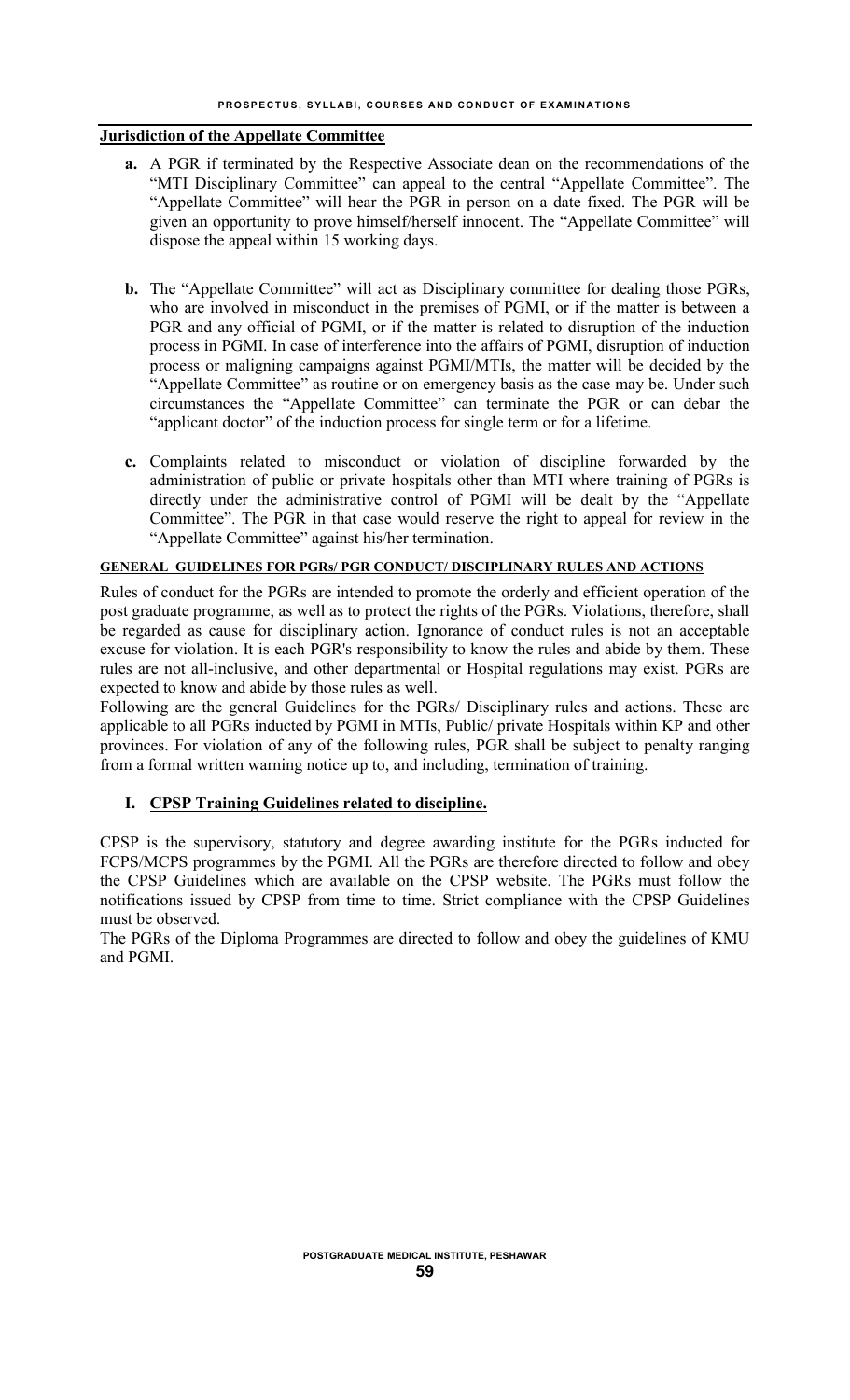## **II. Disciplinary Rules of MTIs/ Other hospitals.**

The PGRs inducted by PGMI in MTI or other Hospital will follow and obey the disciplinary rules of the respective MTI/ Hospital. The Associate Deans shall encourage the respective supervisors to use informal efforts to resolve minor instances of poor performance or misconduct. If the remedial efforts are unsuccessful or where misconduct is of a serious nature, the Associate Dean may refer the case to "MTI Disciplinary committee" to impose formal disciplinary action. Formal disciplinary action includes

- a. Termination or a ban on re-induction.
- b. Reduction, limitation, or restriction of the PGR clinical responsibilities
- c. Extension of the residency or fellowship program or denial of academic credit that has the effect of extending the residency or fellowship.
- d. Denial of certification of satisfactory completion of the residency or fellowship program.

Formal disciplinary action may be taken for due cause, including but not limited to any of the following:-

- 1. Failure to satisfy the academic or clinical requirements of the training program.
- 2. Professional incompetence, misconduct, or conduct that might be inconsistent with or harmful to patient care or safety.
- 3. Conduct that is detrimental to the professional reputation of the Hospital.
- 4. Conduct that calls into question the professional qualifications, ethics, or judgment of the PGR, or that could prove detrimental to the Hospital's patients, employees, staff, volunteers, or operations.
- 5. Violation of the bylaws, rules, regulations, policies, or procedures of the PGMI or Hospital, Department, Division, or training program.
- 6. Scientific misconduct.
- 7. Neglect of duty.
- 8. Insubordination or refusal to comply with supervisor's instructions.
- 9. Immoral or indecent conduct.
- 10. Violation of local, state, or federal law which causes unfavourable publicity to the PGMI or Concerned hospital.
- 11. Intentional falsification of personnel records, training record, payroll reports or other records.
- 12. Intentional destruction or defacing of the PGMI/ MTI/Hospital property.
- 13. Deliberate or careless conduct endangering the safety of self or other PGRs/staff/ employees, including the provocation or instigation of violence/agitation and protests.
- 14. The PGR shall not indulge in any kind of political or unionist activities. They shall not resort to any sort of strike, protest or demonstrations. They shall not join any political association, organization or doctor's unions. Those involved in political or non-political doctor unions, protests, strikes, disruption of services in the hospitals and instigating the doctors against government or its institutions shall be dealt with strictly by action including termination of training. In case of strikes, protests, disruption of services and instigation of doctors/public against government or its institutions, the directives of government and health department will be followed in letter and spirit.
- 15. Drug addiction while on duty or the possession or consumption of illegal drugs.
- 16. Abusing or threatening of another PGR, employee of the hospital or hostel roommate.
- 17. Reporting for work in an unsafe condition which includes but is not limited to, being under the influence of alcoholic beverages or drugs.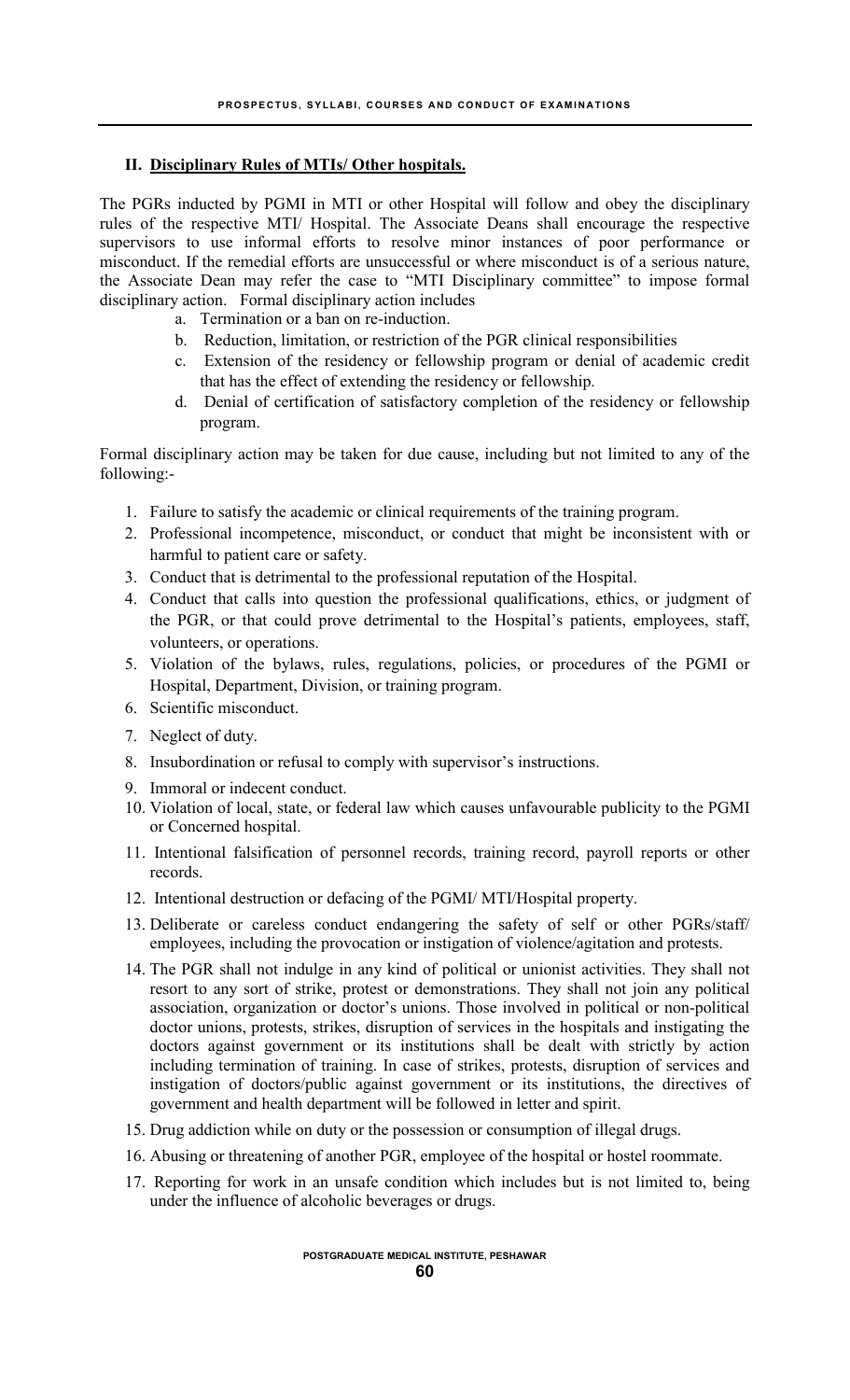- 18. Knowingly admitting an unauthorized person or persons into the offices of PGMI, Associate Deanery or hospital Administration.
- 19. Absenteeism. PGR with attendance below 80% is liable to termination.
- 20. Posting unauthorized materials on social Media/ walls of PGMI/ MTIs/ Hospital or bulletin boards; defacing or maligning PGMI, MTI, hospital, Health department, government or its institutions. PGR involved in such activities will be identified and disciplinary action will be initiated against him.
- 21. Failure to report for duty without sanctioned leave.
- 22. Leaking, posting or publishing PGMI, MTI or Hospital confidential information.
- 23. The Training of PGRs is paid, residential and on whole time basis. PGR is NOT allowed to work as doctor in any other hospital as part time for financial benefits or in any other institution for simultaneous academic qualification. PGRs are not allowed to run private clinics.
- 24. To ensure a safe workplace and to reduce the risk of violence, PGMI will not tolerate any threats, threatening behaviour, or acts of violence committed by or against employees or on hospital property. Violations of this rule will lead to disciplinary action up to and including termination, as well as arrest and prosecution for any criminal acts.
- 25. PGRs are prohibited from making threats or engaging in violent activities. This list of behaviour, while not inclusive, provides examples of conduct that is prohibited.
	- a. Causing physical injury to another person.
	- b. Making threats of any kind.
	- c. Aggressive, hostile or violent behaviour, such as intimidation of others; attempts to instill fear in others; or subjecting others to emotional distress.
	- d. Other behaviour which suggests a propensity toward violence, which may include hate speech, sabotage or threats of sabotage of PGMI or hospital property, or a demonstrated pattern of refusing to follow ward or hospital discipline.
	- e. Possession of an illegal weapon.
	- f. Committing acts motivated by, or related to, sexual harassment.
- 26. No PGR is allowed to change his/her institution or supervisor without prior approval and written notification by the Executive council PGMI. Violators will be dealt as dropped out of the training. No stipend and experience certificate will be issued to such PGRs and the same will be notified and communicated to CPSP.
- 27. PGRs involved in concealment of facts, misinformation, Forgery and deceptions will be strictly punished. Fake signatures of supervisors, Associate Deans or any other authority will lead to termination of training.
- 28. Maternity leave period has to be compensated at the end of training. Deduction of stipend for the duration of maternity leave will be made in installments, the deducted amount will be returned once the PGR repeats/compensates for the leave period after completion of training. It is the responsibility of the PGR to forward her maternity leave application to the respective associate deanery/ PGMI. In case she fails to forward leave application or fraudulently deceives the relevant offices of the leave she has availed, strict disciplinary action will be taken against her.
- 29. PGR is not allowed to leave, break or freeze training on his/her own without the approval and notification of Executive Council PGMI. If any PGR leaves or breaks training on his/her own, his/her training will be terminated.
- 30. PGR can avail leave as per CPSP leave policy. Only 15 days leave is admissible in 06 months of training. No paid leave will be granted if the PGR has already availed 15 days leave in 06 month training. Prior approval from CPSP for long leave is mandatory.
- 31. After issuance of the induction office order, If a PGR fails to register his/her training with CPSP in stipulated time, he/she will be de-notified and dropped out of the induction.
- 32. Any change without the permission/NOC of PGMI will not be accepted and stipend will not be paid being the time without permission NOC/Permission of PGMI authority i.e. CEO PGMI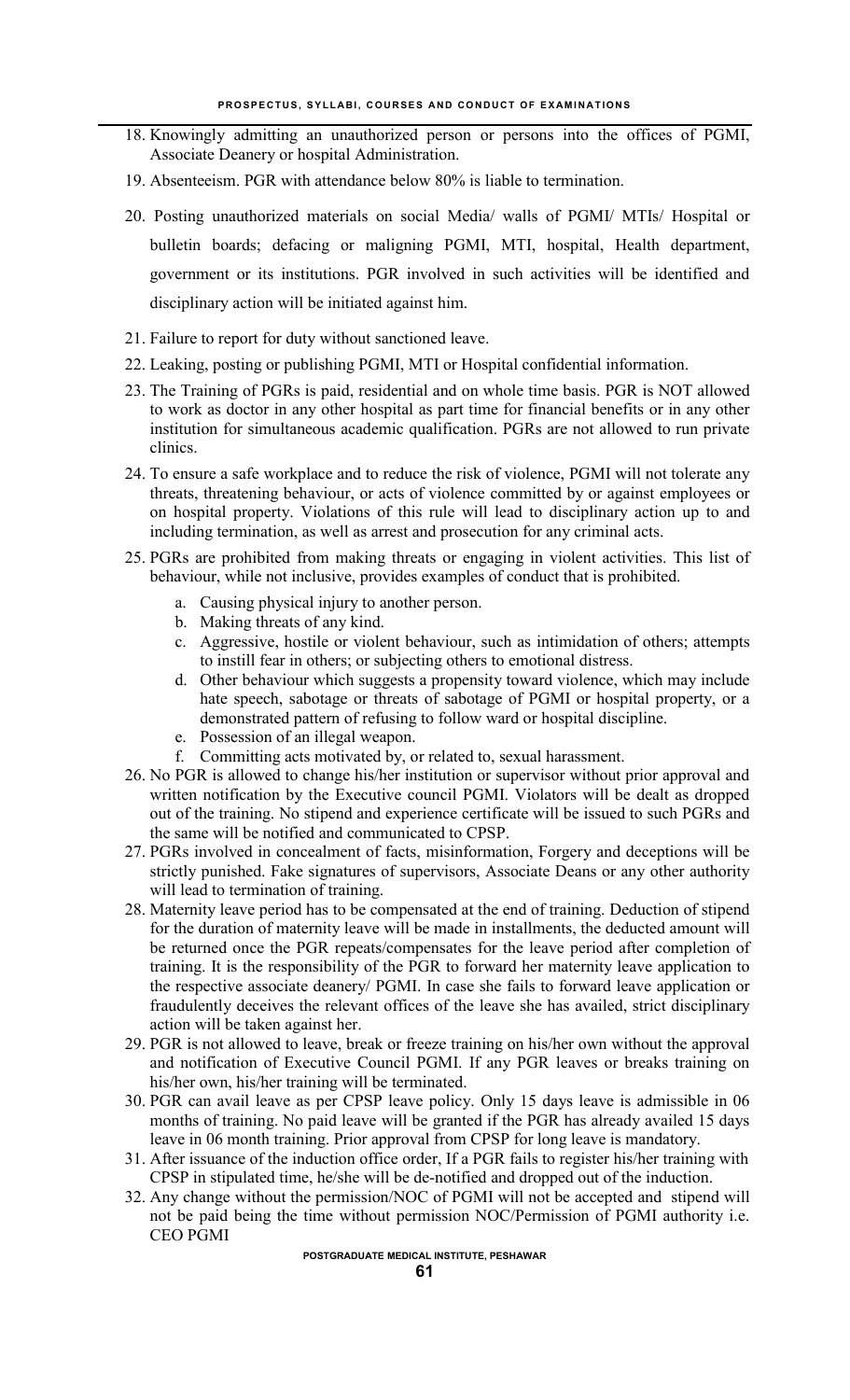### **Disciplinary action for the same or different offences shall progress in the following manner:**

- I. **Verbal warning.** Verbal statement to the PGR that he/she has violated a rule and/or regulation and that such violation may not continue.
- II. **Written Warning.** Formal notification in writing to the PGR that he/she has violated a rule and/or regulation.
- III. **Deduction of stipend.** For a specific number of days depending on the severity of the offence. Notice of stipend deduction shall be provided to the PGR in writing.
- IV. **Debar from Induction.** By the Appellate committee.

.

V. **Termination from Training.** By the Disciplinary committee and or Appellate committee.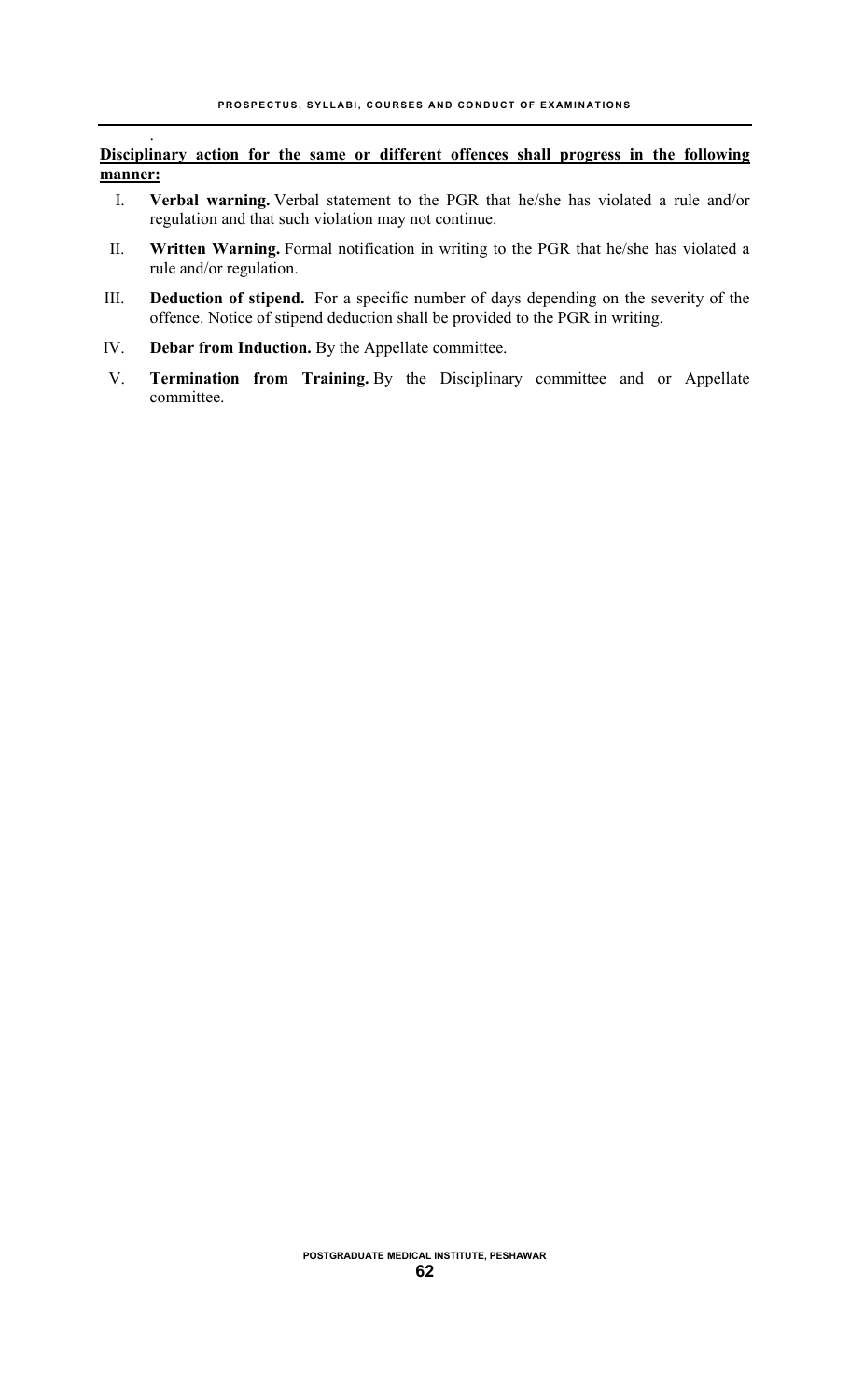## **CONTRACT AGREEMENT**  (BETWEEN INDUCTEE & PGMI)

(On Rs.200/- Stamp Paper)

I\_\_\_\_\_\_\_\_\_\_\_\_\_\_\_\_\_\_\_\_S/D/O\_\_\_\_\_\_\_\_\_\_\_\_\_\_\_\_R/O\_\_\_\_\_\_\_\_\_\_\_\_\_\_\_\_ \_\_\_\_(Herein and after referred to as Party No.1.) & Mr. CEO/Dy: CEO PGMI (Herein and after referred

to as Party No.2), Both are agree in presence of marginal witnesses to enter into a contract on the following terms.

**1-** That the party no.1 shall abide by all the rules and regulations laid down by PGMI, CPSP and PMC/PMDC (erstwhile PM & DC) however, the Rules and regulations of PGMI shall have overriding effect on all others.

**2-** That the party No.1 shall be regular and punctual throughout his training period and endeavor to attend the unit/ward for duties, all the CPCs, interactive lectures, symposia, seminars, workshops etc as part of his structured training program. He shall carry out his duties and patient care with utmost responsibility and sincerity.

**3-** That the Party No.1 shall treat all his patients, colleagues and peers with utmost respect and dignity and shall not discriminate against any one on the basis of race, ethnicity, religion, sex, color or caste and shall not express my political or religious beliefs to others.

**4-** That if Party No.1's attendance is below 80%, that will lead to termination of his training and he shall be liable to refund all stipends received by him and in case of continuous willful absence for seven days without proper permission, the training of the party No.1 shall stand terminated automatically without any notice or hearing.

**5-** That in case of absence of party No.1, caused due to genuine reasons, in that case the Party No.2 will refer the case to the Executive Council who will look into that on case to case basis and the decision of the Executive Council shall be final.

**6-** That the party No.1 shall maintain proper discipline and shall refrain from indulgence in any kind of strike, political activities, exerting any kind of political pressures, immoral activities, and in any other unsocial activities which is in violation of PGMI's Rules & Regulations. In case any trainee is reported for such violations as mentioned above, the Party No.2 shall reserve the rights to straight away terminate the training without any notice with payment of Rs. 50000/- as fine and the Party No.1 shall be liable to refund the received stipends along with fine of Rs. 50000/- and further in case of failure on the part of party No.1 the witnesses/sureties shall be liable and responsible to make good.

**7-** That the Party No.1 shall not demand for accommodation if it is not available and shall not resort to any kind of protest or strike.

**8-** That the party No.1 shall not indulge in any kind of independent private practice during training period by clearly understanding that his training is full time and shall not joining any political association, organization or trade union.

**9-** That the party No.1 shall be answerable to his Supervisor, Head of the Department and CEO in all matters pertaining to academics or discipline and shall not use his post or profession to unduly pressurize others for obtaining/extending any kind of un due favours and shall refrain from acts/deeds/omissions which leads disrepute of profession.

**10-** That the party No.1 shall follow CPSP Leave Rules. And will not change his hospital under any circumstances to which his initial selection is done, and his specialty given to him at the time of induction failing which his training shall be terminated and refund shall be affected as per Clause-6 of this agreement.

**11-** That Party No.1 being selected for shall serve at least for a period of two years before resigning or applying for re-induction failing which he fully understands that he will refund the stipend back along with fine as mentioned in Clause-6 above, and no experience certificate shall be issued to him for the same.

**12-** That the Party No.1 if selected for Private Sector hospitals, he shall serve the institution concerned according to their laws/ bylaws/rules/regulations and according to the contract signed by him with them for a period not less than 02 years and in case of failure his training will be terminated and shall be liable to refund the stipend back to PGMI along with fine as mentioned in Clause-6 above.

**POSTGRADUATE MEDICAL INSTITUTE, PESHAWAR 13-** That the party No.1 shall not apply for migration and this shall also be applicable to the specialty for his mandatory rotation if available in the institution of his initial induction. Party No.1 shall be liable to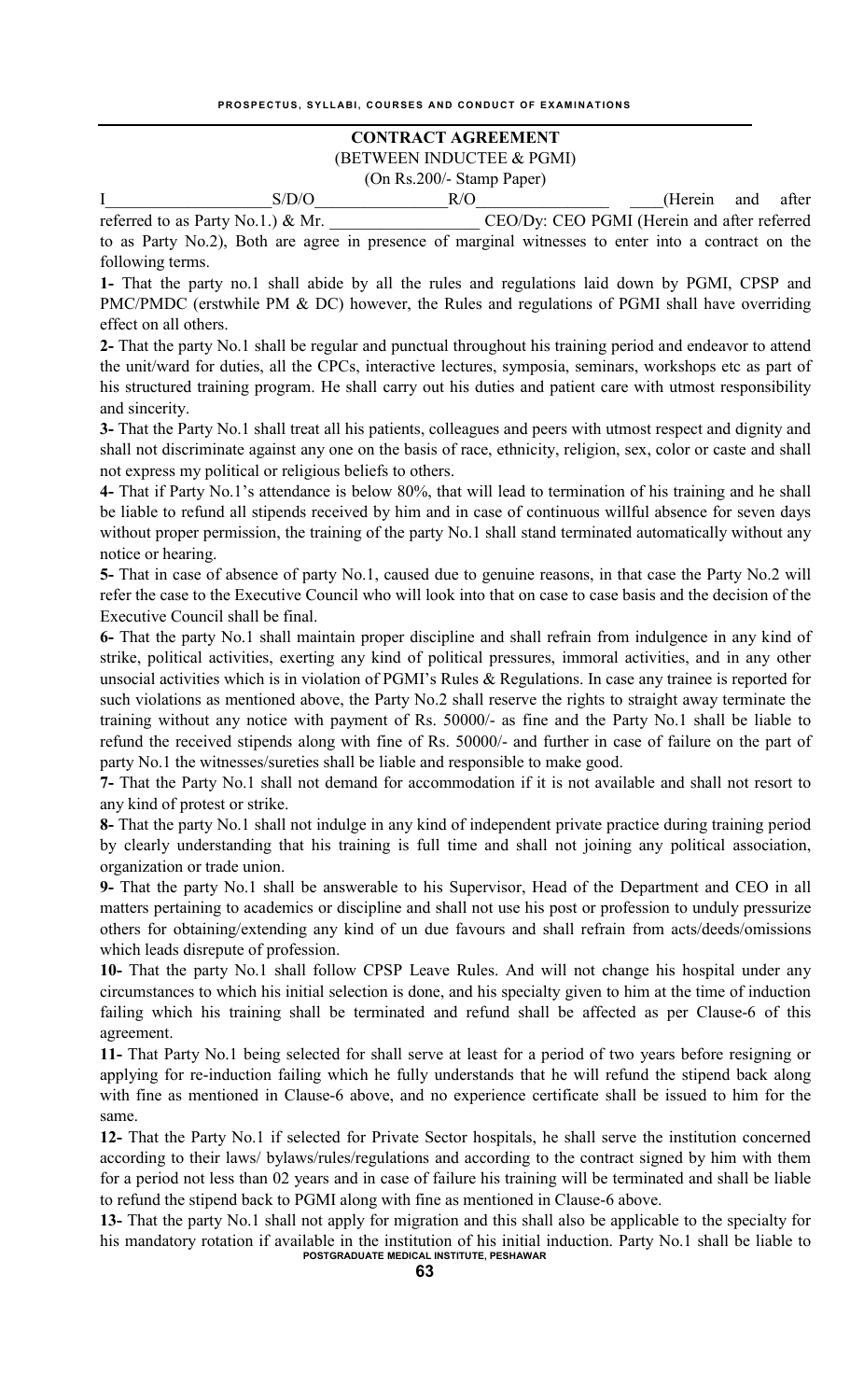refund the stipend received from PGMI, if he is re-inducted in a specialty, for which his previous training is not acceptable by CPSP.

**14-** That if Party No1 is selected on a slot, which is due to be vacant in due course of time, he shall not demand any stipend during that period neither he shall take matter to any court of law. If he did ,his TMO ship will be terminated automatically.

**15-** That the Party No.1 shall compulsorily serve for three years in the district of my domicile an in case of non-availability of a post in the district of domicile; I shall serve for three years in the rural area allocated to me by the Government.

**16-** That the Part No.1 has read and understood the prospectus o PGMI and clauses of this agreement thoroughly and will abide by the all clauses of this contract, rules and regulation laid down therein and any rules and regulation made by PGMI thereafter.

**17-** That the agreement is signed in presence of parties and witnesses after due being read and understood.

| PARTY NO.1     | PARTY NO.2       |
|----------------|------------------|
| Signature:     | CEO/DY CEO, PGMI |
| Name:          |                  |
| $S/D$ of:      |                  |
| Address:       |                  |
| CNIC NO.       |                  |
| Cell/Phone No. |                  |
|                |                  |

| PARTY NO.1 | PARTY NO.2                             |
|------------|----------------------------------------|
| Signature: | CEO/DY CEO, PGMI, Hayatabad, Peshawar. |

| WITNESS NO.1/ GAZETTED OFFICER. |  |
|---------------------------------|--|
| Signature:                      |  |
| Name:                           |  |
| Address:                        |  |
| CNIC NO.                        |  |
| Cell/Phone No.                  |  |

WITNESS NO.2/ GAZETTED OFFICER.

| Signature:     |  |
|----------------|--|
| Name:          |  |
| Address:       |  |
| CNIC NO.       |  |
| Cell/Phone No. |  |